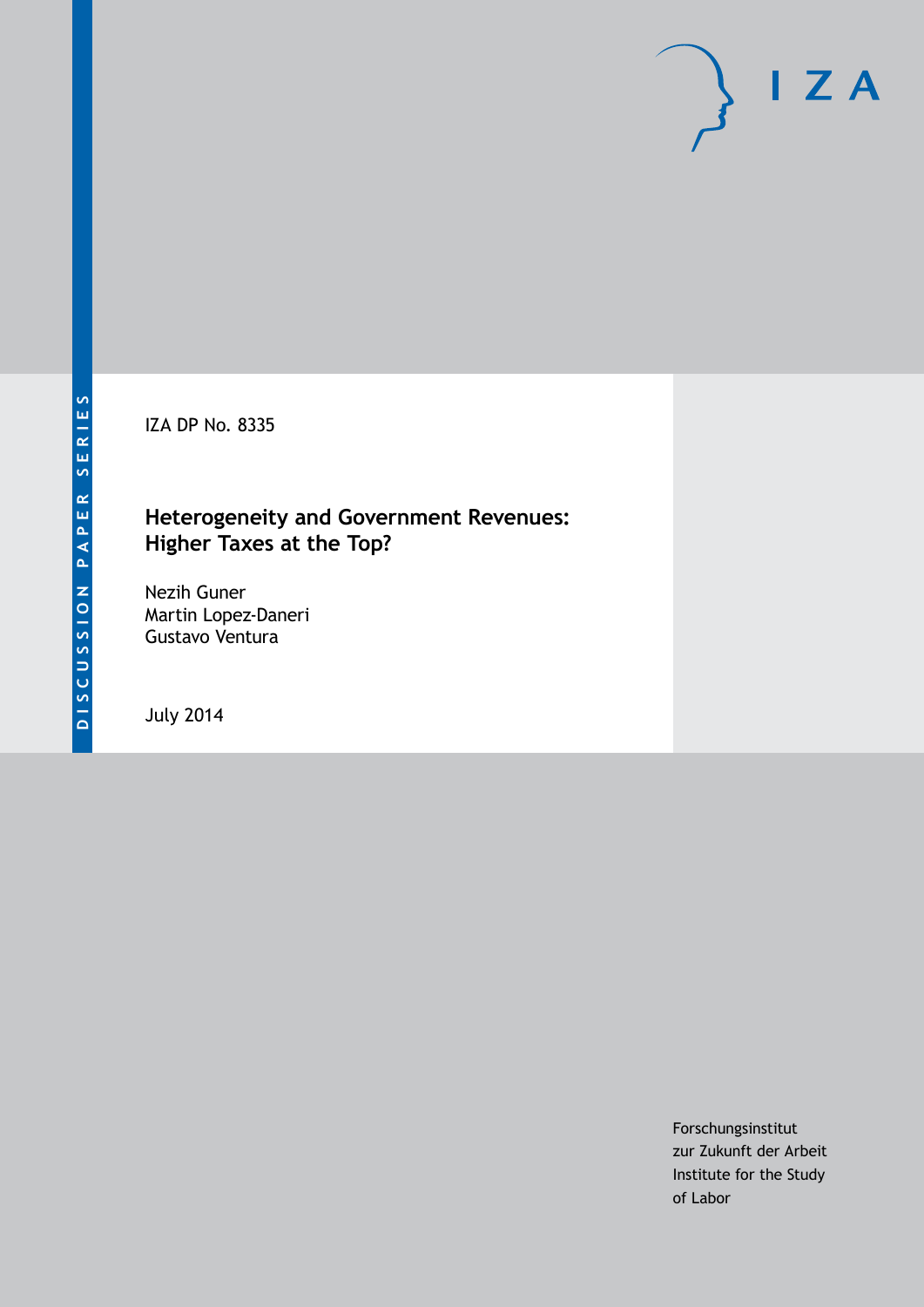# **Heterogeneity and Government Revenues: Higher Taxes at the Top?**

#### **Nezih Guner**

*ICREA-MOVE, Universitat Autonoma de Barcelona, Barcelona GSE and IZA*

#### **Martin Lopez-Daneri**

*University of Southern California*

#### **Gustavo Ventura**

*Arizona State University*

Discussion Paper No. 8335 July 2014

IZA

P.O. Box 7240 53072 Bonn **Germany** 

Phone: +49-228-3894-0 Fax: +49-228-3894-180 E-mail: [iza@iza.org](mailto:iza@iza.org)

Any opinions expressed here are those of the author(s) and not those of IZA. Research published in this series may include views on policy, but the institute itself takes no institutional policy positions. The IZA research network is committed to the IZA Guiding Principles of Research Integrity.

The Institute for the Study of Labor (IZA) in Bonn is a local and virtual international research center and a place of communication between science, politics and business. IZA is an independent nonprofit organization supported by Deutsche Post Foundation. The center is associated with the University of Bonn and offers a stimulating research environment through its international network, workshops and conferences, data service, project support, research visits and doctoral program. IZA engages in (i) original and internationally competitive research in all fields of labor economics, (ii) development of policy concepts, and (iii) dissemination of research results and concepts to the interested public.

<span id="page-1-0"></span>IZA Discussion Papers often represent preliminary work and are circulated to encourage discussion. Citation of such a paper should account for its provisional character. A revised version may be available directly from the author.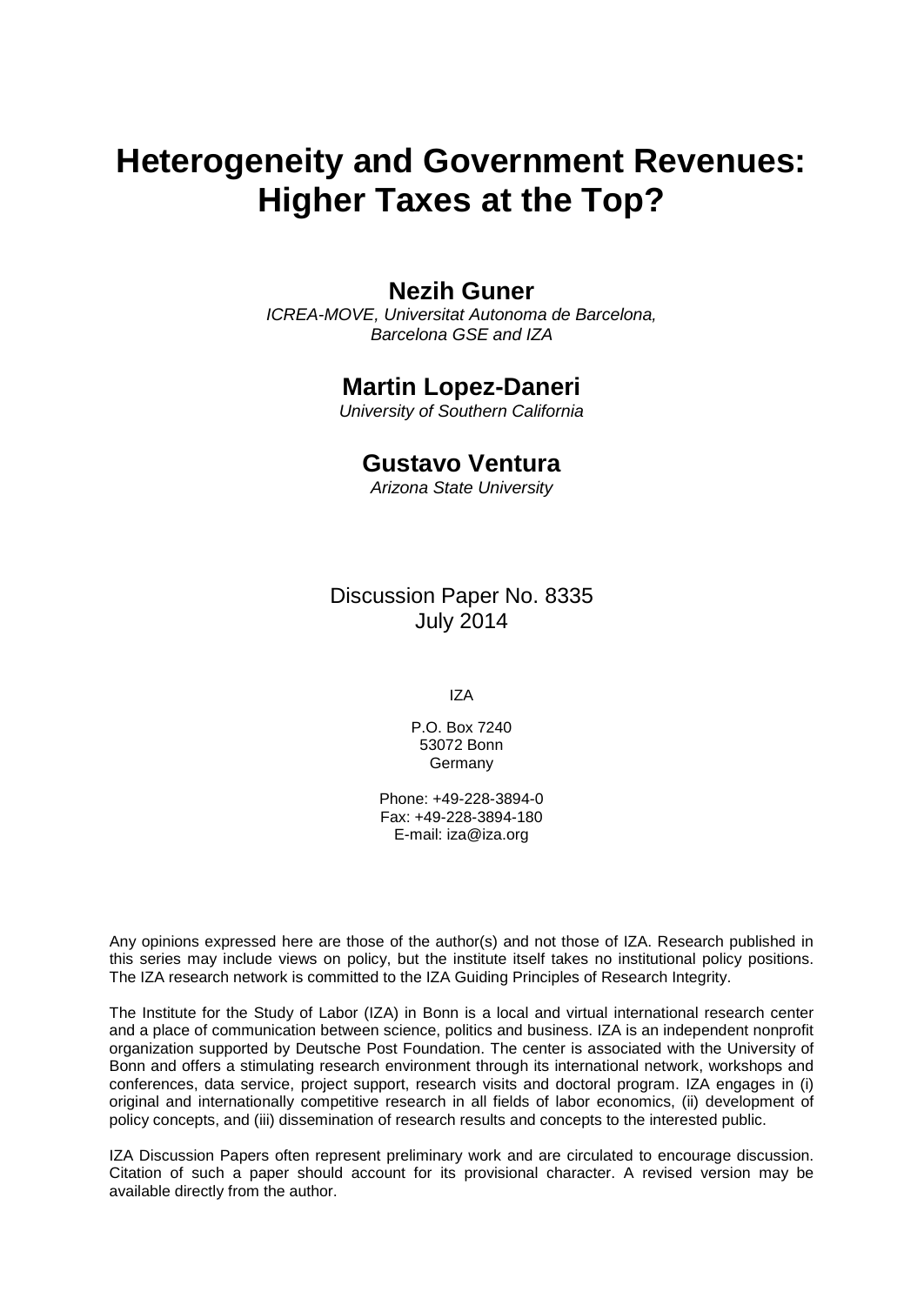IZA Discussion Paper No. 8335 July 2014

## **ABSTRACT**

### **Heterogeneity and Government Revenues: Higher Taxes at the Top?[\\*](#page-1-0)**

We evaluate the effectiveness of a more progressive tax scheme in raising government revenues. We develop a life-cycle economy with heterogeneity and endogenous labor supply. Households face a progressive income tax schedule, mimicking the Federal Income tax, and flat-rate taxes that capture payroll, state and local taxes and the corporate income tax. We parameterize this model to reproduce aggregate and cross-sectional observations for the U.S. economy, including the shares of labor income for top earners. We find that a tilt of the Federal income tax schedule towards high earners leads to small increases in revenues which are maximized at an effective marginal tax rate of about 36.9% for the richest 5% of households – in contrast to a 21.7% marginal rate in the benchmark economy. Maximized revenue from Federal income taxes is only 8.4% higher than it is in the benchmark economy, while revenues from all sources increase only by about 1.6%. The room for higher revenues from more progressive taxes is even lower when average taxes are higher to start with. We conclude that these policy recommendations are misguided if the aim is to exclusively raise government revenue.

JEL Classification: E6, H2

Keywords: taxation, progressivity, labor supply

Corresponding author:

Nezih Guner MOVE (Markets, Organizations and Votes in Economics) Facultat d'Economia, Universitat Autònoma de Barcelona Edifici B – Campus de Bellaterra 08193 Bellaterra Cerdanyola del Vallès (Spain) E-mail: [nezih.guner@movebarcelona.eu](mailto:nezih.guner@movebarcelona.eu)

Guner acknowledges support from EU 7th Framework Collaborative Project Integrated Macro-Financial Modeling for Robust Policy Design (MACFINROBODS), Grant no. 612796, and from the Spanish Ministry of Economy and Competitiveness, Grant ECO2011-28822. We thank Juan Carlos Conesa, Mark Huggett and Tatyana Koreshkova, our discussant at the Montreal Macroeconomics Conference. We also thank seminar participants at SED, Banco Central de Chile, Banco de España, Latin-American Econometric Society, University of Cologne and Barcelona GSE Summer Workshop on Macro and Micro Perspectives on Taxation for comments. The usual disclaimer applies.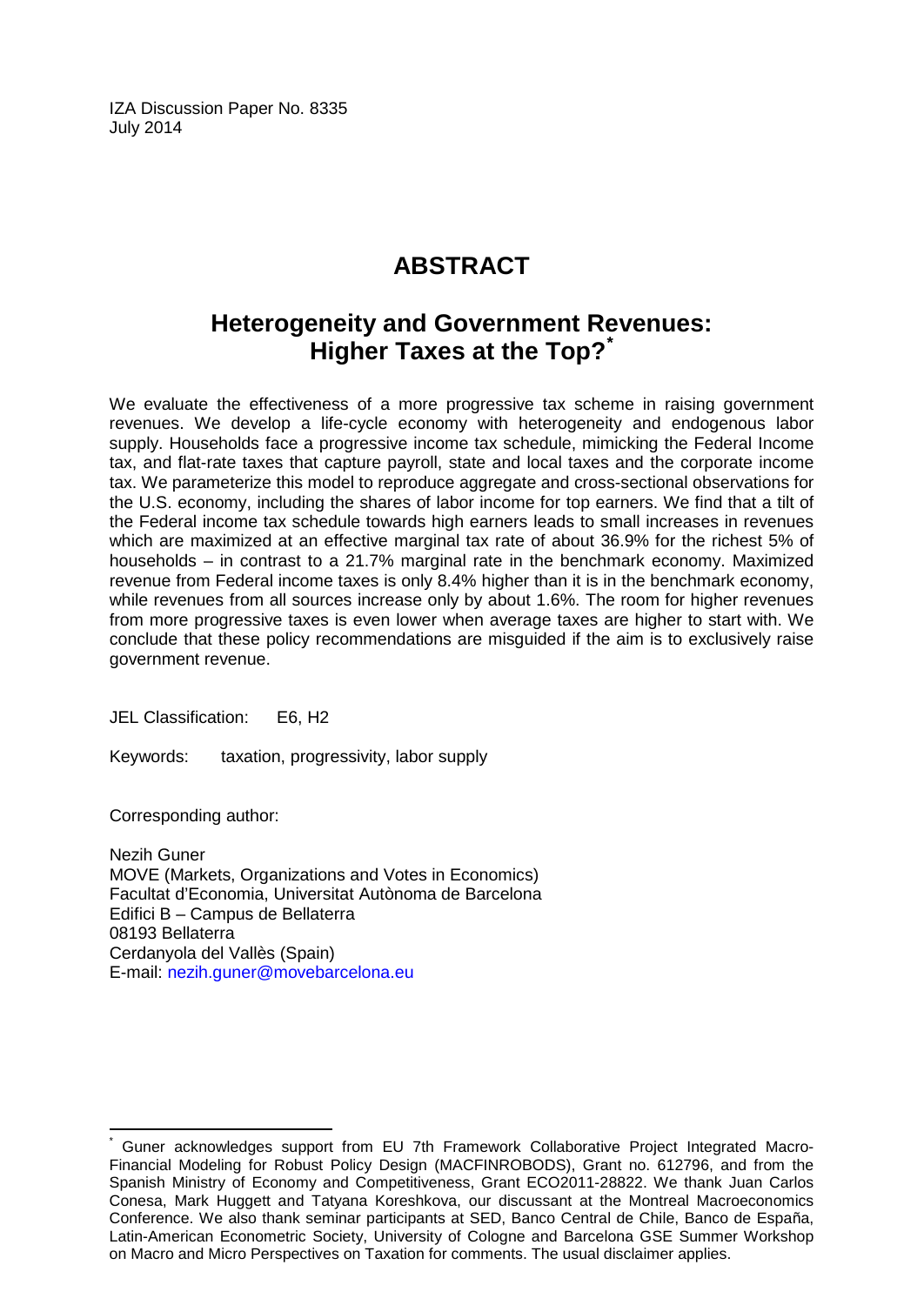### **1 Introduction**

*Tax reform should follow the Buffett rule: If you make more than 1 million a year, you should not pay less than 30% in taxes, and you shouldn't get special tax subsidies or deductions. On the other hand, if you make under \$250,000 a year, like 98% of American families, your taxes shouldn't go up.*

Barack Obama. State of the Union speech, January 24, 2012

Recently, calls for closing fiscal deficits have been combined with proposals to shift the tax burden and increase marginal tax rates on higher earners. The upshot is that *additional* tax revenue should come from those who earn higher incomes. As top earners account for a disproportionate share of tax revenues and face the highest marginal tax rates, such proposals lead to a natural tradeoff regarding tax collections. On the one hand, increases in tax collections are potentially non trivial given the revenue generated by high-income households. On the other hand, the implementation of such proposals would increase marginal tax rates precisely where they are at their highest levels and thus, where the individual responses are expected to be larger. Therefore, revenue increases might not materialize.

In this paper, we ask: how much additional revenue can be raised by making income taxes more progressive? How does the answer depend on the underlying labor supply elasticities? How does the answer depend on tax-revenue requirements (i.e. the pre-existing level of average taxes)? To address these questions, we develop an equilibrium life-cycle model with individual heterogeneity and endogenous labor supply. Individual heterogeneity is driven by initial, permanent differences in labor productivity and uninsurable productivity shocks over the life cycle. There are different forms of taxes: a non-linear income tax, a flat-rate income tax (to capture state and local taxes), a flat-rate capital income tax (to mimic the corporate income tax) and payroll taxes.<sup>1</sup>

 $1$ Our model framework is by now standard in the macroeconomic and public-finance literature, and in different versions has been used to address a host of issues. Among others, Huggett and Ventura (1998), Conesa and Krueger (1999) and Nishiyama and Smetters (2007) used it to quantify the effects of social security reform with heterogenous households. Altig, Auerbach, Kotlikoff, Smetters and Walliser (2001) used a version without uninsurable shocks to study alternative tax reforms. Ventura (1999) quantified the aggregate and distributive effects of a Hall-Rabushka flat tax. Conesa, Krueger and Kitao (2009) assessed the desirability of capital-income taxation and non-linear taxation of labor income. Heathcote, Storesletten and Violante (2010) studied the implications of rising wage inequality in the United States. See Heathcote, Storesletten and Violante (2009) for a survey of papers in the area.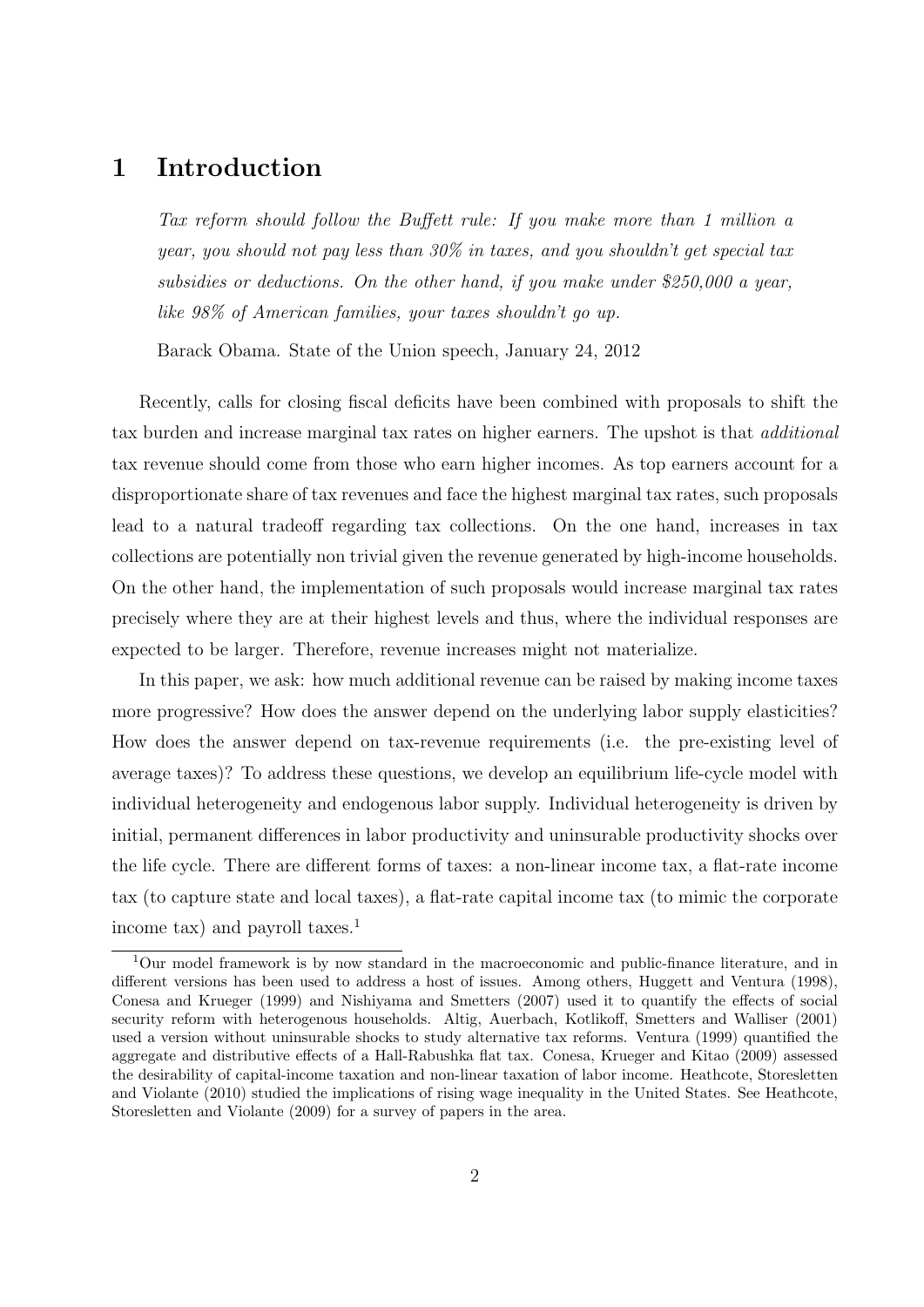We discipline this model to account for aggregate and cross-sectional facts of the U.S. economy and select parameters so the model is consistent with observations on the dynamics of labor earnings, overall earnings inequality, and the relationship between individual income and taxes paid at the Federal level. In particular, in our parameterization the model economy is consistent with the shares of labor income of top earners. To capture the relationship between income and income taxes paid at the federal level, we use a parametric *tax function* – put forward by Benabou (2002) and used recently by Heathcote, Storesletten and Violante (2014) and others – capturing effective tax rates emerging from the Internal Revenue Service (IRS) micro data. One of these parameters governs the *level* of average tax rates, while the other controls the *curvature*, or progressivity, of the tax function. The model under this tax function accounts well for the distribution of income taxes paid in the U.S. at the Federal level, which is critical for the question we try to answer. Tax liabilities are heavily concentrated in the data – more so than the distributions of total income and labor income. In the data, the first quintile and top quintile of the distribution of income account for 0.3% and about 75% of total revenues, respectively, while the richest 1% accounts for about 23%. Our model is consistent with this rather substantial degree of concentration, which is critical for the current exercise: the bottom quintile accounts for 0.4% of tax liabilities, the top quintile accounts for nearly 78%, while the richest 1% accounts for about 25% of total revenues. In addition, our model implies an elasticity of taxable income for top earners of about 0.4, a value in line with available empirical estimates.

We introduce changes in the shape of the tax function and shift the tax burden towards higher earners, via increases in the parameter that governs the curvature of the tax function. We find that income tax revenues at the Federal level are maximized at average and marginal tax rates at the top that are higher than at the benchmark economy. We find a revenuemaximizing parameter that implies an effective marginal tax rate of about 36.9% or higher for the richest 5% of households, while the corresponding value in the benchmark economy is of about 21.7%. In other words, the revenue-maximizing marginal tax rates become about 15% points higher for richest top 5%. However, the increase in tax revenues from income taxes at the Federal level is small. Across steady states, tax revenues from the Federal income tax increase by only about 8.4% relative to the benchmark case. Moreover, as increases in the curvature of the tax function systematically lead to reductions in savings, labor supply and output, tax collections from other sources fall across steady states. At the level of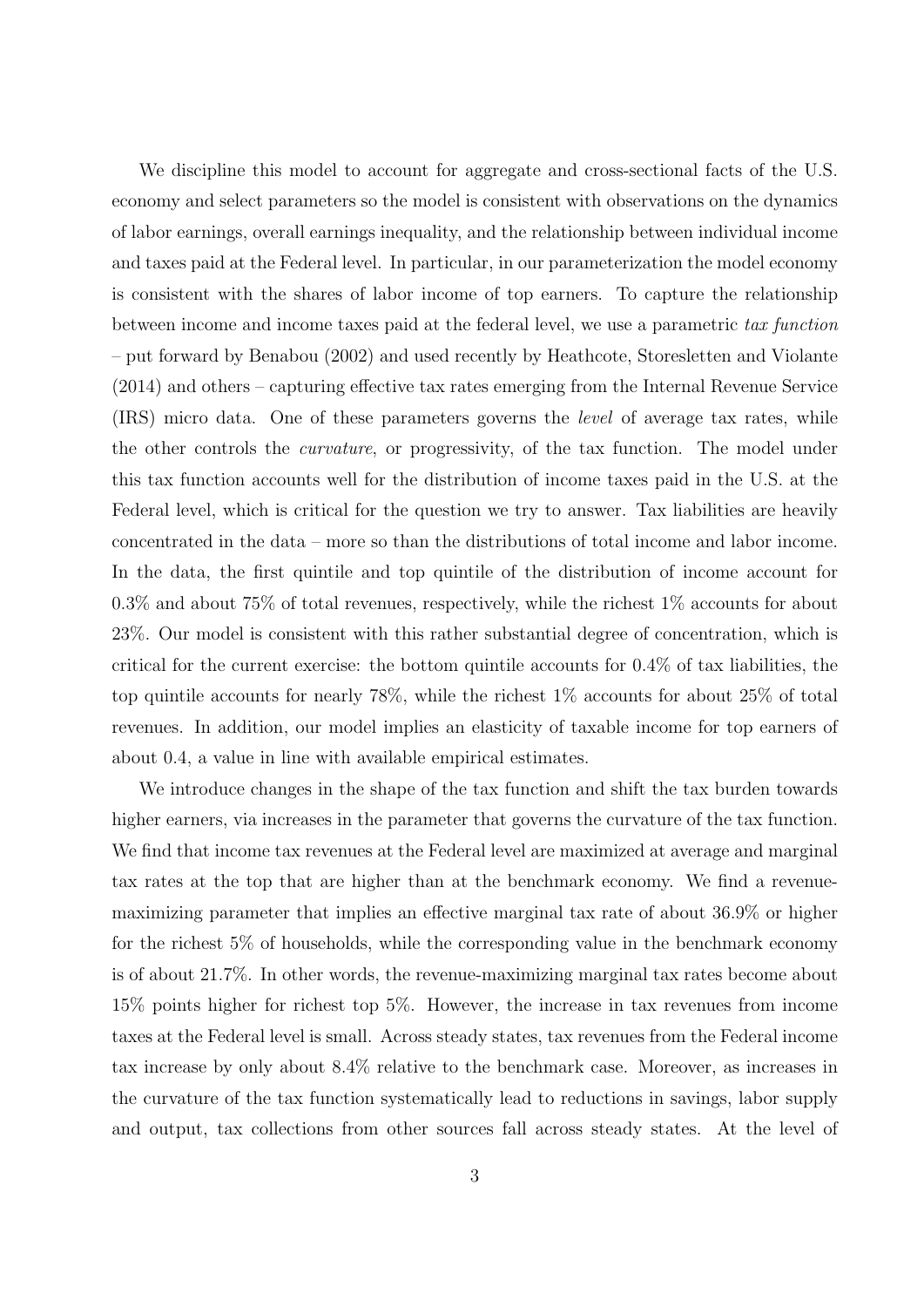progressivity that maximizes the Federal income tax revenue, output declines by about 12% while the decline in savings is almost 20%. As a result, overall tax collections – including corporate and state income taxes – increase only marginally by about 1.6%. Therefore, the progressivity that would maximize the total tax revenue is *lower* : it would imply a marginal tax rate of 31.4% for the richest 5% of the households. The associated increase in total tax revenue is 2.2%.

We subsequently conduct exercises to investigate the quantitative importance of different aspects of our analysis. We first investigate the importance of the labor supply elasticity. We find that when the elasticity parameter is closer to the *lower* end of macroeconomic estimates, the increase in income tax revenues driven by increases in the curvature of the tax function are larger than in our baseline case. The room for higher revenue is, however, still small. Choosing a degree of progressivity to maximize revenue from Federal income taxes generates about 9.9% higher revenue from Federal income taxes – in contrast to 8.4% under the benchmark elasticity value – and total revenues increase by about  $2.0\%$  – in contrast to 1.6% under the benchmark elasticity value. We then turn our attention to the magnitude of revenue requirements or the overall average tax rate, which we proxy by the 'level' parameter in the tax function. We find that there are substantial revenues available from mild increases in average rates across all households in relation to changes in progressivity. For instance, if we keep the degree of progressivity of the tax schedule intact but increase the average tax rate around mean income from 8.9% (benchmark value) to about 13%, the Federal income tax revenue and total tax revenue increase by more than 31% and 19%, respectively. We also show that when the average taxes are higher, there is less room for a government to raise revenue by making taxes more progressive.

Finally, we increase taxes at high incomes only – instead of generically tilting the tax function towards high earners. In particular, we search for revenue-maximizing taxes on the richest 5% of households. Our results indicate that a marginal tax rate of about 43% on the richest 5% of households maximize Federal income tax revenue. This is about 21 percentage points higher than the marginal tax rate on the top 5% of households in the benchmark economy, and about 6 percentage points higher than in the baseline scenario where we change the progressivity for the whole tax function. The resulting increase in Federal tax revenue (8.9%) is only marginally higher than when we change the progressivity for the whole tax function  $(8.4\%)$ . The rise in total tax revenue associated to a  $43\%$  marginal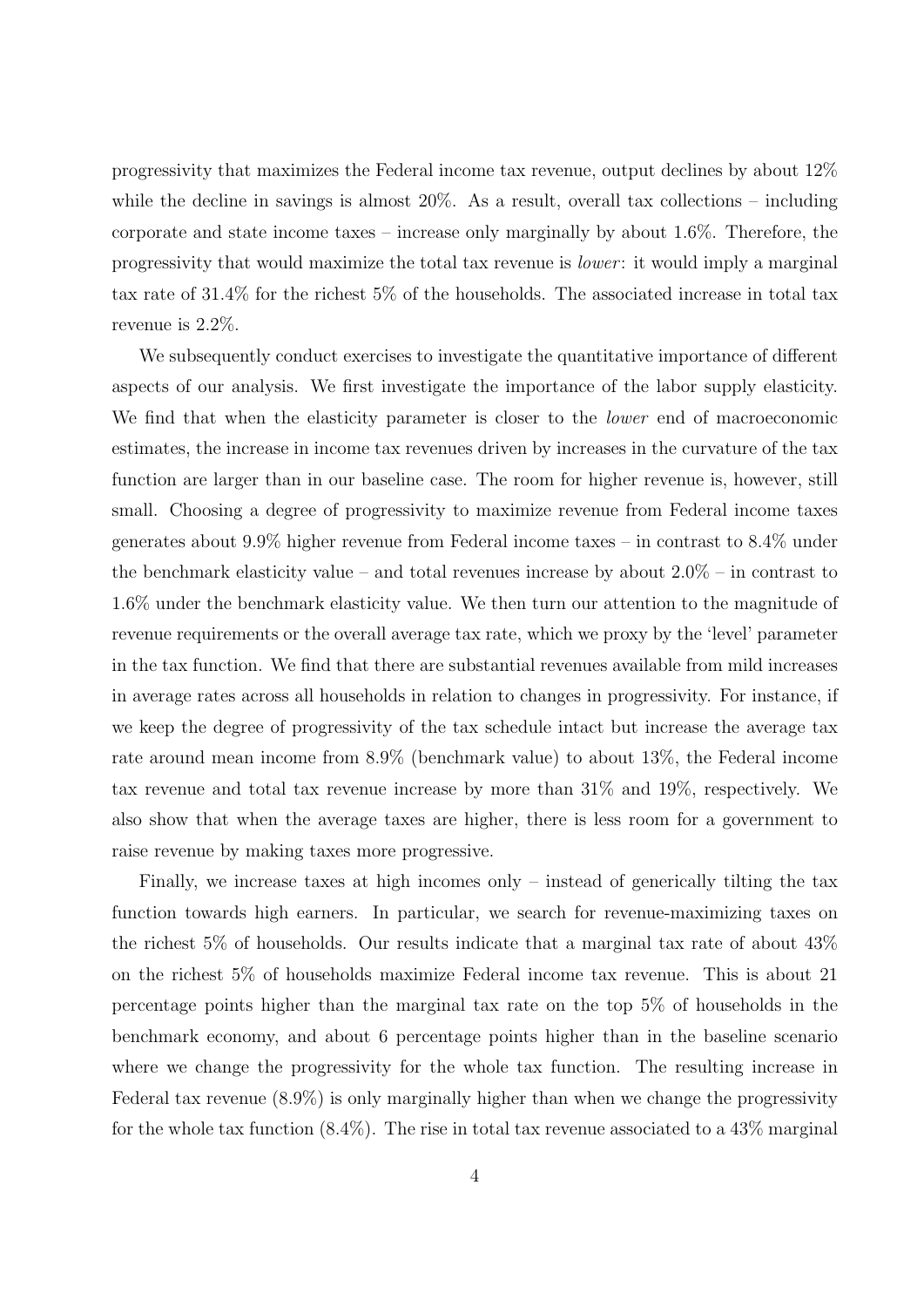tax rate on the top 5% of households is 3.7%, however, is higher than the scenario when we change the progressivity for the whole tax function (1.6%).

To sum up, our quantitative findings indicate that there are only second-order additional revenues available from a tilt of the income-tax scheme towards high earners. These small increases in revenues are concomitant with substantial effects on output and labor supply, and require large increases in marginal tax rates for high earners. The upshot is that increases in progressivity lead to endogenous responses in the long run, that effectively result in the small effects on revenues we find. In turn, these changes in aggregates lead to reduction in tax collection from other sources, with the net effect of even smaller increases in overall revenues.

Placing our results in perspective, it is important to bear in mind the relative simplicity of our environment. As we discuss in the text, we abstract from features that would lead to even stronger forces *against* a tilt of the income-tax scheme towards high earners from the standpoint of tax collections. We have abstracted from human capital decisions, a bequest motive and individual entrepreneurship decisions that would be negatively affected by a steeper tax scheme. Hence, the distortions on the incentives to accumulate wealth via these channels are not taken into account in our analysis. Overall, our model provides a *best* chance for finding a high level of revenue-maximizing progressivity and resulting government revenues. The absence of large effects on revenues suggest that recommendations for higher progressivity are misguided if the aim is to exclusively raise government revenues.

**Background** Our paper is related to several strands of literature. By its focus, it is connected to research on the magnitude of relevant labor supply elasticities for use in aggregate models, and their implications for public policy. Chetty, Guren, Manoli and Weber (2011, 2013), Keane (2011) and Keane and Rogerson (2012) survey recent developments in this literature. Second, it is related to large empirical literature, reviewed by Saez, Slemrod and Giertz (2012), on the reaction of incomes to changes in marginal taxes. In this area, the recent work by Mertens (2013) is particularly relevant in light of our objectives and findings. This author finds substantial responses to changes in marginal tax rates across all income levels.<sup>2</sup>

<sup>2</sup>His findings are consistent with macro literature that finds large effects of tax changes on GDP, e.g. Barro and Redlick (2011) and Mertens and Ravn (2013).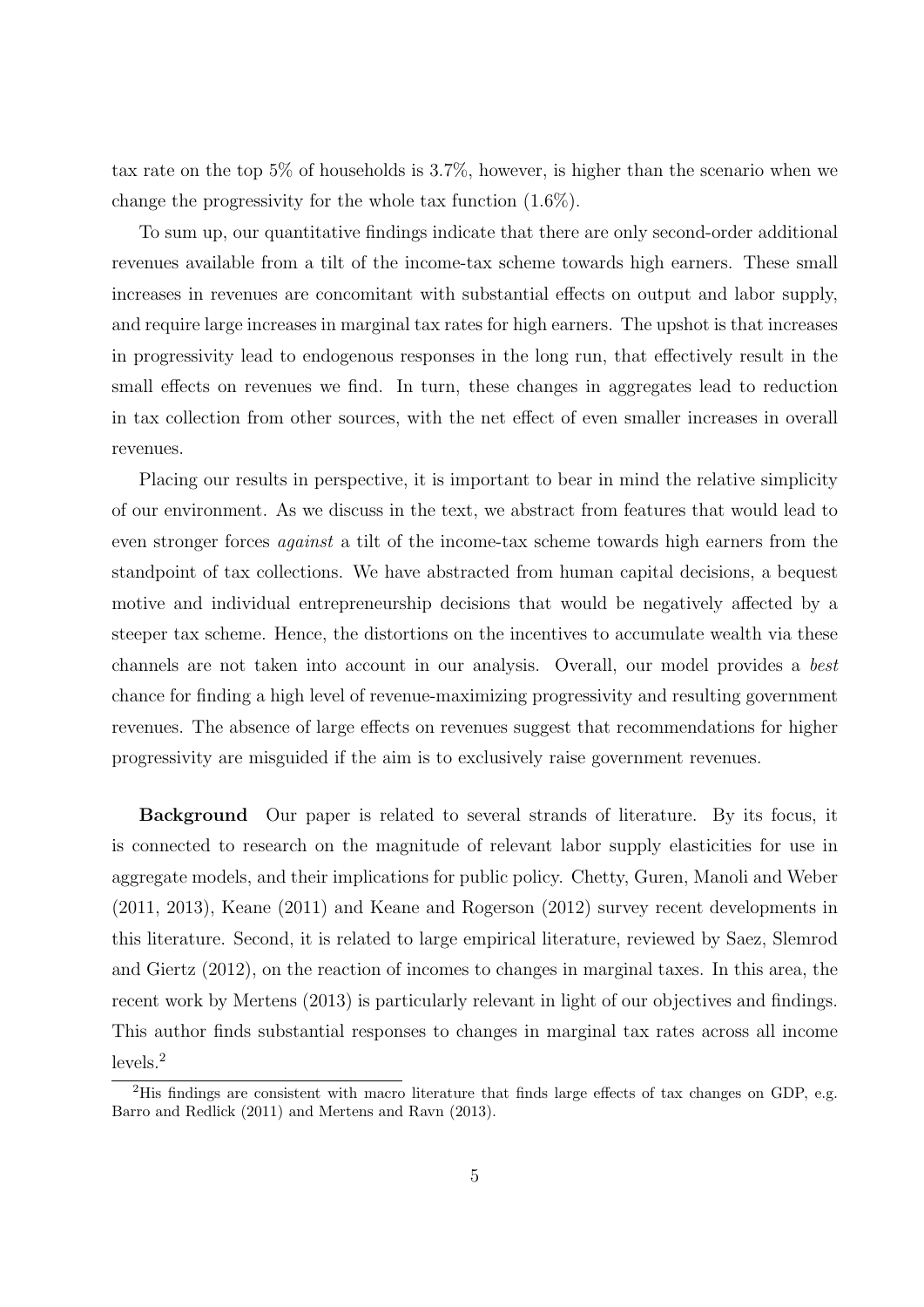Finally, our paper is naturally related with recent work on the Laffer curve in dynamic, equilibrium models. Trabbant and Uhlig  $(2011)$  and Fève, Matheron, and Sahuc  $(2014)$  and Holter, Krueger and Stepanchuk (2014) are examples of this work. Trabbant and Uhlig (2011) focus on the Laffer relationship driven by tax rates on different margins in the context of the one-sector growth model with a representative household. They find that while there is room for revenue gains in the U.S. economy, several European economies are close to the top of the Laffer relationship. Fève et al  $(2014)$  conduct a similar exercise in economies with imperfect insurance, where they highlight the role of government debt on the revenue-maximizing level of taxes. We differ from the first two papers in key respects, as we take into account household heterogeneity and explicitly deal with the non-linear structure of taxation in practice. These features allow us concentrate on Laffer-like relationships driven by changes in the curvature (progressivity) of the current tax scheme, and investigate the interplay between the 'level' of taxation vis-a-vis the distribution of its burden across households. Holter et al (2014), in turn, are closer to our work. These authors develop a life-cycle model with heterogeneity, non-linear taxes and labor supply decisions at the extensive margin, and study the structure of Laffer curves for OECD countries. They find that maximal tax revenues would be about 7% higher under a flat-rate tax than under the progressivity level of the U.S. They also find that at the highest progressivity levels in OECD (i.e. Denmark), substantially lower tax revenues are available.

Our paper is also related with ongoing work on the welfare-maximizing degree of tax progressivity. Conesa and Krueger (2006), Conesa et al (2009), Erosa and Koreshkova (2007), Diamond and Saez (2011), Bakis, Kaymak and Poschke (2012), Heathcote, Storesletten and Violante (2014), among others, are examples of this line of work. In particular, our paper bears close connection with Badel and Huggett (2014). These authors study a life-cycle economy where individual earnings are the outcome of risky human-capital investments. Badel and Huggett (2014) parameterize the model to account for different moment of the distribution of labor earnings, and study the welfare effects of increasing marginal tax rates on high earners. They find welfare-maximizing marginal tax rates for top earners that are higher than current ones, but leading to minuscule effects on ex-ante welfare. They also find that such higher rates lead to very small effects on government revenues. These effects on revenues become bigger – and similar to ours – when individual individual human capital (i.e. hourly wage) is exogenous.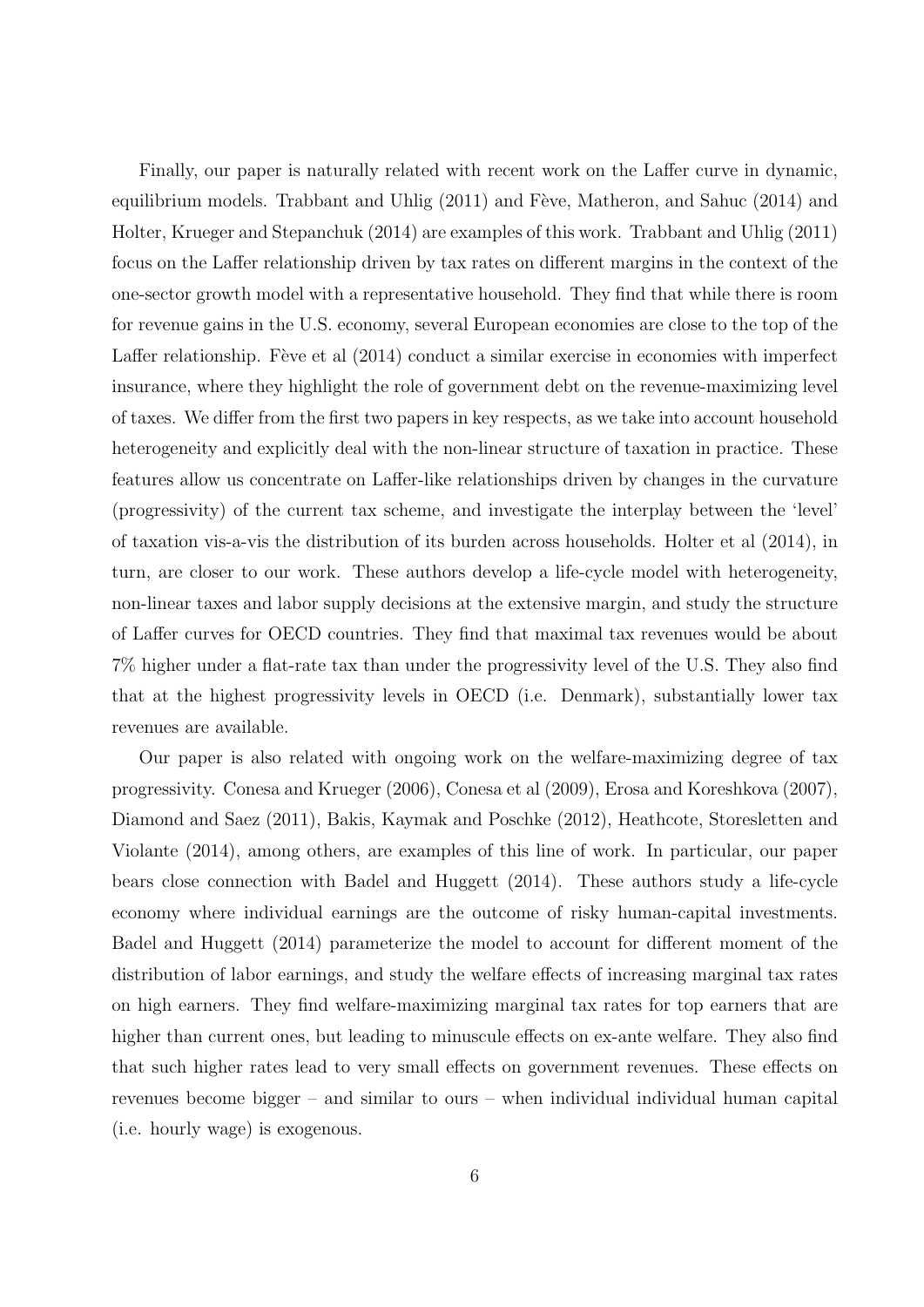Our paper is organized as follows. In section 2, we present a parametric example that we use to highlight the key forces at work in our economy. In section 3, we present the life-cycle model that defines our benchmark economy, while we discuss how we assign parameter values in section 4. We show our main results in section 5. We provide a critical discussion of our results in section 6. Finally, section 7 concludes.

## **2 Example: The Revenue-Maximizing Degree of Progressivity**

We consider the following motivating example with three central features: (i) preferences with a constant elasticity of labor supply; (ii) a log-normal distribution of wage rates; (iii) taxes represented by a parametric tax function. The example allows us to highlight the forces shaping the determination of the revenue-maximizing degree of progressivity. We then analyze the role of the labor supply elasticity, the need for revenue and the extent of heterogeneity on the revenue-maximizing degree of progressivity. We do each of this in turn.

Let preferences be represented by

$$
U(c, l) = \log(c) - \frac{\gamma}{1 + \gamma} l^{1 + \frac{1}{\gamma}},
$$

where  $\gamma$  is the (Frisch) elasticity of labor supply. We use these preferences later on in our analysis. Individuals are heterogenous in the wage rates they face and labor is the only source of income. Wage rates are log-normally distributed. Specifically,

$$
\log(w) \sim N(0, \sigma^2).
$$

Finally, the tax function is given by

$$
t(\tilde{I}) = 1 - \lambda \tilde{I}^{-\tau},
$$

where  $\tilde{I}$  stands for household income relative to mean income and  $t(\tilde{I})$  is the average tax rate at the relative income level  $\tilde{I}$ . Hence, at income  $I \equiv w l$ , total taxes paid amount to *It*( $I$ ). This parametric tax function follows Benabou (2002) and Heathcote, Storesletten and Violante (2014) and is the function that we subsequently use in our quantitative study. The parameter  $\lambda$  captures the need for revenue, as it defines the *level* of the average tax rate.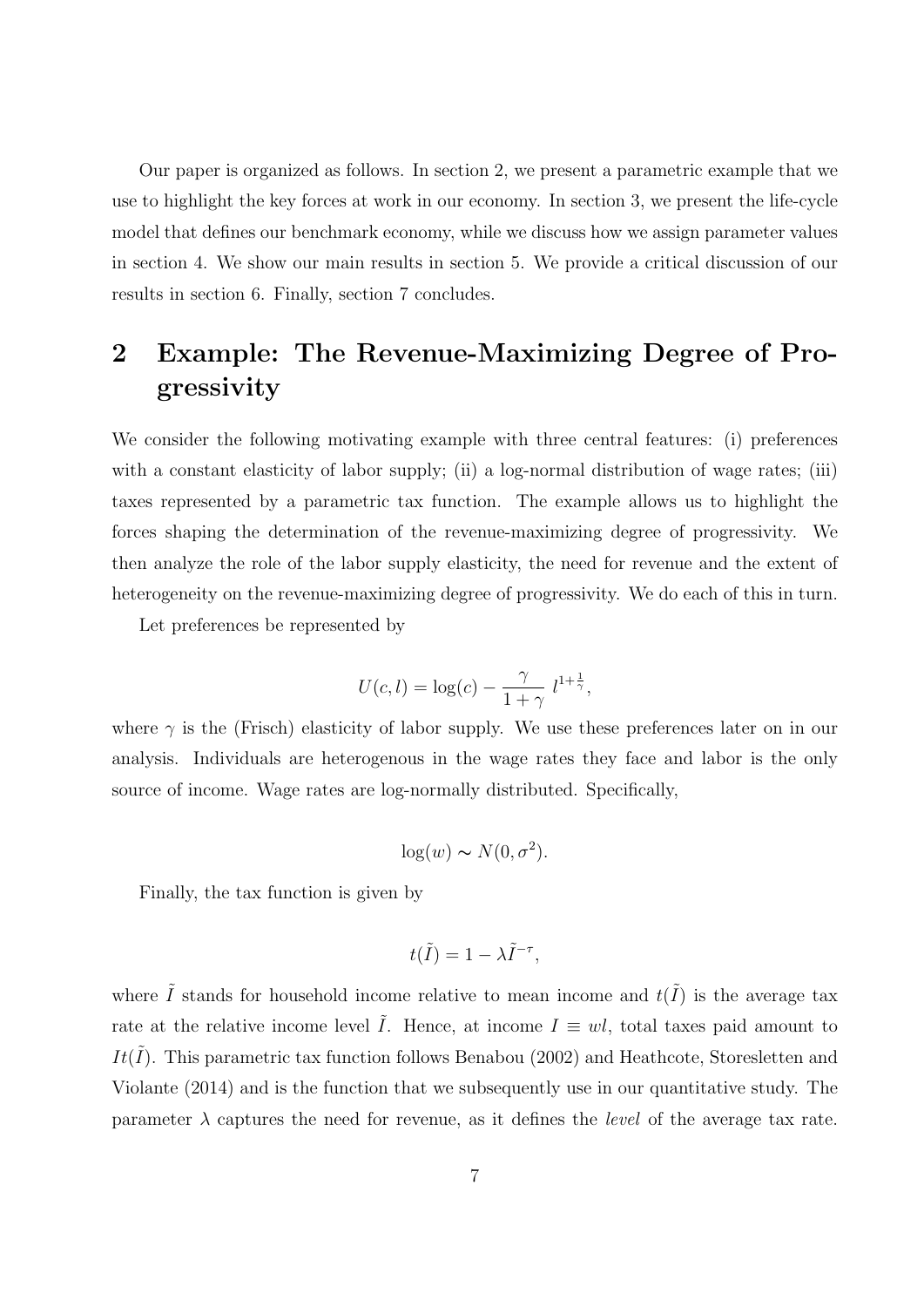The parameter  $\tau \geq 0$  controls the curvature of the tax function – the higher  $\tau$  is, the more progressive the tax scheme is. If  $\tau = 0$ , then the tax scheme is flat. Hence, the degree of progressivity of the tax function is controlled solely by the parameter  $\tau$ .

The first-order conditions for labor choice imply:

$$
\frac{w(1-\tau)\lambda \tilde{I}^{-\tau}}{w l(\lambda \tilde{I}^{-\tau})} = l^{\frac{1}{\gamma}}.
$$
\n(1)

It follows that optimal labor supply is given by

$$
l^*(\tau) = (1 - \tau)^{\frac{\gamma}{1 + \gamma}}.
$$

Labor supply depends only on the curvature parameter  $\tau$  and the elasticity parameter  $\gamma$ , independently of wage rates and  $\lambda$ . Labor supply is affected by  $\tau$  as the distortion induced by taxation, which is given by the ratio of 1 minus the marginal tax rate to 1 minus the average rate, is constant, and equal to  $(1 - \tau)$ . Note that the tax scheme leads to changes in labor supply even for preferences for which substitution and income effects cancel out. On the other hand, changes in wage rates and  $\lambda$  generate income and substitution effects that cancel each other out exactly. This illustrates further that these preferences in conjunction with this tax function are consistent with a balanced-growth path.

**Government Revenues** We construct now the function that describes aggregate tax revenues,  $R(\tau)$ . Taxes collected from a household with wage rate *w* are

$$
wl^{*}(\tau)\left[1-\lambda\left(\frac{wl^{*}(\tau)}{E(w)l^{*}(\tau)}\right)^{-\tau}\right],
$$

where  $E(w)$  stands for mean wages. It follows that aggregate revenues are

$$
R(\tau) = l^*(\tau) \left[ E(w) - \lambda \frac{E(w^{1-\tau})}{[E(w)]^{-\tau}} \right]. \tag{2}
$$

Given the log-normal distribution of wage rates, we have

$$
E(w) = \exp\left(\frac{1}{2}\sigma^2\right),
$$
  

$$
E(w^{1-\tau}) = \exp\left(\frac{1}{2}(1-\tau)^2\sigma^2\right),
$$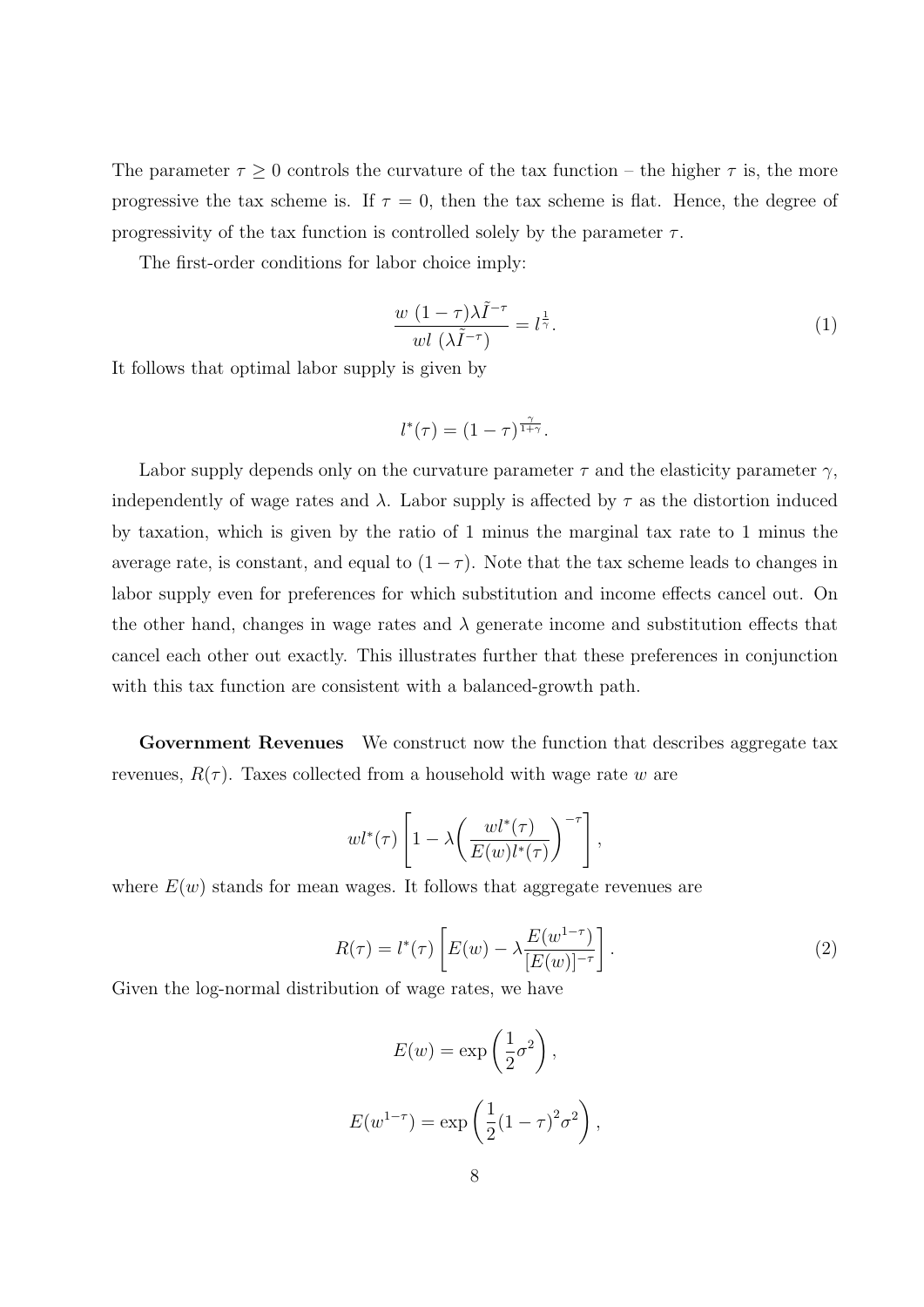and

$$
[E(w)]^{-\tau} = \exp\left(-\frac{1}{2}\tau\sigma^2\right).
$$

Therefore, after some algebra, we get

$$
R(\tau) = l^*(\tau) \underbrace{\left[ \exp\left(\frac{1}{2}\sigma^2\right) - \lambda \exp\left(\frac{1}{2}(1+\tau^2-\tau)\sigma^2\right) \right]}_{\equiv A(\tau)}
$$
(3)  

$$
= l^*(\tau)A(\tau).
$$

**Maximizing Revenue** We start by noting that maximizing revenue entails a nontrivial choice of  $\tau$ , as it depends on the effects of  $\tau$  on labor supply and on the function  $A(\tau)$ . Note that the latter function is maximized by a choice of  $\tau = 1/2$ . Hence, since the effects of the curvature of the tax function on labor supply are negative, the revenue-maximizing curvature is always less than 1*/*2.

Under an interior choice, maximizing revenues implies

$$
\frac{l^*(\tau)'}{l^*(\tau)} = -\frac{A(\tau)'}{A(\tau)}.\tag{4}
$$

Hence, the revenue maximization implies a trade off between the cost of rasing *τ* , captured by labor supply distortions, and its benefit, captures by  $A(\tau)'$  term. After some algebra, the condition boils down to

$$
-\frac{\gamma}{(1+\gamma)(1-\tau)} = \frac{\lambda \sigma^2 (2\tau - 1)}{2 \left[ \exp((1/2)\sigma^2 (\tau - \tau^2)) - \lambda \right]}.
$$
\n(5)

There is a unique revenue-maximizing choice of  $\tau$ . Note that the left-hand side of the expression above is a continuous function of  $\tau$ , monotonically decreasing, and becomes arbitrarily small as  $\tau$  approaches 1. The right-hand side is a continuous, strictly increasing function of  $\tau$ . Thus, by the intermediate-value theorem, there is a unique  $\tau$  that solves equation (5). The condition that guarantees an interior solution is

$$
\frac{\lambda}{(1-\lambda)} > \frac{2\gamma}{\sigma^2(1+\gamma)}.\tag{6}
$$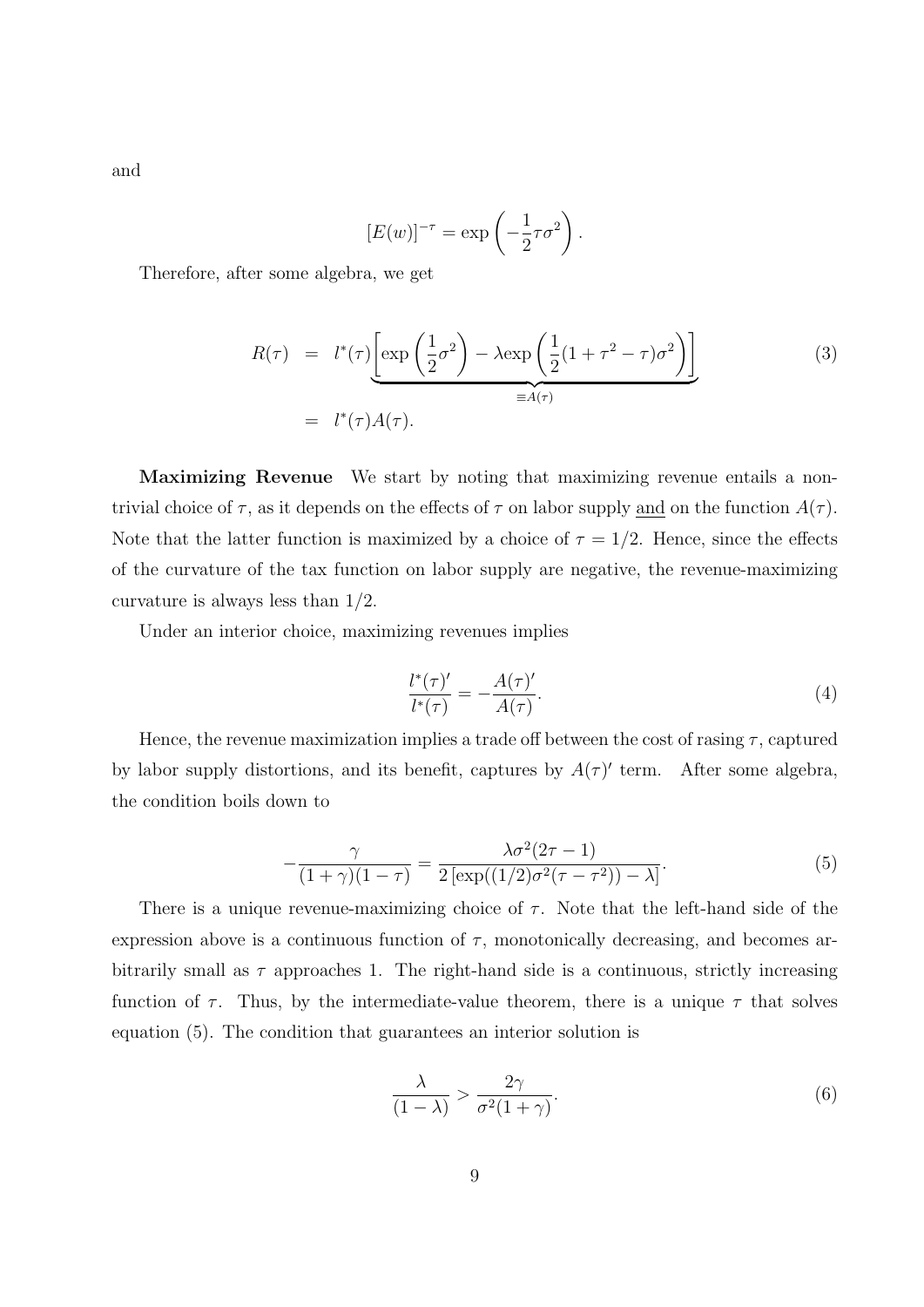That is, the choice of  $\tau$  is guaranteed to be interior as long as (i)  $\lambda$  is not too small; (ii) the labor supply elasticity is not too large; (iii) there is sufficient dispersion in wages. All these are quite intuitive.

**Effects of Changes in Parameters** We now explore the implications of changes in the parameters defining the environment on the revenue-maximizing level of  $\tau$ . We show the implications of the labor supply elasticity,  $\gamma$ , the dispersion in wages,  $\sigma^2$ , and the parameter governing the level of the average tax rate,  $\lambda$ . We diagrammatically illustrate in Figure 1 the effects of the changes in parameters by showing movements in the left and right-hand sides of equation 5.

As Figure 1-a shows, an increase in the labor supply elasticity leads to a *lower* revenuemaximizing level of  $\tau$ . A higher  $\gamma$  increases the cost of a higher  $\tau$  as the right-hand side of equation (5) shifts down. An increase in the labor supply elasticity increases labor supply across all wage levels, but it leads to an increase in revenues – in absolute terms – that is higher at the top than at the bottom of the wage distribution. The revenue-maximizing policy is therefore to reduce the curvature parameter  $\tau$  to satisfy equation (5).

Figure 1-b shows the effects of changes in the dispersion of wage rates,  $\sigma^2$ . A higher  $\sigma^2$  increases the slope of the right-hand side of equation (5) and as a result a higher  $\tau$  is associated with higher benefits in term of revenue. Indeed, an increase in wage dispersion leads to two opposing forces. First, an increase in dispersion implies more potential income at the top for a given level of labor supply, leading to an increase in  $\tau$ . On the other hand, a higher dispersion in wages implies more revenue from high-wage individuals. Since labor supply is negatively affected by  $\tau$ , this second force effectively limits the scope for higher curvature and leads to a lower level of  $\tau$ . The results in Figure 1-b indicate that the first force dominates, and the revenue-maximizing level of *τ* becomes *higher* than under a low value of wage dispersion.

Finally, Figure 1-c illustrates that a reduction in  $\lambda$  (i.e. an increase in average tax rates) leads to a *reduction* in the revenue-maximizing level of  $\tau$ . A lower  $\lambda$  reduces the slope of the left-hand side of (5) and makes lower  $\tau$  values more effective for revenue maximization. This is an important prediction: if higher average tax rates are interpreted as higher revenue requirements, revenue maximization dictates a tax schedule that is *less* progressive. Since *λ* does not affect labor supply, a reduction in  $\lambda$  implies increases in revenue that are larger for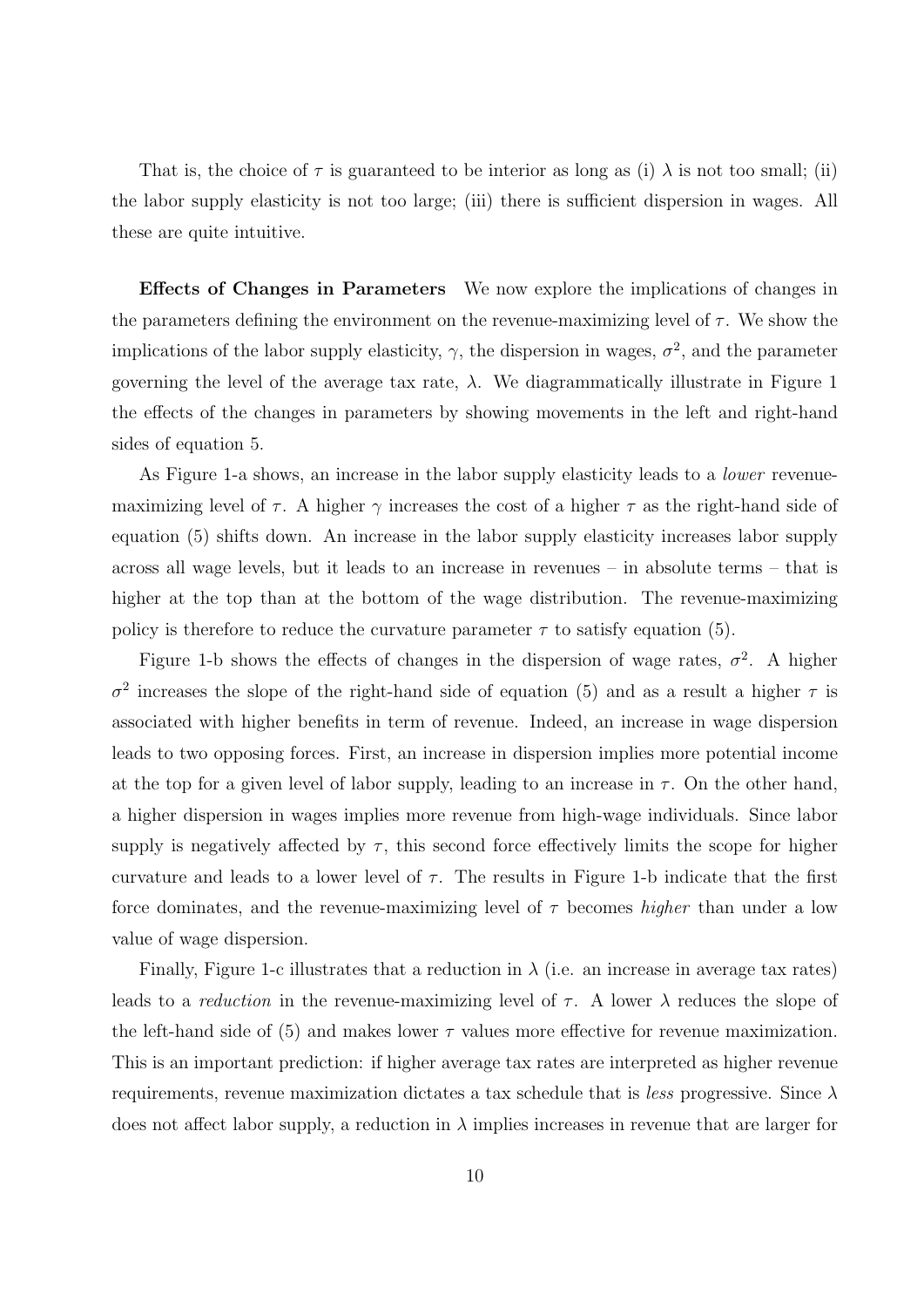higher wages. As  $\tau$  affects negatively labor supply and in the same proportion for all wages, revenue maximization dictates an increase in individual labor supply to increase revenues further. Hence, a reduction in *τ* follows.

### **3 Model**

We study a stationary life-cycle economy with individual heterogeneity and endogenous labor supply. Individual heterogeneity is driven by differences in individual labor productivity at the start of the life cycle, as well as by stochastic shocks as individuals age. Individuals have access to a single, risk-free asset, and face taxes of three types. They face flat-rate taxes on capital income and total income. They face labor income (payroll) taxes to finance retirement benefits. They also face a non-linear income tax schedule with increasing marginal and average tax rates. The first two tax rates are aimed at capturing the corporate income tax and income taxes at the state and local level. The non-linear tax schedule is the prime focus of our analysis, and aims to capture the salient features of the Federal Income Tax in the U.S.

**Demographics** Each period a continuum of agents are born. Agents live a maximum of *N* periods and face a probability  $s_j$  of surviving up to age *j* conditional upon being alive at age  $j - 1$ . Population grows at a constant rate *n*. The demographic structure is stationary, such that age–*j* agents always constitute a fraction  $\mu_j$  of the population at any point in time. The weights  $\mu_j$  are normalized to sum to 1, and are given by the recursion  $\mu_{j+1} = (s_{j+1}/(1+n))\mu_j.$ 

**Preferences** All agents have preferences over streams of consumption and hours worked, and maximize:

$$
E\left[\sum_{j=1}^{N} \beta^{j} \left(\prod_{i=1}^{j} s_{i}\right) u\left(c_{j}, l_{j}\right)\right].
$$
\n(7)

where  $c_j$  and  $l_j$  denote consumption and labor supplied at age *j*. The period utility function *u* is given by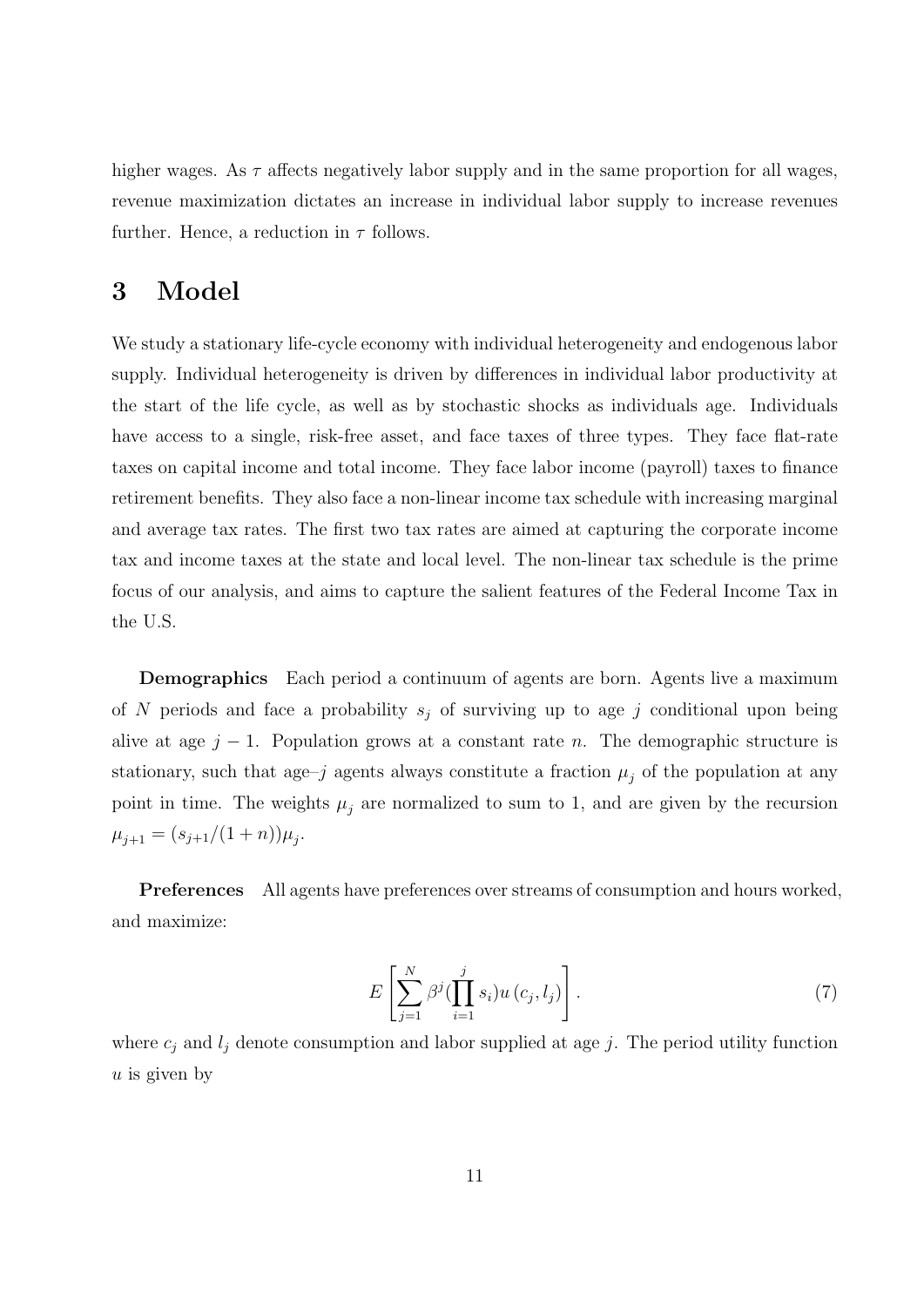$$
u(c, l) = \log(c) - \varphi \frac{l^{1 + \frac{1}{\gamma}}}{1 + \frac{1}{\gamma}}.
$$
\n(8)

The parameter  $\gamma$  in this formulation – central to our analysis – governs the static Frisch elasticity as well as the intertemporal labor supply elasticity. The parameter  $\varphi$  controls the intensity of preferences for labor versus consumption.

**Technology** There is a constant returns to scale production technology that transforms capital *K* and labor *L* into output *Y* . This technology is represented by a Cobb-Douglas production function. The technology improves over time because of labor augmenting technological change, *X*. The technology level *X* grows at a constant rate, *g*. Therefore,

$$
Y = F(K, LX) = AK^{\alpha}(LX)^{1-\alpha}.
$$
\n(9)

The capital stock depreciates at the constant rate *δ*.

**Individual Constraints** The market return per hour of labor supplied of an age-*j* individual is given by  $we(\Omega, j)$ , where *w* is a wage rate common to all agents, and  $e(\Omega, j)$ is a function that summarizes the combined productivity effects of age and idiosyncratic productivity shocks.

There are three types of uninsurable idiosyncratic shocks in our environment. A *permanent* shock  $(\theta)$ , a *persistent* shock  $(z)$  and a purely *temporary* one  $(\zeta)$ . Hence,  $\Omega = {\theta, z, \zeta}$ , with  $\Omega \in \Omega$ ,  $\Omega \subset \mathbb{R}^3_+$ . Age-1 individuals receive permanent shocks according to the probability distribution  $Q_{\theta}(\theta)$ . We refer to these shocks as permanent as they remain constant during the working life cycle. The persistent shock *z* follows a Markov process, with age-invariant transition function  $Q_z$ , so that  $\text{Prob}(z_{j+1} = z'|z_j = z) = Q_z(z', z)$ . Temporary shocks are distributed according to  $Q_{\zeta}$ . Hence,  $\text{Prob}(\zeta_{j+1} = \zeta') = Q_{\zeta}(\zeta')$ . Productivity shocks are independently distributed across agents, and the law of large numbers holds. We describe the parametric structure of shocks in detail in section 4.

All individuals are born with no assets, and face mandatory retirement at age  $j = R + 1$ . This determines that agents are allowed to work only up to age *R* (inclusive). An age–*j*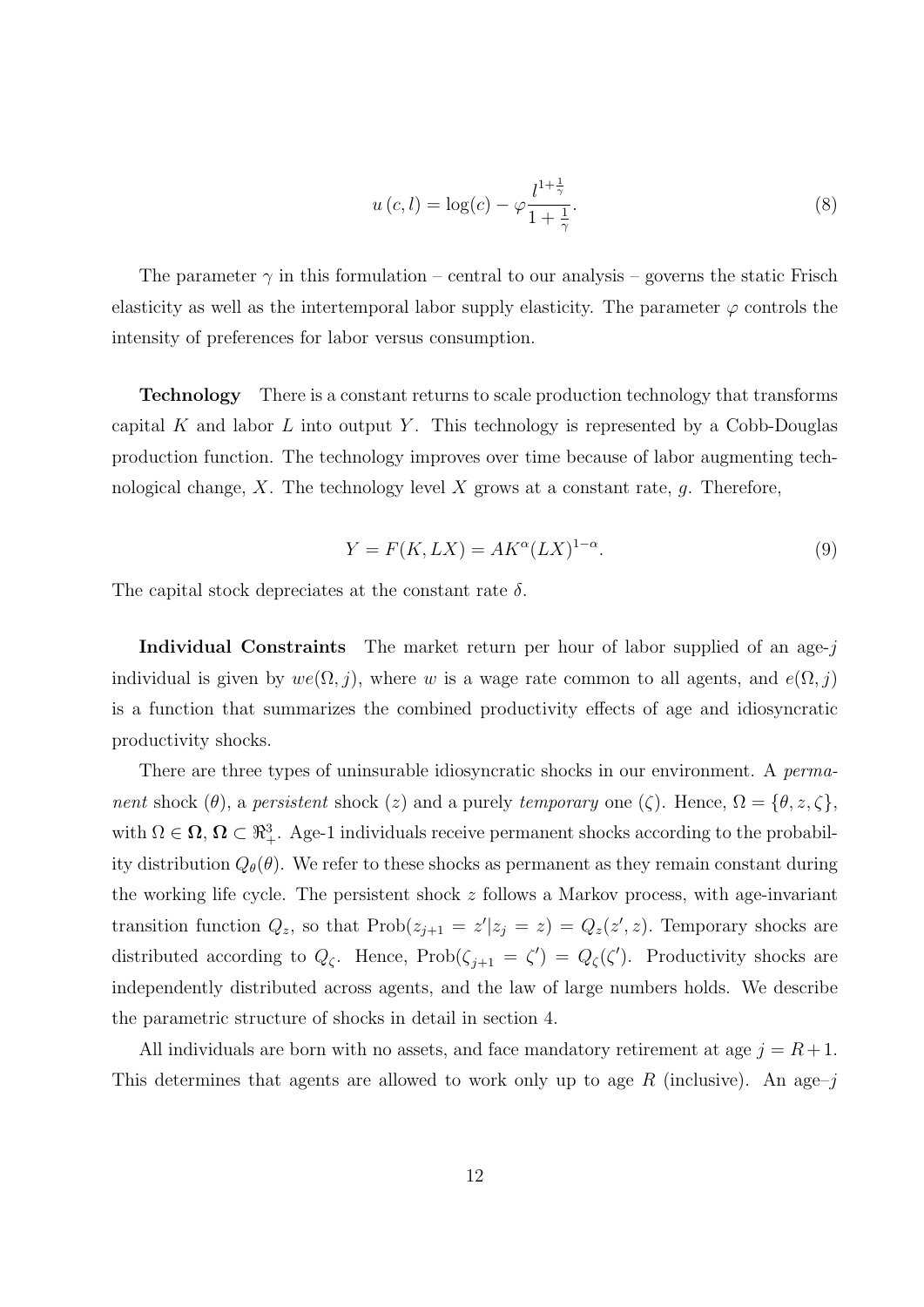individual experiencing shocks  $\Omega$  chooses consumption  $c_j$ , labor hours  $l_j$  and next-period asset holdings  $a_{j+1}$ . The budget constraint for such an agent is then

$$
c_j + a_{j+1} \le a_j(1+r) + (1-\tau_p)we(\Omega, j)l_j + TR_j - T_j,\tag{10}
$$

with

$$
c_j \ge 0
$$
,  $a_j \ge 0$   $a_{j+1} = 0$  if  $j = N$ ,

where  $a_j$  are asset holdings at age *j*,  $T_j$  are taxes paid,  $\tau_p$  is the (flat) payroll social-security tax and  $TR_j$  is a social security transfer. Asset holdings pay a risk-free return  $r$ . In addition, if an agent survives up to the terminal period  $(j = N)$ , then next-period asset holdings are zero. The social security benefit  $TR_j$  is zero before the retirement age  $J_R$ , and equals a fixed benefit level for an agent after retirement.

**Taxes and Government Consumption** The government consumes in every period the amount *G*, which is financed through taxation, and by fully taxing individual's accidental bequests. In addition to payroll taxes, taxes paid by individuals have three components: a flat-rate income tax, a flat-rate capital income tax and a non-linear income tax scheme. Income for tax purposes (*I*) consists of labor plus capital income. Hence, for an individual with  $I \equiv we(\Omega, j)l_j + ra_j$ , taxes paid to finance government consumption at age *j* are

$$
T_j = T_f(I) + \tau_l I + \tau_k r a_j \tag{11}
$$

where  $T_f$  is a strictly increasing and convex function.  $\tau_l$  and  $\tau_k$  stand for the flat income and capital income tax rates. We later use the function  $T_f$  to approximate effective Federal Income taxation in the United States. We will use the rates  $\tau_l$  and  $\tau_k$  to approximate income taxation at the state level and corporate income taxes, and  $\tau_p$  to capture payroll (social security) taxes in the United States.

It is worth noting that as an agent's income subject to taxation *includes* capital (asset) income; capital income is taxed through the income tax as well as through the specific tax on capital income. It follows that an individual with income *I* faces a marginal tax on capital income equal to  $T'_{f}(I) + \tau_{l} + \tau_{k}$ . Regarding labor income, marginal tax rates are affected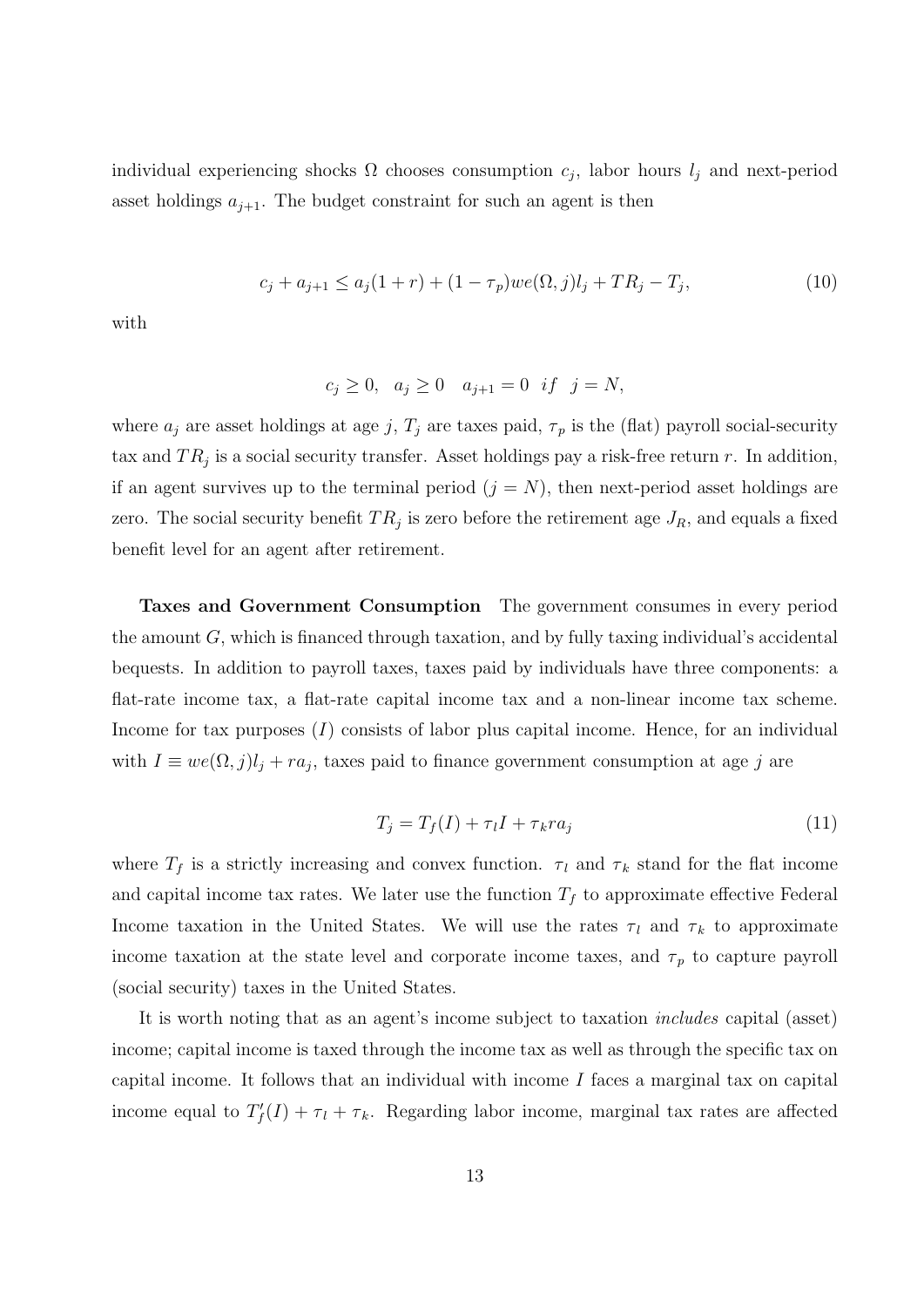by payroll taxes as well as by income taxes. Hence, an individual with an income *I*, faces a marginal tax rate on labor income equals to  $T'_{f}(I) + \tau_{l} + \tau_{p}$ .

#### **3.1 Decision Problem**

We now state the decision problem of an individual in our economy in the recursive language. We first transform variables to remove the effects of secular growth, and indicate transformed variables with the symbol (ˆ*.*). With these transformations, an agent's decision problem can be described in standard recursive fashion. We denote the individuals's state by the pair  $x = (\hat{a}, \Omega)$ ,  $x \in \mathbf{X}$ , where  $\hat{a}$  are current (transformed) asset holdings and  $\Omega$  are the idiosyncratic productivity shocks. The set **X** is defined as  $\mathbf{X} \equiv [0, \bar{a}] \times \Omega$ , where  $\bar{a}$  stands for an upper bound on (normalized) asset holdings. We denote total taxes at state  $(x, j)$ by  $T(x, j)$ . Consequently, optimal decision rules are functions for consumption  $c(x, j)$ , labor  $l(x, j)$ , and next period asset holdings  $a(x, j)$  that solve the following dynamic programming problem:

$$
V(x,j) = \max_{(\hat{c},\hat{a}')} u(\hat{c},l) + \beta s_{j+1} E[V(\hat{a}',\Omega',j+1)|x]
$$
(12)

subject to

$$
\begin{cases}\n\hat{c} + \hat{a}'(1+g) \le \hat{a}(1+\hat{r}) + (1-\tau_p)\hat{w}e(\Omega, j)l + T\hat{R}_j - T(x, j) \\
\hat{c} \ge 0, \quad \hat{a}' \ge 0, \quad \hat{a}' = 0 \quad \text{if } j = N\n\end{cases}
$$
\n(13)\n
$$
V(x, N+1) \equiv 0
$$

#### **3.2 Equilibrium**

In our model, individuals are heterogeneous with respect to the realization of their idiosyncratic labor productivity shocks, their asset holdings, and their age. To specify the notion of equilibrium, we define a probability measure  $\psi_j$  on subsets of the individual state space that describes heterogeneity in assets and productivity shocks within a particular cohort. Hence, for any set  $B \subset \mathbf{X}$ ,  $\psi_j(B)$  describes the mass of agents of age *j* for with state  $x \in B$ . We specify this probability measure in more detail in the appendix (section 8).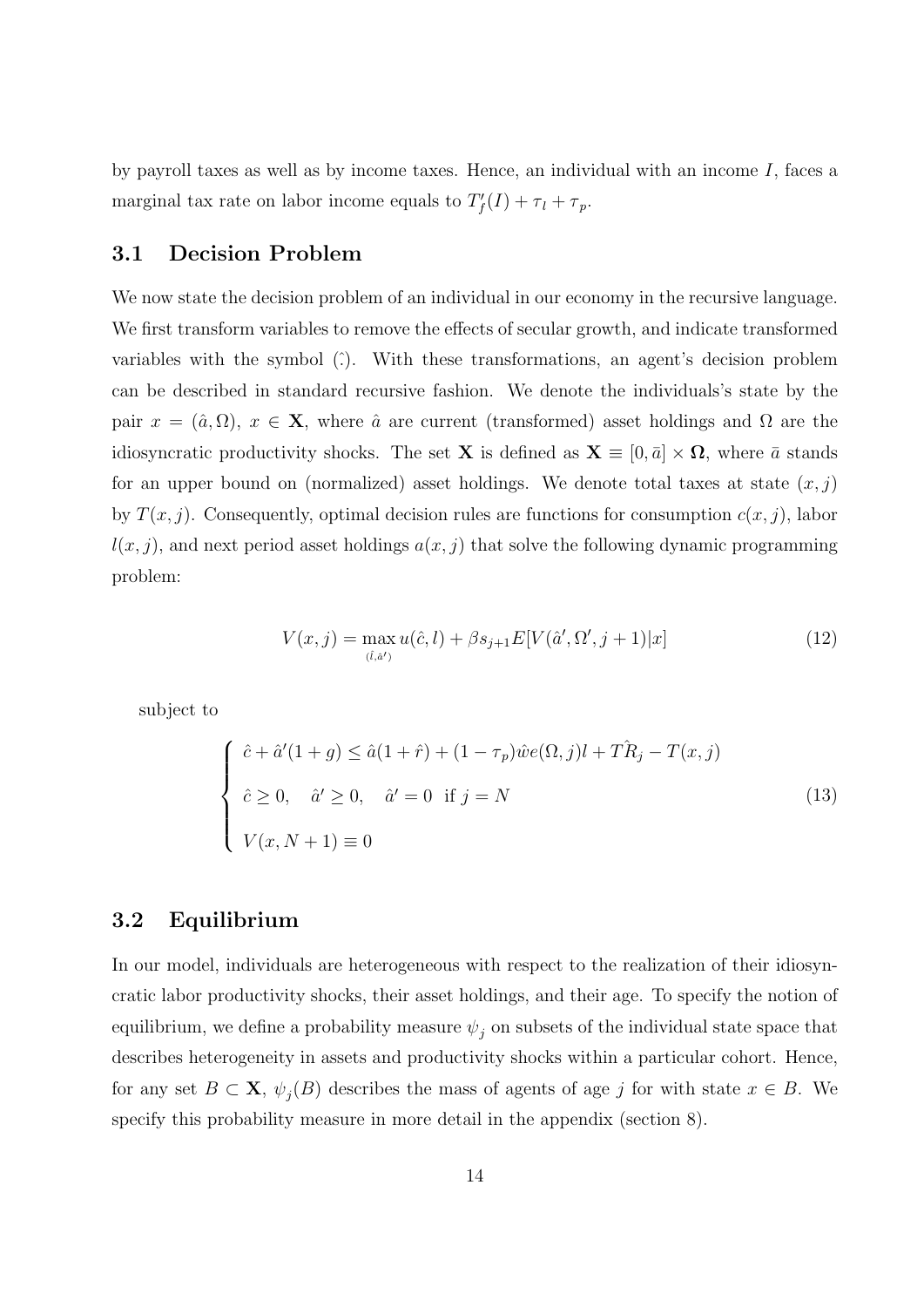In any equilibrium, factor prices equal their marginal products. Hence,  $\hat{w} = F_2(\hat{K}, \hat{L})$ and  $\hat{r} = F_1(\hat{K}, \hat{L}) - \delta$ . Moreover, markets clear. In our context, this implies

$$
\sum_{j} \mu_{j} \int_{X} (c(x, j) + a(x, j)(1 + g)) d\psi_{j} + \hat{G} = F(\hat{K}, \hat{L}) + (1 - \delta)\hat{K},
$$
\n(14)

$$
\sum_{j} \mu_j \int_X a(x,j) d\psi_j = (1+n)\hat{K},\tag{15}
$$

and

$$
\sum_{j} \mu_{j} \int_{X} l(x,j)e(\Omega,j)d\psi_{j} = \hat{L}.
$$
\n(16)

Furthermore, government budgets are balanced. This implies that government consumption equals tax collections, and that social security transfers are consistent with payroll tax collections. That is:

$$
\hat{G} = \sum_{j} \mu_j \int_X T(x, j) d\psi_j + \hat{B}
$$
\n(17)

$$
\tau_p \hat{w}\hat{L} = \sum_{j=J_R+1}^N \mu_j \hat{T} \hat{R}_j \tag{18}
$$

Note that equation (17) includes the aggregate amount of accidental bequests,  $\hat{B}$ . This reflects our assumption that the government fully taxes accidental bequests. In section 8, we provide a formal notion of equilibria.

### **4 Parameter Values**

We now proceed to assign parameter values to the endowment, preference, and technology parameters of our benchmark economy. To this end, we use aggregate as well as crosssectional and demographic data from multiple sources. As a first step in this process, we start by defining the length of a period in the model to be 1 year.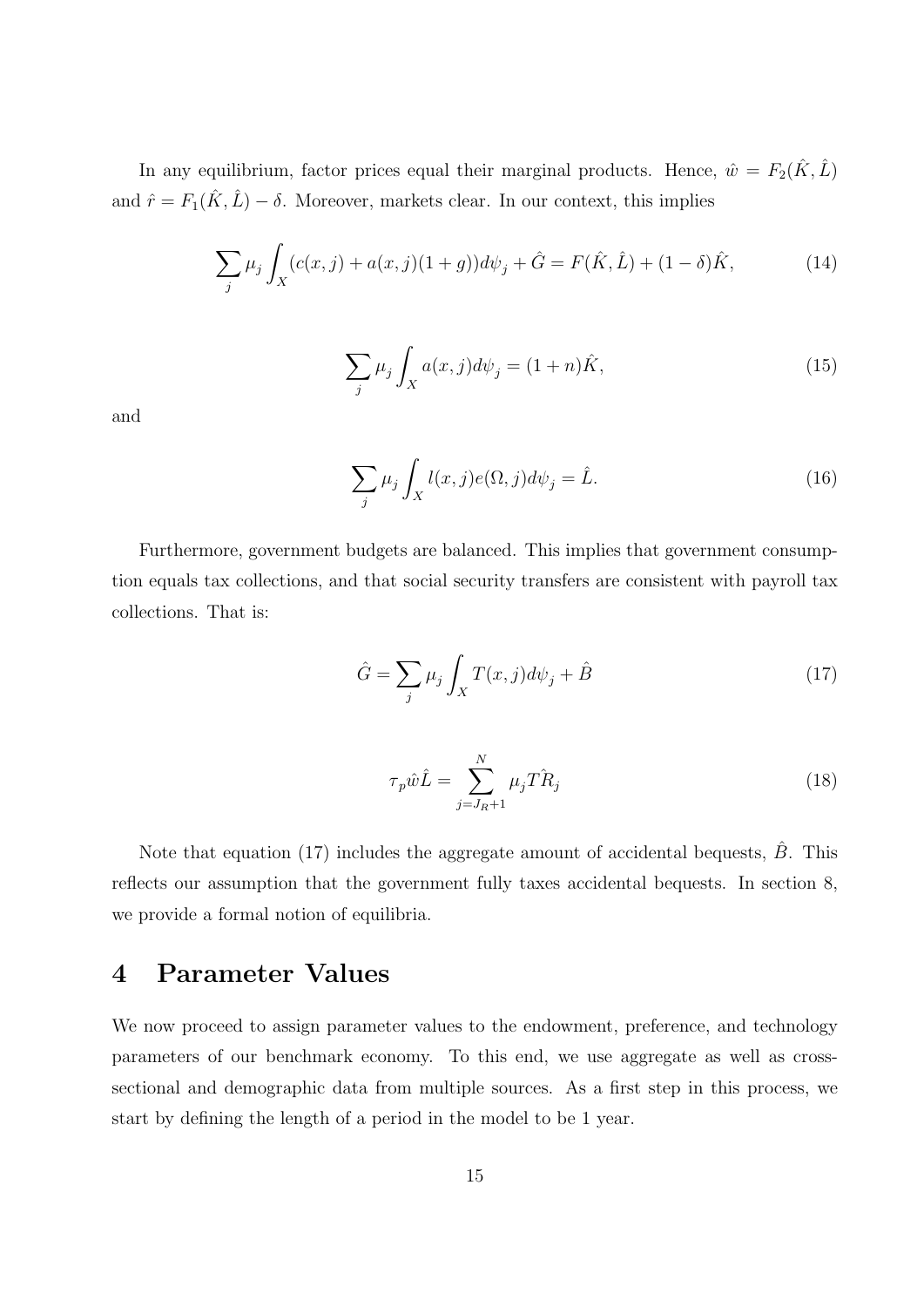**Demographics** We assume that individuals start life at age 25, retire at age 65 and live up to a maximum possible age of 100. This implies that  $J_R = 40$  (age 64), and  $N = 75$ . The population growth rate is 1.1% per year  $(n = 0.011)$ , corresponding to the actual growth rate for the period 1990-2009. We set survival probabilities according to the U.S. Life Tables for the year  $2005.<sup>3</sup>$ 

**Endowments** To parameterize labor endowments, we assume that the log-hourly wage of an agent is given by the sum of a fixed effect or permanent shock  $(\theta)$ , a persistent component  $(z)$ , a temporary component  $(\zeta)$  and a common, age-dependent productivity profile,  $\bar{e}_j$ . Specifically, as in Kaplan (2012), we pose

$$
\log(e(\Omega, j) = \theta + \bar{e}_j + z_j + \zeta_j,\tag{19}
$$

with

$$
z_j = \rho z_{j-1} + \epsilon_j, \quad z_0 = 0 \tag{20}
$$

where  $\zeta_j \sim N(0, \sigma_\zeta^2)$  and  $\epsilon_j \sim N(0, \sigma_\epsilon^2)$ . For the permanent shock  $(\theta)$ , we assume that a fraction  $\pi$  of the population is endowed with  $\theta^*$  at the start of their lives, whereas the remaining  $(1 - π)$  fraction draws  $θ$  from  $N(0, σ<sub>θ</sub><sup>2</sup>)$ . The basic idea is that a small fraction of individuals within each cohort has a value of the permanent component of individual productivity that is quite higher than the values drawn from  $N(0, \sigma_{\theta}^2)$ . We refer occasionally to these individuals as *superstars*.

Our strategy for setting these parameters consists of two steps. First, we use available estimates and observations on individual wages (hourly earnings) to set the parameters governing the age-productivity profile and the persistence and magnitude of idiosyncratic shocks over the life. We then determine the level of inequality at the start of the life so in stationary equilibrium, our economy is in line with the level of overall earnings inequality for *households*. As we abstract from two-earner households in the relatively simple model of the paper, we view its implications broadly in terms of households rather than individuals.<sup>4</sup>

<sup>3</sup>National Vital Statistics Reports, Volume 58, Number 10, 2010.

<sup>4</sup>See Guner, Kaygusuz and Ventura (2012) and Bick and Fuchs-Schundeln (2013) for analyses of taxes in environments with two-earner households.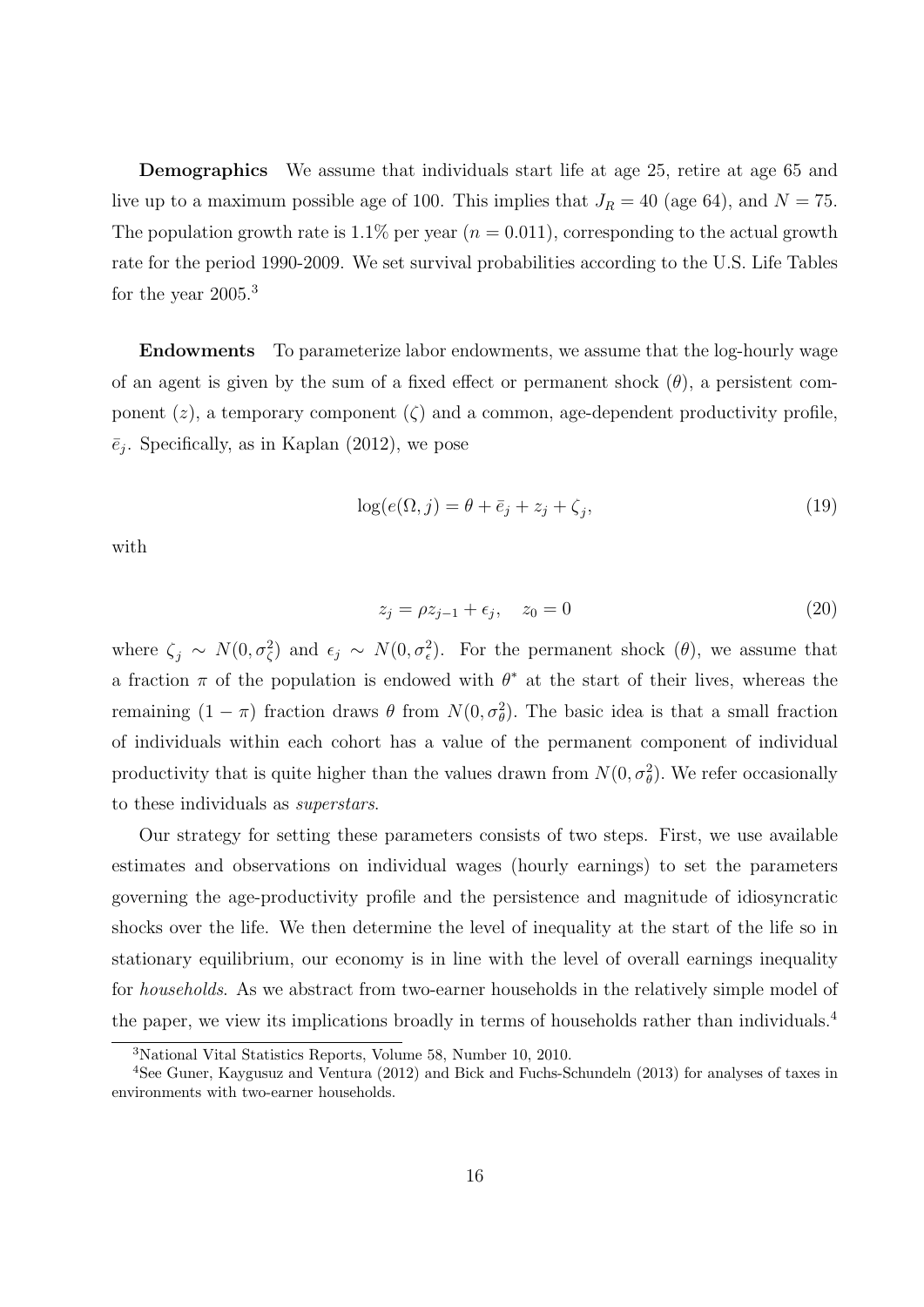We estimate the age-dependent deterministic component  $\bar{e}_j$  by regressing mean-log wages of individuals on a polynomial of age together with time effects. We use for these purposes data from the Current Population Survey (CPS) data for 1980-2005. We consider data from males aged between 25 and 64. We drop observations with individual wages less than half of the federal minimum wage. Moreover, as in Heathcote, Perri and Violante (2010), we impose that individuals must work at least 260 hours per year. We also correct for top-coding following Lemieux (2006).

To set values for the parameters governing heterogeneity, we proceed as follows. First, we follow Kaplan (2012) and set the autocorrrelation coefficient (*ρ*) and the variance of the persistent innovation  $(\sigma_{\epsilon}^2)$  to the estimates therein,  $\rho = 0.958$  and  $\sigma_{\epsilon}^2 = 0.017$ .<sup>5</sup> We set  $\pi = 0.01$ ; i.e. we assume that 1% of each cohort are superstars. Then, we set the variance of permanent shocks for the remaining  $1 - \pi$  fraction and the value of the high permanent shock  $(\theta^*)$  to reproduce two targets: i) the level of household earnings inequality – measured by the Gini coefficient – observed in U.S. data (0.55), and ii) the share of labor income at top 1% (14.3%).<sup>6</sup> This procedure yields  $\sigma_{\theta}^2 = 0.52$  and  $\theta^* = 2.9$ . That is, the procedure results in superstars that are nearly *eighteen* times more productive than the median individual in each cohort –  $18 \sim \exp(2.9)$ .

**Taxation** Following Benabou (2002) and Heathcote, Storesletten and Violante (2014) and others, we use a convenient tax function to represent Federal Income taxes in the data. Specifically, we set the function  $T_f$  to

$$
T_f(I) = It(\tilde{I}),
$$

where

$$
t(\tilde{I}) = 1 - \lambda \tilde{I}^{-\tau},
$$

<sup>&</sup>lt;sup>5</sup>For the results that we report in the paper, we abstract from temporary productivity (wage) shocks. We note that the magnitude of temporary wage shocks appears large in data. Kaplan (2012), for instance, estimates a variance of log-wage shocks of about 0*.*081. However, we choose not to present results with temporary shocks as they are very similar to the ones without them in the text. These results are available upon request.

<sup>6</sup>To calculate statistics of earnings inequality for households, we use micro data from the Internal Revenue Service (2000 Public Use Tax File). Key advantages of this data are its coverage and the absence of top coding.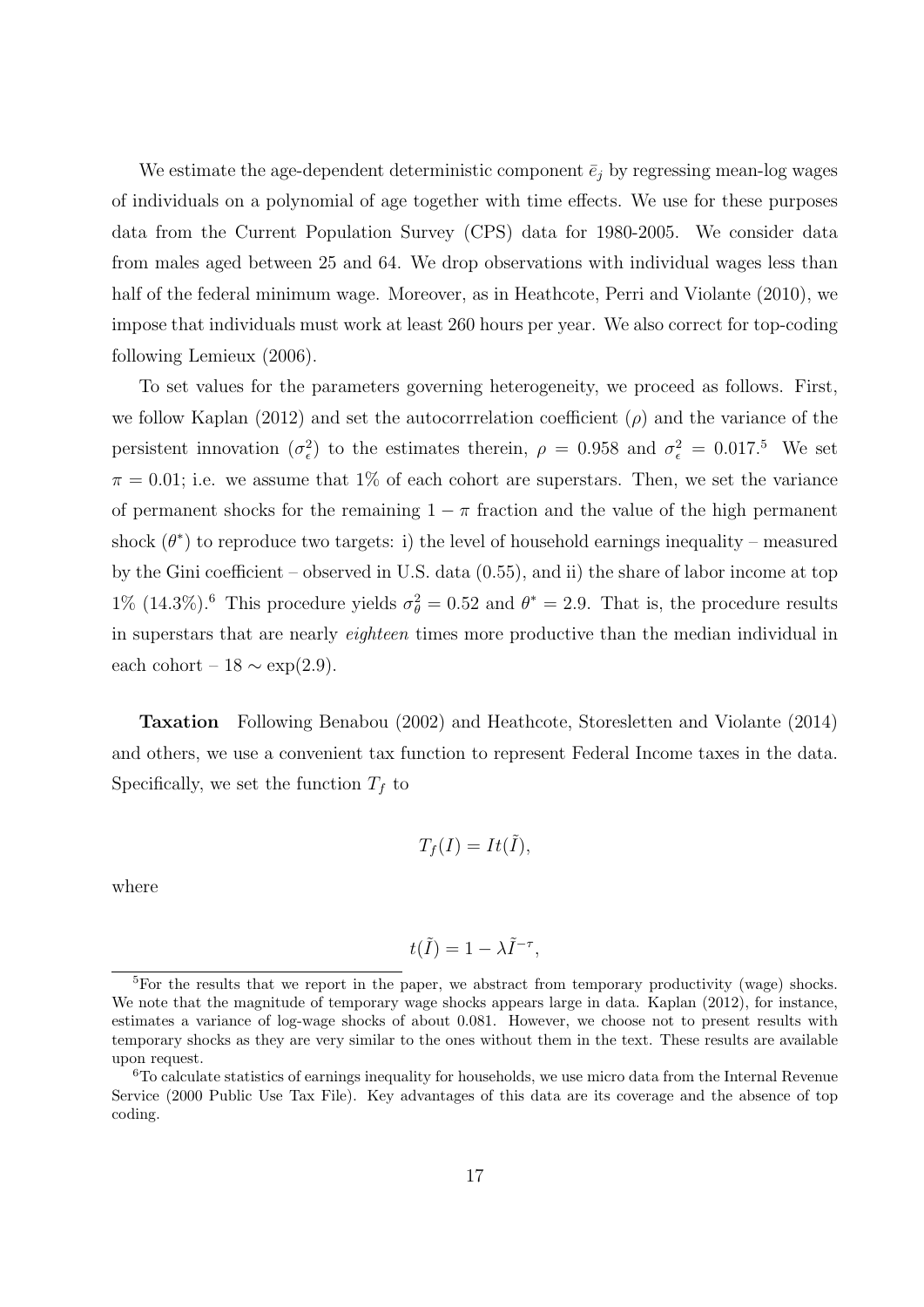is an average tax function, and  $\tilde{I}$  is income relative to mean income. As we indicated earlier, the parameter  $\lambda$  defines the level of the tax rate whereas the parameter  $\tau$  governs the curvature or progressivity of the system.

To set values for  $\lambda$  and  $\tau$ , we use the estimates of *effective tax rates* for this tax function in Guner, Kaygusuz and Ventura (2014). The underlying data is tax-return, micro-data from Internal Revenue Service for the year 2000 (Statistics of Income Public Use Tax File). We use the estimates therein for *all households* when refunds for the Earned Income Tax Credit are included:  $\lambda = 0.911$  and  $\tau = 0.053$ . These estimates imply that a household around mean income faces an average tax rate of about 8.9% and marginal tax rate of 13.7%. For high income individuals, average and marginal rates are non-trivially higher. At five times the mean household income level in the IRS data (about \$265*,* 000 in 2000 U.S. dollars), the average and marginal rates for a married household amount to 16.3% and 20.8%, respectively. Figure 2 displays the resulting average and marginal tax functions.

We use the tax rate  $\tau_l$  to approximate state and local income taxes. Guner et al (2014) find that average tax rates on state and local income taxes are essentially flat as a function of household income, ranging from about  $4\%$  at the central income quintile to about  $5.3\%$ at the top one percent of household income. From these considerations, we set this rate to  $5\%$   $(\tau_l = 0.05)$ .

We use  $\tau_k$  to proxy the U.S. corporate income tax. We estimate this tax rate as the one that reproduces the observed level of tax collections out of corporate income taxes after the major reforms of 1986. Such tax collections averaged about 1.74% of GDP for 1987-2007 period. Using the technology parameters we calibrate in conjunction with our notion of output (business GDP), we obtain  $\tau_k = 0.074$ .

Finally, we calculate  $\tau_p = 0.122$ , as the (endogenous) value that generates an earnings replacement ratio of about 53%.<sup>7</sup>

**Preferences and Technology** We calibrate the capital share and the depreciation rate using a notion of capital that includes fixed private capital, land, inventories and consumer durables. For the period 1960-2007, the resulting capital to output ratio averages 2.93 at the annual level. The capital share equals 0.35 and the (annual) depreciation rate amounts to

<sup>7</sup>This is the value of the the median replacement ratio in the mid 2000's for 64-65 year old retirees, according to Biggs, Springstead and Glenn (2008).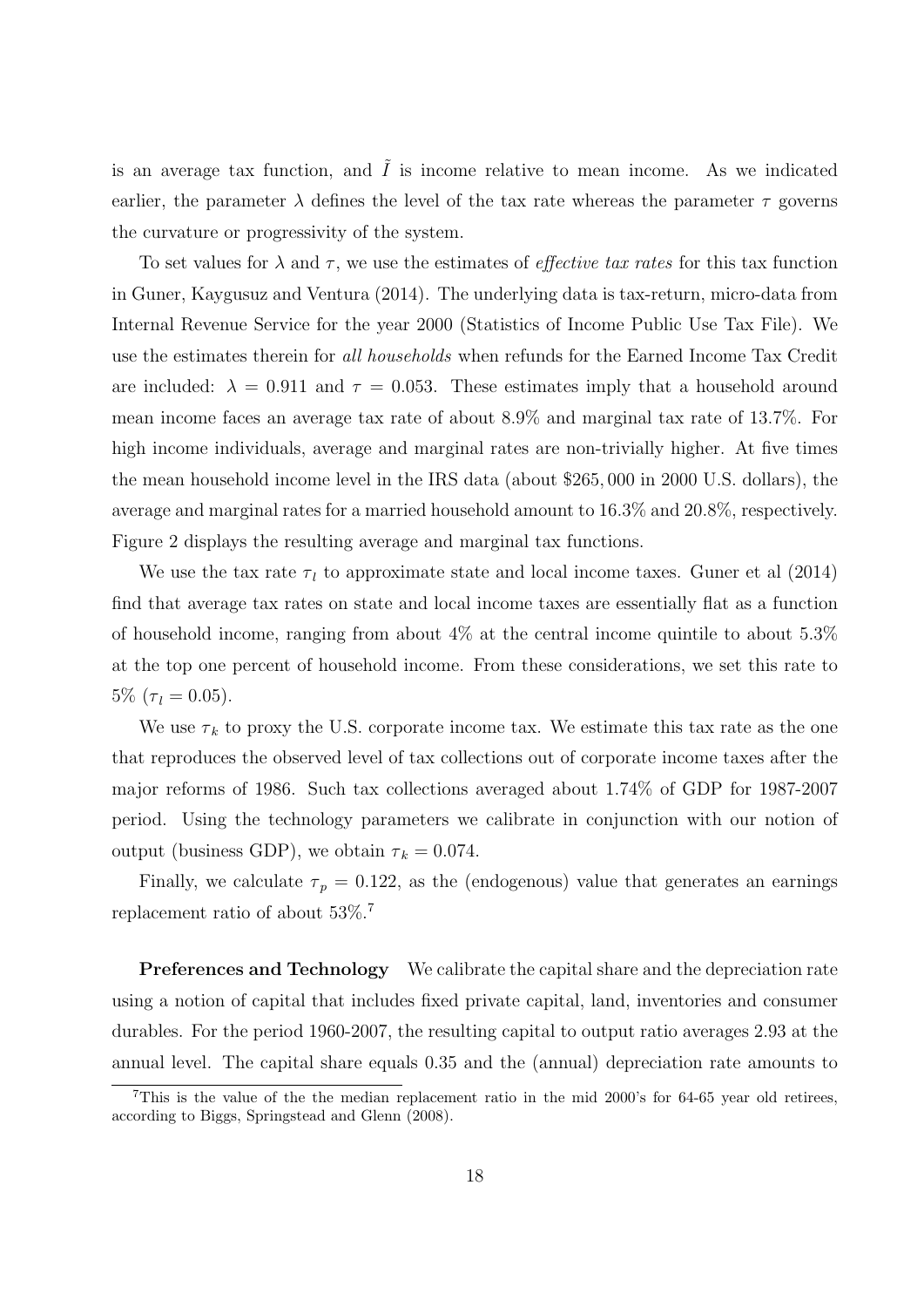0.04 following the standard methodology; e.g. Cooley and Prescott (1995). This procedure also implies a rate of growth in labor efficiency of about 2.2% per year  $(q = 0.022)$ .

We set the intertemporal elasticity of labor supply  $(\gamma)$  to a value of 1 in our benchmark exercises, and later study its importance by conducting exercises for different, in particular lower, values of it. It is well known that macro estimates of the elasticity of labor supply tend to be larger than micro ones. Keane and Rogerson (2012) conclude that different mechanisms at play in aggregate settings suggest values of  $\gamma$  in excess of 1. We set the value of the parameter  $\varphi$  and the discount factor  $\beta$  to reproduce in stationary equilibrium a value of mean hours of 1*/*3 and a capital to output ratio of 2.94.

**Summary** Table 1 summarize our parameter choices. Four parameters  $(\beta, \varphi, \theta^*$  and  $\sigma_{\theta}^2$ ) are set so as to reproduce endogenously four observations in stationary equilibrium: capital-output ratio, aggregate hours worked, earnings Gini coefficient, and the share of labor income accounted by top 1% of households.

#### **4.1 The Benchmark Economy**

We now discuss the quantitative properties of the benchmark economy that are of importance for the questions of this paper. We focus on the consistency of the benchmark economy with standard facts on cross-sectional inequality, as well as on a non-standard but critical fact: the distribution of taxes paid by income. We also report on the model implications for the elasticity of taxable income.

Table 2 shows that the model is in close consistency with facts on the distribution of household earnings. As the table demonstrates, the model reproduces the overall inequality in household earnings as measured by the Gini coefficient. The model is in line with the shares accounted by different quintiles, ranging from just the empirical values of 2.1% in the bottom quintile to nearly 58% in the fifth quintile. The model is also in line with the share of labor earnings accounted by top percentiles, beyond the targeted share of the top 1% earners. The share accounted for by the top 90-95% earners in the data is of about 11.7% while the model implies 12.2%. Meanwhile, the share accounted for by the top 5% earners in the data is of about 29.1% while the model implies 31.5%. All this indicates that the model-implied Lorenz curve for labor earnings at the household level is in close agreement with data.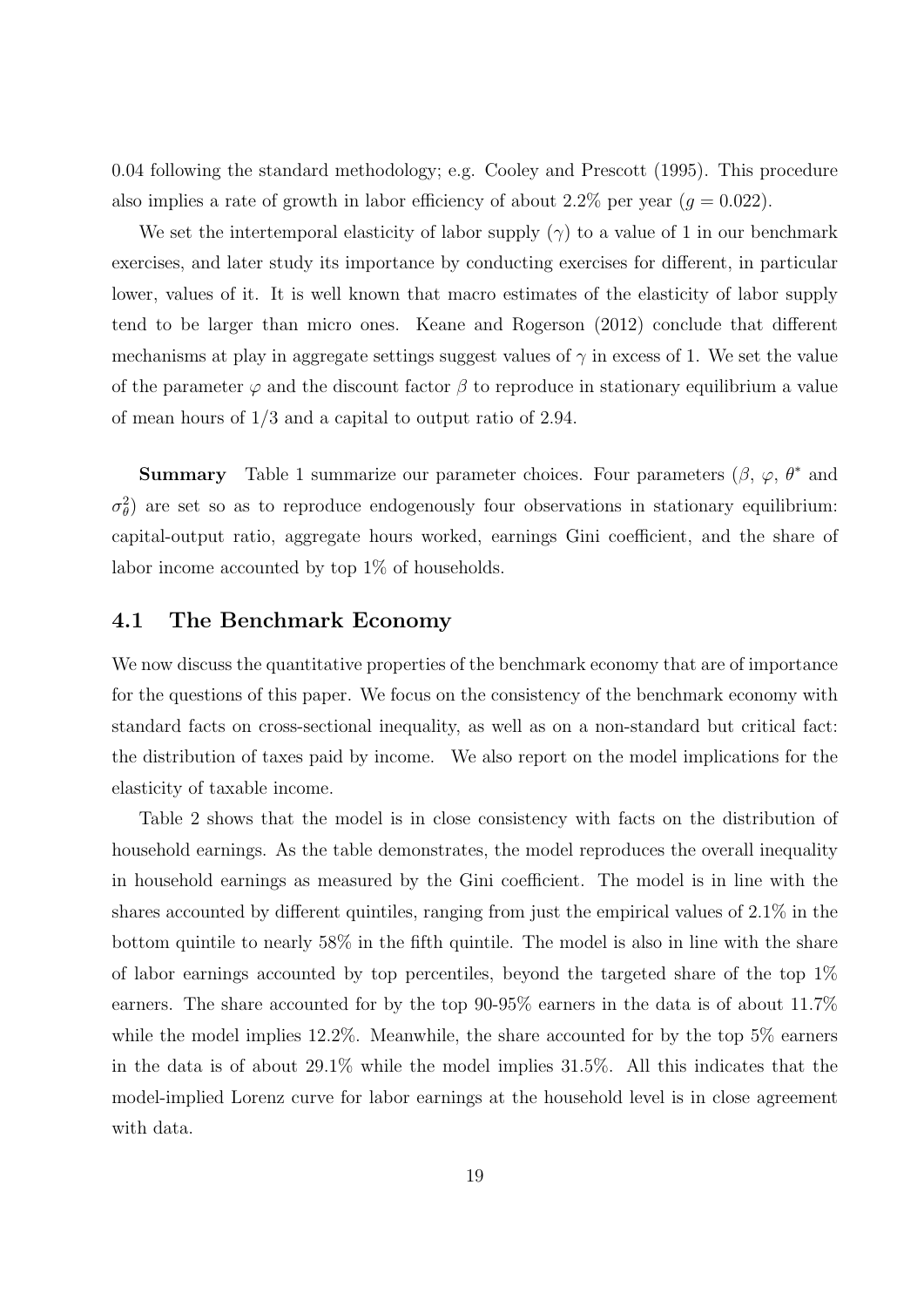**The Distribution of Taxes Paid** Table 3 shows the distribution of income-tax payments at the Federal level for different percentiles of the income distribution. As the table shows, the distribution of tax payments is quite concentrated – more so than the distributions of income and labor income. The first and second income quintiles essentially do not account for any tax liabilities, whereas the top income quintile accounts for about 75% of tax payments. The top 10% account for almost 60% of all tax payments and the richest 1% for about 23% of tax payments. This is the natural consequence of a concentrated distribution of household income and progressive income tax scheme. Table 3 shows that the model reproduces quite well the sharp rise of income tax collections across income quintiles. In particular, we note that the model generates the acute concentration of tax payments among richer households. In the data, the richest 10% of households account for about 59% of tax payments while the model implies nearly 63%. Similarly, the richest 1% account for nearly 23% of tax payments while the model implies about 25%. <sup>8</sup>

**Elasticity of Taxable Income** We now proceed to report on the model-implied elasticities of taxable income, a concept that has recently garnered much attention in applied work. To this end, we first calculate the percentage change in taxable income, i.e.  $we(\Omega, j)l_j + ra_j$ , and then, as it is standard in the literature, divide it by the percentage change in one minus the marginal tax rate for these income groups. We obtain an elasticity of taxable income of about 0.4 for the richest  $10\%$ , 5% and 1% of households, a value that lies well within the empirical estimates surveyed in Saez, Slemrod and Giertz (2012). Our estimates, however, are smaller than those recently estimated by Mertens (2013). This is not surprising. As we discuss below in the next section, our model abstracts from several features that would result in a higher value for such elasticity.<sup>9</sup>

<sup>8</sup>The facts on the distribution of tax payments reported in Table 3 are for the bottom 99.9% of the distribution of household income in the United States. Not surprisingly, the unrestricted data shows an even higher concentration of tax payments at high incomes. We present the facts in this way since as documented by Guner et al (2014) and others, a disproportionate fraction of income of the richest households is from capital-income sources. In particular, income from capital constitutes close to 65% of total household income for the richest 0.01% of households in the data. As it is well known, macroeconomic models where inequality is driven solely by earnings heterogeneity cannot account for the wealth holdings of the richest households in data.

<sup>9</sup>We compute the arc-elasticities resulting from variations in marginal tax rates associated to changes in the curvature parameter around its benchmark value. We consider changes from  $\tau = 0.04$  to  $\tau = 0.06$ . Considering other variations in curvature around the benchmark value do not change the resulting elasticities in a significant way.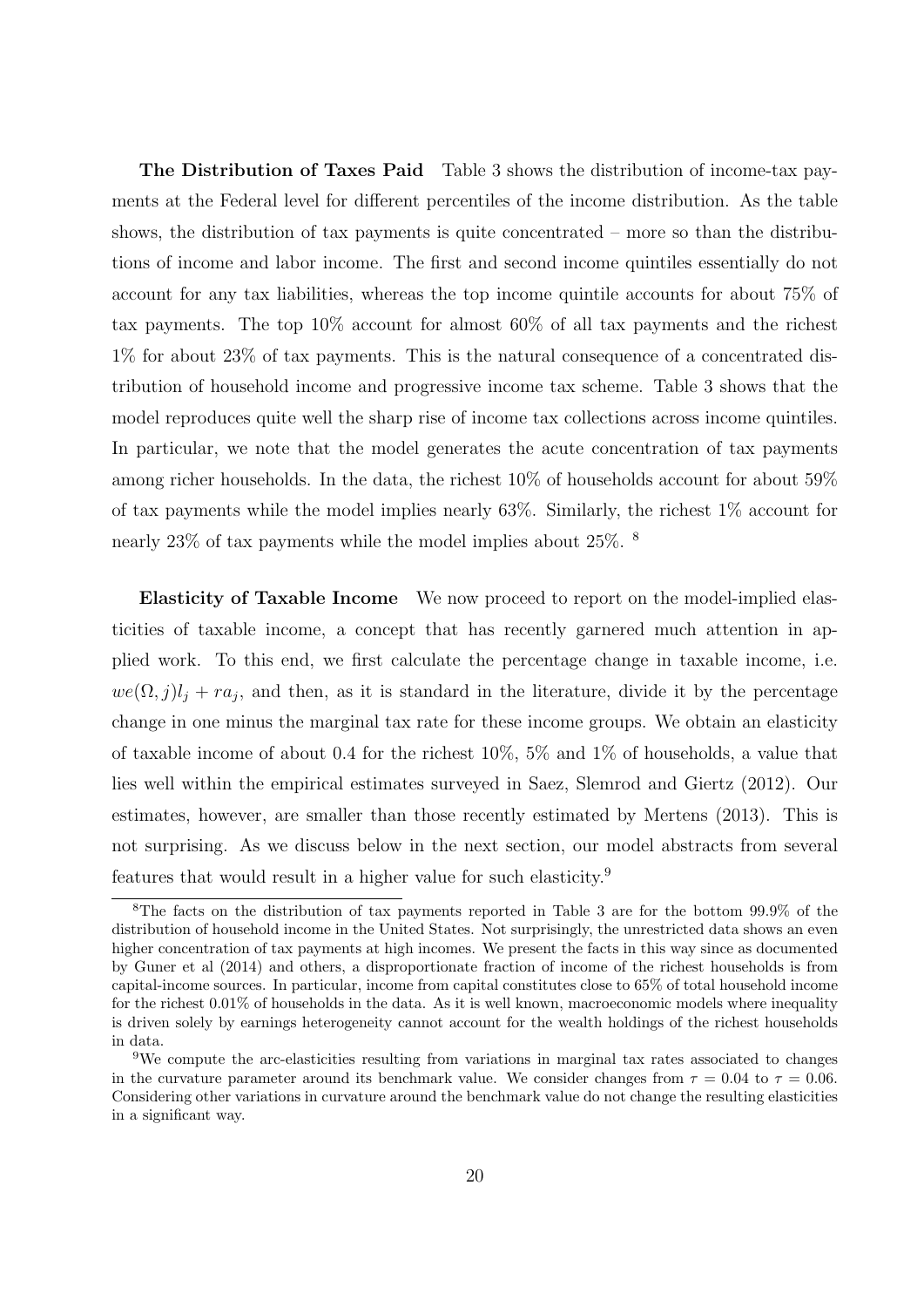### **5 Findings**

We now report on the consequences of shifting the tax burden towards top earners. Specifically, we fix the 'level' parameter of the tax function  $(\lambda)$  at its benchmark value, and vary the parameter governing its curvature or progressivity  $(\tau)$ . For each case, we compute a steady state in our economy and report on a host of variables.

Table 4 shows the consequences of selected values for the curvature parameter  $\tau$ , ranging from 0 (a proportional tax) to  $0.16$  – above and below the benchmark value case,  $\tau = 0.053$ . Two prominent findings emerge from the table. First, it takes a non-trivial increase in the the curvature parameter, from 0*.*053 to 0.13, in order to maximize revenues from the Federal income tax. The resulting aggregate effects associated to increasing curvature are substantial. Increasing the curvature parameter from its benchmark value to 0*.*13 reduces capital, output and labor supply (in efficiency units) by about 19%, 11.6% and 7.2%, respectively. These values are quantitatively important, and result from a significant rise in marginal rates relative to average rates, as we discuss below. This rise leads to standard reductions in the incentives on the margin to supply labor and save, which in equilibrium translate into the substantial effects on aggregates just mentioned. Figure 3-a illustrates the resulting effects on labor supply, capital and output from changing the curvature parameter  $\tau$  for a wide range of values.

Second, the increase in revenues associated to the changes in progressivity are relatively small in comparison to the large implied reductions in output. Maximizing revenues implies an increase in income taxes at the federal level of about 8.4%, or about 0.9% of output in the benchmark economy. Increasing progressivity also leads to a *reduction* in tax collections at the local and state level and from corporate income taxes. This occurs as tax collections from these sources are roughly proportional to the size of aggregate output and capital. As a result, tax collections from *all sources* are maximized at a lower level of progressivity (at  $\tau = 0.10$ , and increase only by about 1.6% at the level of progressivity consistent with revenue maximization from the Federal income tax.

Figure 3-b illustrates the effects on from changing the curvature parameter  $\tau$  on government revenues – Federal and Total – in relation to the benchmark economy. The figure clearly depicts a Laffer-like curve associated to changes in progressivity. As the figure shows, both relationships are relative *flat* around maximal revenues, as non-trivial changes in curvature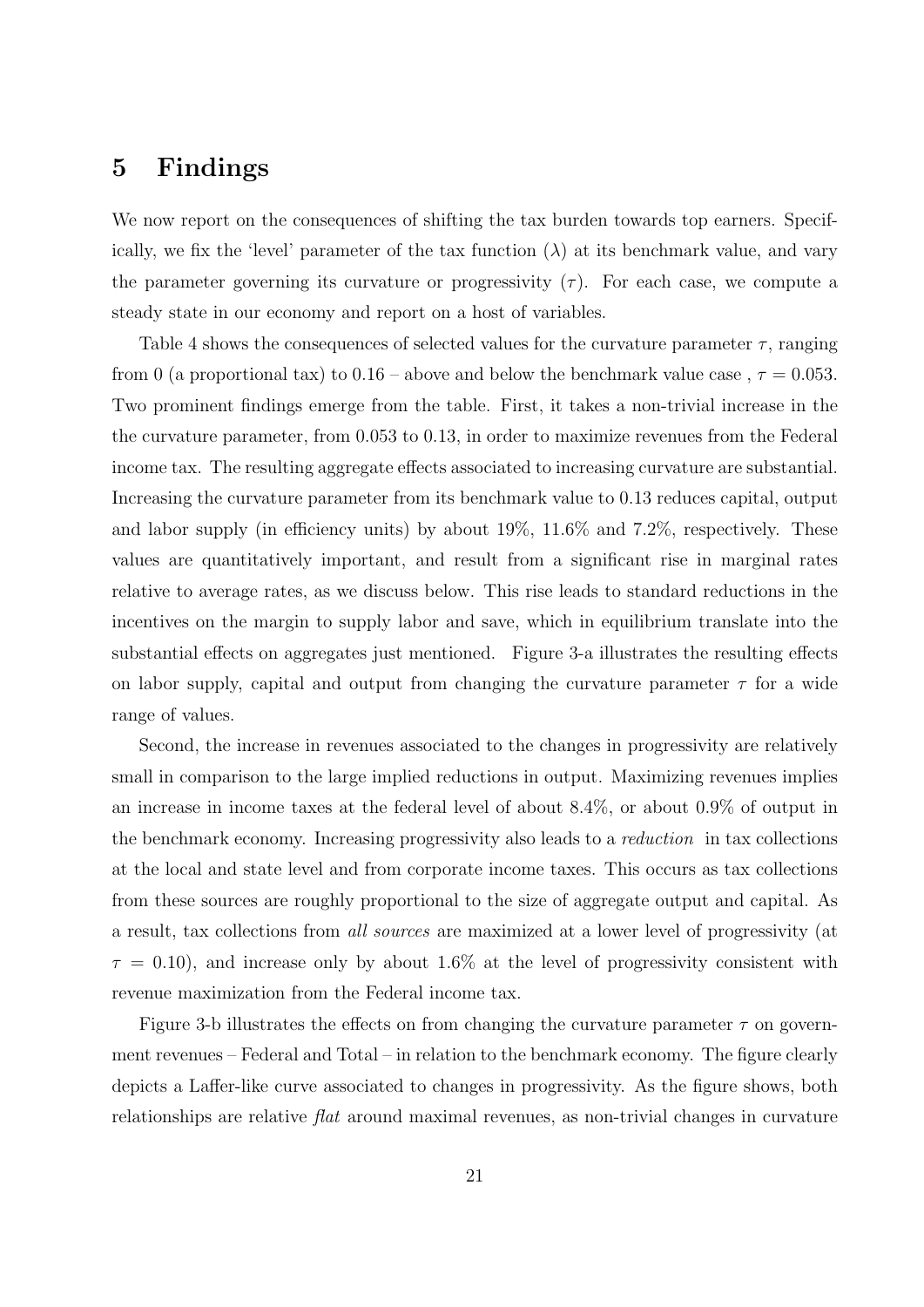are associated with rather small changes in revenues.

**Magnitude of Changes in Tax Rates** How large are the required changes in average and marginal rates resulting from the revenue-maximizing shifts in progressivity? We assess the implications of these changes using the tax function in the benchmark economy and compare it with the resulting tax function that maximizes revenue from Federal income taxes as well as total taxes (these functions have the level parameter  $\lambda$  as in the benchmark economy, but higher curvature parameter  $\tau$ ). We illustrate these changes by focusing on the average and marginal tax rates for households at the top 10%, 5% and 1%, respectively.

As the top panel of Table 5 shows, at the benchmark economy, average rates are about 15.7, 17.4 and 20.7 percent for richest 10%, 5% and 1% of households, respectively. The corresponding marginal rates amount to 20.2, 21.7, and 24.9 percent. At maximal revenue for Federal income taxes (when  $\tau = 0.13$ ), average rates at the top levels are 24.1, 27.5 and 34.4 percent, and marginal rates amount to 33.9, 36.9 and 42.9 percent, respectively. In other words, for the richest 5 percent of households in our economy, revenue maximization dictates an increase in average rates of nearly ten percentage points, and an increase in marginal rates of about fifteen percentage points. Hence, revenue-maximizing tax rates are non-trivially larger than those at the benchmark economy. From these perspective, the concomitant large effects on aggregates are not surprising. As we have already mentioned above, these large effects on aggregates imply that the value of  $\tau$  that maximizes total revenue – rather than Federal income revenues only – is lower as shown in the last column of Table 5.

**The Distribution of Tax Payments** Not surprisingly, the shifts in progressivity lead to non-trivial shifts on the contribution to income tax payments by households at different income levels, or tax burden for short. The bottom panel of Table 5 shows changes in the tax burden associated to the move from the benchmark level of progressivity to values around the maximal revenue levels ( $\tau = 0.13$  and  $\tau = 0.1$ ). The results show a significant shift in terms of the distribution of the tax burden, and mirror the consequences on aggregates and tax rates above. From the benchmark case to revenue-maximizing levels, the share of taxes paid by the richest 20% increase by about nine percentage points, with equivalent increases at higher income levels. The shares of taxes paid at the bottom of the income distribution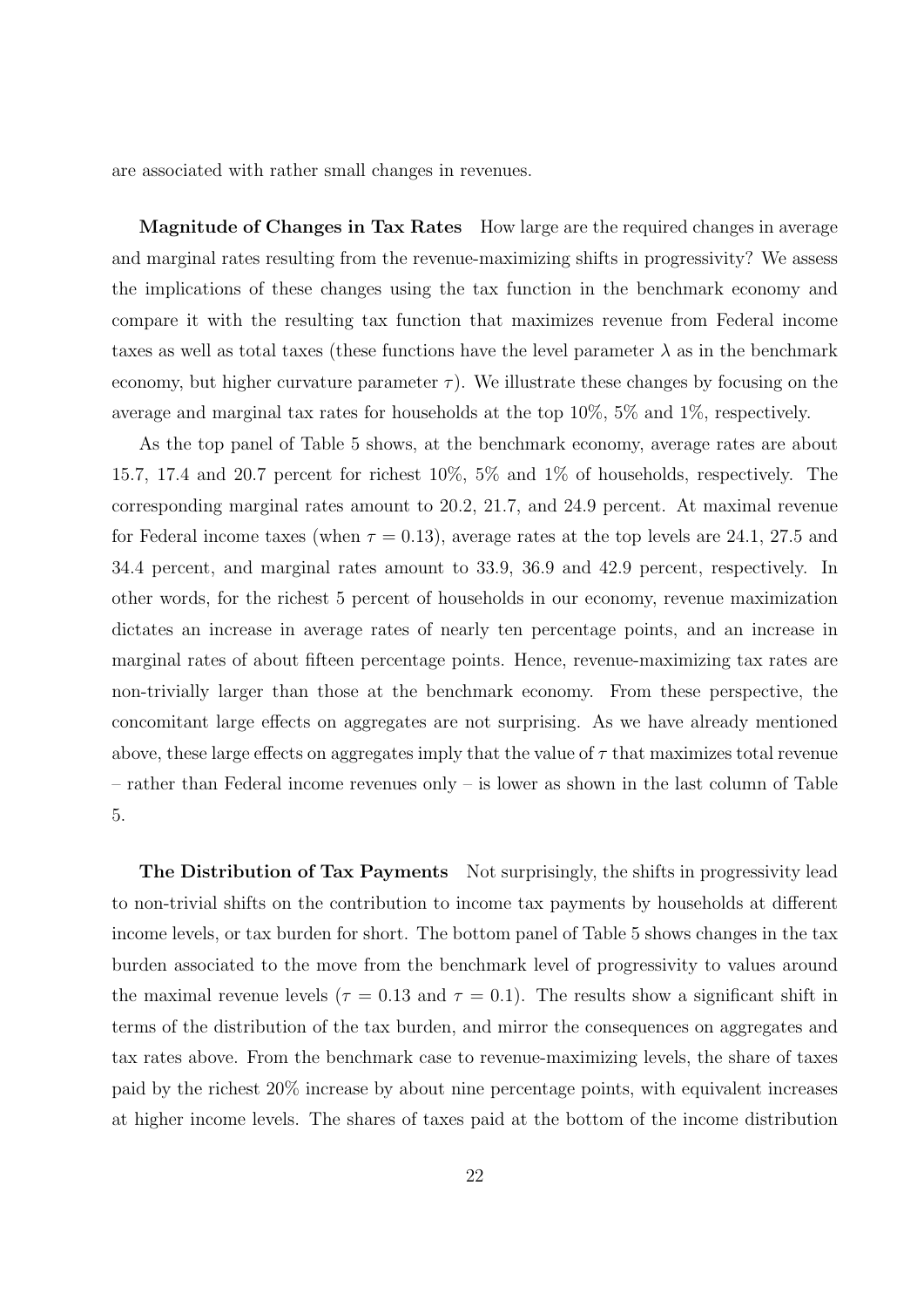change much less, with the poorest 20% changing from nearly no taxes paid to a negative contribution as their average tax rates turn negative.

**Who Reacts?** As we discussed above, higher values of  $\tau$  result in significant declines in aggregate savings, labor supply and as a result, in aggregate output. We now concentrate on the decline in labor supply and savings in more detail. The upper panel of Table 6 shows how labor supply (in efficiency units) changes for households at different percentiles of the income distribution. To fix ideas, we focus on two levels of curvature:  $\tau = 0.13$  that maximizes the Federal income tax revenue, and  $\tau = 0.1$  that maximizes the aggregate tax revenue. A central result in Table 6 is that the decline in aggregate labor supply, as progressivity increases, is rather uniform across income levels. When  $\tau = 0.13$ , labor supply declines by about 7-8%, while the decline amounts to about 4-5% when  $\tau = 0.1$ . Very productive (rich) households react slightly more; the decline in the labor supply of the richest households is of about 8-9% when  $\tau = 0.13$ .

At the conceptual level, a decline in labor supply that is relatively uniform across income levels is connected to (i) the functional form for individual preferences we adopted and (ii), the specific tax function that we use to capture the relationship between tax rates and household income. This is clear from the simple, static case discussed in section 2, where the curvature factor *τ* affects *all* agents in a symmetric way. From this standpoint, the results in Table 6 are not surprising. At the empirical level, the similar reaction in labor supply across income levels is in broad consistency with the recent empirical findings of Mertens (2014; Table IV and Figure 6), who uncovers systematic effects on wage income associated to marginal-tax rate changes across all income levels.

We now concentrate on the effect of higher progressivity on savings. The lower panel of Table 6 shows how the wealth distribution implied by the model changes with the curvature parameter. The results in the table show that increasing tax progressivity leads to significant reductions in wealth concentration. In the benchmark economy, the share of wealth in the top quintile is about 76%, with an overall Gini coefficient of about 0.73.<sup>10</sup> Under  $\tau = 0.10$ 

 $10$ The model generates substantial wealth inequality, but not as much as in U.S. data. The wealth-Gini coefficient in the model is 0.73 versus a data value of about 0.80. In particular, the model is not successful in generating the extreme wealth holdings at the top observed in the data; see for instance Budria Rodriguez, Diaz-Jimenez, Quadrini, and Rios-Rull (2002). This is not surprising; it is well known in the literature that a model that is parameterized in line with earnings-distribution observations will have a hard time in generating the observed wealth distribution in the data.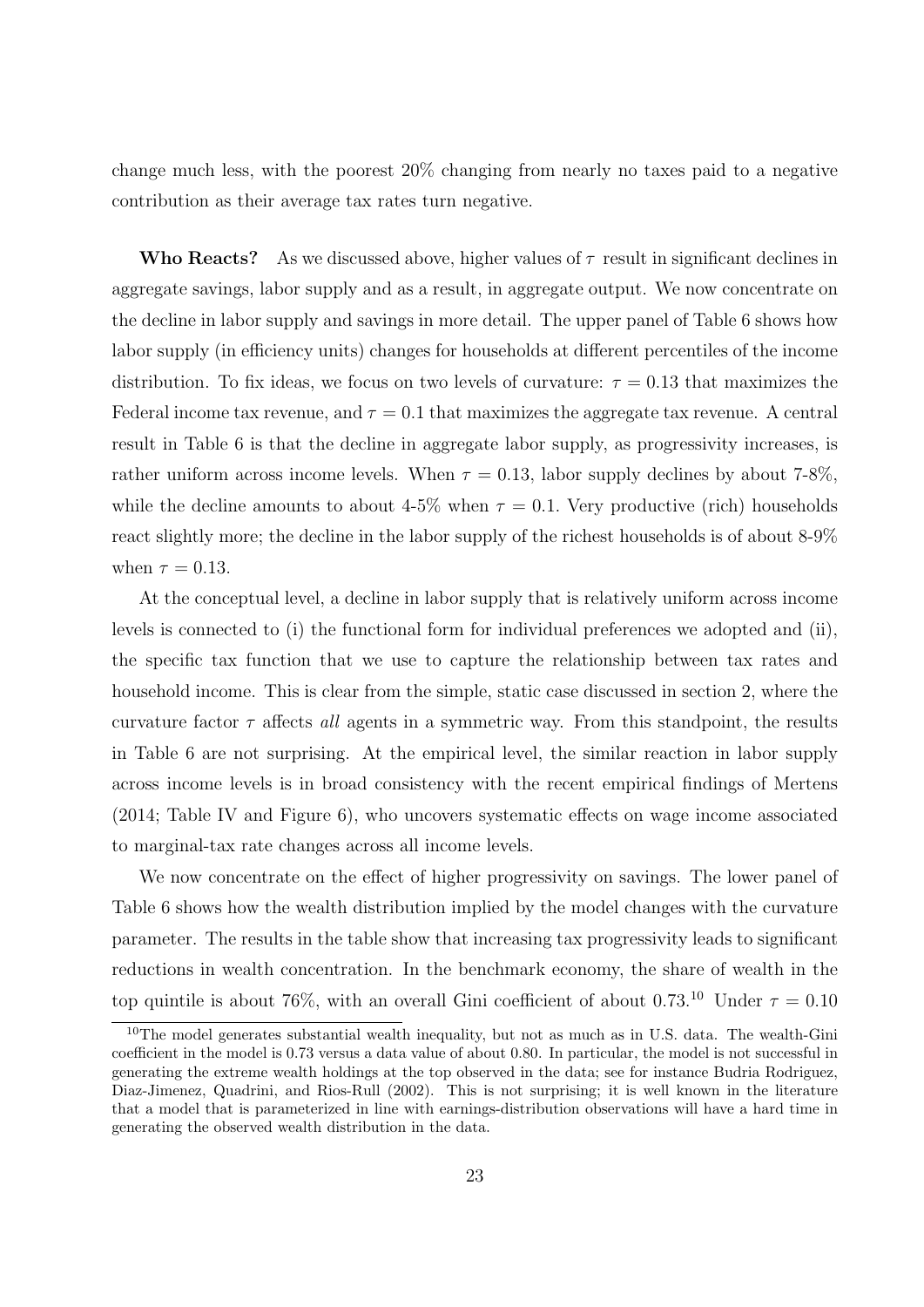the share of the top quintile drops to about  $69\%$ , and under  $\tau = 0.13$  it drops even further to about 64%. Overall, these findings indicate asymmetric responses in terms of household savings, which lead to a reduction in the concentration of wealth as progressivity increases. This is expected: increasing progressivity leads to *larger* differences in the after-tax rate of return on assets between richer and poorer households. These disproportionate change in incentives to accumulate assets upon changes in progressivity are reflected in ensuing wealth distributions.

**Summary and Discussion** The message from these findings is clear. There is not much available revenue from revenue-maximizing shifts in the burden of taxation towards high earners – despite the substantial changes in tax rates across income levels – and these changes have non-trivial implications for economic aggregates. Figures 3 a-b summarize these findings. As we argue below, this conclusion does not depend critically on the magnitude of the labor-supply elasticity. Moreover, in line with the analytical results in 2, the limits for revenue maximization via changes in progressivity become more demanding as revenue requirements increase.

At the big-picture level, it is important to reflect on the absence of features in our model that would make our conclusions even stronger. First, we have abstracted from human capital decisions that would be negatively affected by increasing progressivity. The work by Erosa and Koreshkova (2007), Guvenen, Kuruscu and Ozcan (2014), Huggett and Badel (2014) and others naturally implies that individual skills are not invariant to changes in tax progressivity and thus, larger effects on output and effective labor supply – relative to a case with exogenous skills – are to be expected. From this standpoint, increasing tax progressivity would lead to an even lower increase in government revenues. Second, we have not model individual entrepreneurship decisions and their interplay with the tax system. Meh (2005), for instance, finds effects on steady-state output from a shift from a progressive income tax to a proportional tax that are larger when entrepreneurs are explicitly considered. Finally, we have not modeled a bequest motive, or consider a dynastic framework more broadly. In these circumstances, it is natural to conjecture that the sensitivity of asset accumulation decisions to changes in progressivity would be larger than in a life-cycle economy. Hence, smaller effects on revenues would follow.

To sum up, our model environment provides a reasonable upper bound on the potential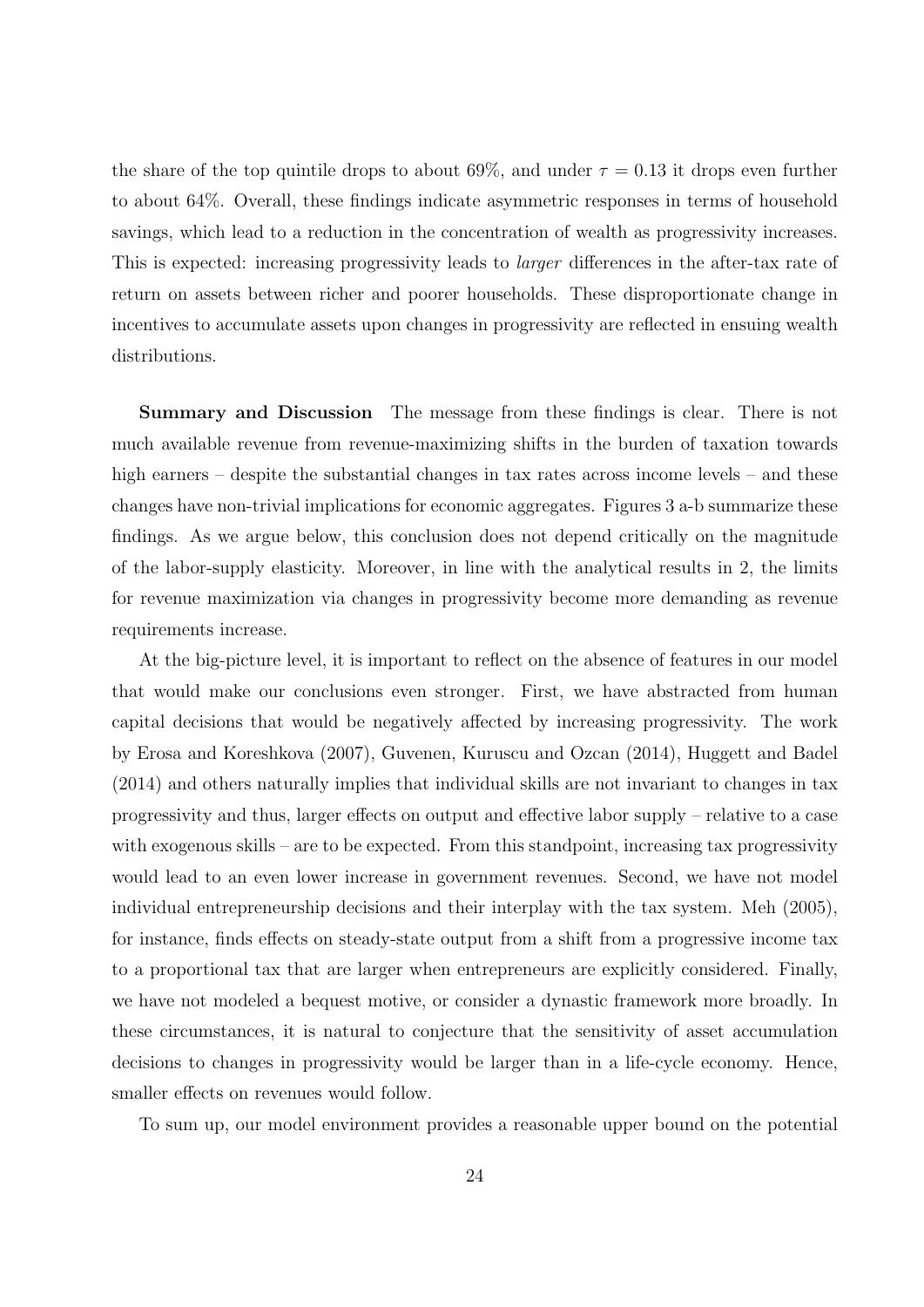effects of increasing progressivity on tax revenues. Even smaller effects are likely to emerge in an environment with the features mentioned above.

#### **6 Findings in Perspective**

We now attempt to put our findings in perspective. To this end, we provide calculations to highlight the importance of aspects of our environment that might be critical for our results. We conduct three distinct exercises. First, we investigate the role of the labor supply elasticity for aggregates and government revenues when progressivity changes. Second, we evaluate the quantitative importance of the 'level' of revenues for the revenue-maximizing level of progressivity. Finally, we conduct exercises where instead of tilting the entire tax function, we change only the marginal tax rate at high income levels.

#### **6.1 What is the Importance of the Labor Supply Elasticity?**

To what extent our findings depend on the magnitude of  $\gamma$ , the labor elasticity parameter? The reader should recall that we have assumed a benchmark value of 1 for this parameter. As it is well known, there is a debate about the appropriate magnitude of the intertemporal elasticity and its value in macroeconomic models. In a recent survey, Rogerson and Keane (2012) conclude that a several economic mechanisms can rationalize aggregate observations for a value of  $\gamma$  between 1 and 2 in macroeconomic models. From these perspective, our benchmark value is at the bottom of the range. On the other hand, Chetty et al (2011 and 2013) argue for an elasticity of around 0.75 for macroeconomic models. As a result, we consider two cases for the elasticity parameter around the benchmark value:  $\gamma = 0.75$  and  $\gamma = 1.25$ . For each of these cases, we recalibrate the model to reproduce the same targets discussed in section 4.

Our results are summarized in Table 7 alongside the results for the benchmark case. Three central findings emerge from the table. First, not surprisingly, output and labor supply respond more to changes in the curvature of the tax function when the elasticity value is higher. For a given curvature value, the consequences of the implied distortion on labor supply decisions become bigger under higher values of the elasticity parameter  $\gamma$  and thus, the equilibrium responses on labor supply and output are larger. Second, in line with results from the simple example discussed in section 2, the level of curvature that maximizes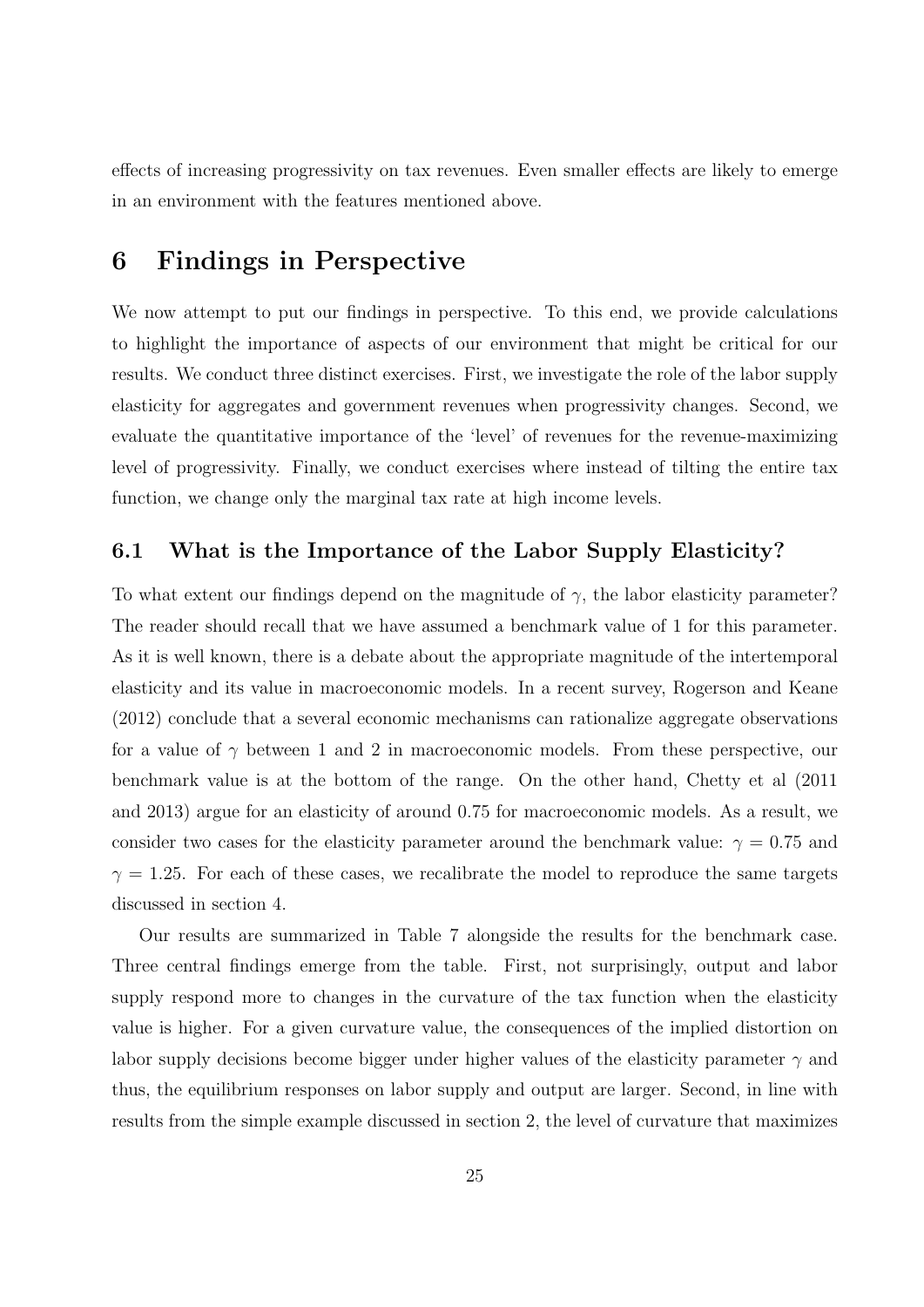revenue is negatively related to the value of the elasticity parameter. Quantitatively, the value of the curvature parameter  $\tau$  that maximizes revenue is not critically affected by the elasticity parameter: the level of  $\tau$  that maximizes revenue is 0.13 under  $\gamma = 1.25$  and it is around 0.14 under  $\gamma = 0.75$ . Figure 4-a displays revenues from the Federal income tax as a function of the curvature parameter for the three values of the labor-supply elasticity.

Finally, from Table 7 and Figure 4-a is clear that our conclusions in section 5 still hold: quantitatively, there is not much revenue available from a tilt of the tax schedule towards high earners. Table 7 shows that under the low value of  $\gamma$  (0.75), maximal revenues from Federal income taxes are about 9.9% higher than in the benchmark case, while they were about 8.4% higher than in the benchmark case under  $\gamma = 1$ . Overall tax collections increase by about 2.5% whereas they do so by about 1.6% in under the baseline value of *γ*.

#### **6.2 What is the Importance of Revenue Requirements?**

In section 2, we showed that a higher level of revenue requirement or the average tax rate, as defined by the level parameter  $\lambda$  in the tax function, implies lower values of the revenuemaximizing curvature parameter  $\tau$ . That is, lower distortions in labor supply choices. Quantitatively, how important is this effect in our dynamic model? More broadly, what is the role of revenue requirements on aggregates and government revenues?

Table 8 shows the consequences of two lower values of  $\lambda$ ,  $\lambda = 0.87$  and  $\lambda = 0.85$ , alongside the benchmark value  $\lambda = 0.911$ , for different values of the curvature parameter  $\tau$ . Values of all variables are normalized to 100 at the benchmark economy. In understanding these results, the reader should note that by changing the value of  $\lambda$ , we leave unaltered the value of the ratio of one minus the marginal tax rate to one minus the average tax rate – the proxy for distortions – as this ratio is independent from  $\lambda$ .

Table 8 shows that higher revenue requirements (lower  $\lambda$ ), for a given value of curvature, lead to mildly lower values of labor supply and output. For instance, at the extreme value of  $\tau = 0.16$ , output under  $\lambda = 0.85$  is about 5.8% lower than under the benchmark value of  $\gamma$ . Moreover, and in line with the example in section 5, maximal revenues for Federal income taxes indeed take place at lower values of progressivity. In the benchmark case, income tax revenues are maximal at  $\tau = 0.13$ . Under the high-revenue requirement value of  $\lambda = 0.85$ , revenue maximization takes place at values much closer to the benchmark value of curvature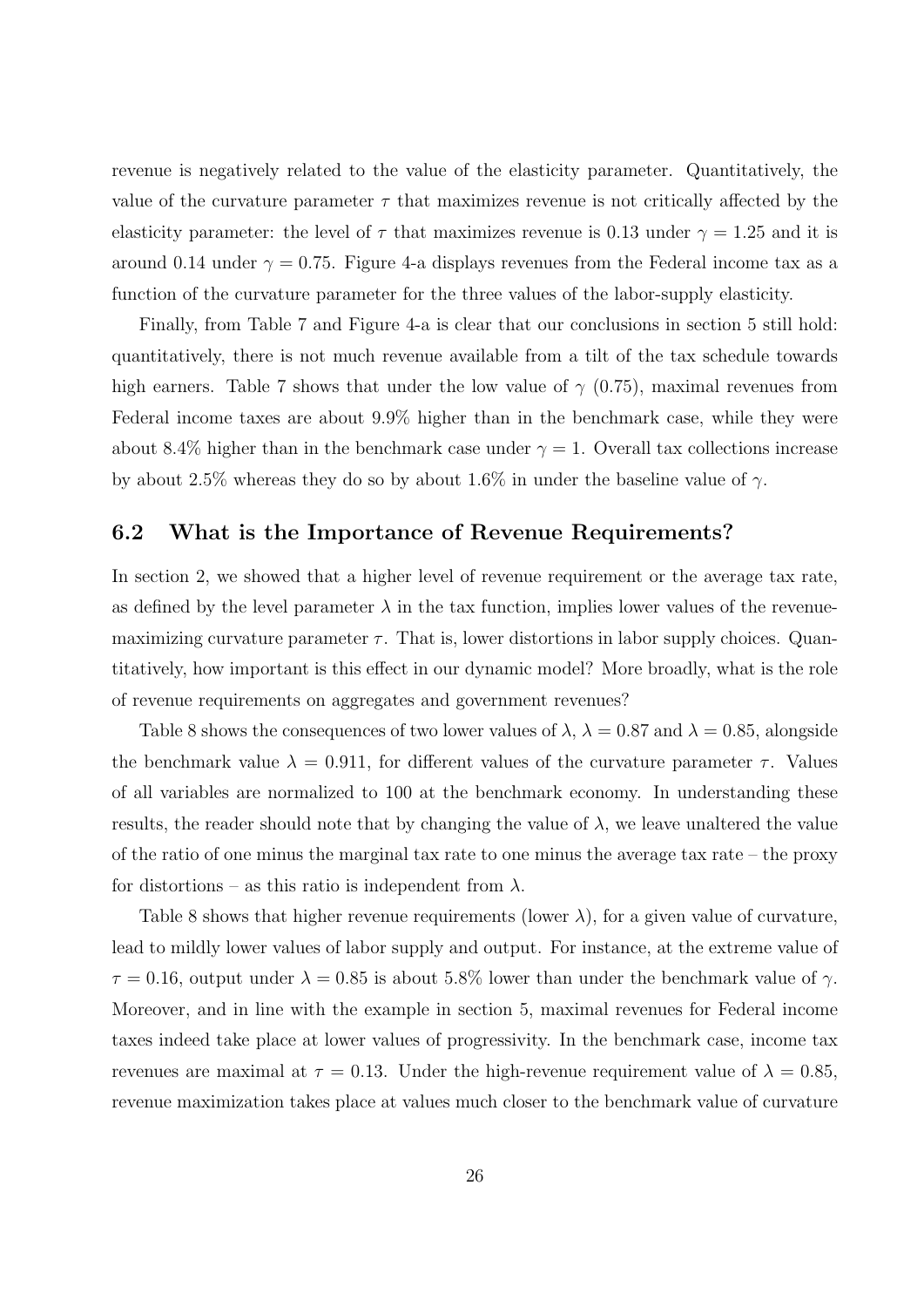at  $\tau = 0.09$ . Figure 4-b displays revenues from the Federal income tax as a function of the curvature parameter for the three values of the level parameter  $\lambda$ .

Table 8 shows that there are rather substantial gains in revenues associated to changes in the level of the average tax rate for a given level of progressivity. A change in  $\lambda$  from 0.911 to 0*.*87, which translates into an increase in the average rate at mean income from 8.9% to 13%, raises revenues by more than 30%. This increase in revenue is rather substantial in relation to the increases in revenue available under changes in progressivity, and implies only minimal reductions in aggregates and tax collections from other sources. Of course, the welfare implications of such distinct changes in the structure of taxation are different and involve usual equity and efficiency trade-offs.

#### **6.3 Higher Taxes at the Top – Only**

In our main exercises, we increase progressivity by increasing the curvature parameter,  $\tau$ . This tilt of the tax function towards high earners actually *reduces* tax rates for income levels at the bottom. We ask now whether it is possible to increase revenues substantially from Federal income taxes by *only* taxing more heavily top incomes. For these purposes, we modify the tax function via increases in marginal tax rates above high income levels.

Concretely, let the new tax function with higher marginal rates at top incomes be given by  $T_{NEW}(\tilde{I})$ . Let  $\tilde{I}_H$  be the level of relative income after which higher marginal rates are imposed, and  $\tau_H$  be the higher marginal tax rate above  $I_H$ . Hence,

$$
T_{NEW}(\tilde{I}) = T(\tilde{I})
$$

if  $\tilde{I} \leq \tilde{I}_H$ , and

$$
T_{NEW}(\tilde{I}) = T(\tilde{I}_H) + \tau_H(\tilde{I} - \tilde{I}_H)
$$

if  $\tilde{I} > \tilde{I}_H$ .

In this case, the marginal tax rate at top incomes is constant and equal to  $\tau$ <sub>H</sub>. We concentrate on higher tax rates for the top 5%. Since in the benchmark case, as discussed in the previous section, the marginal tax rate defining the richest 5% amounts to about 21.7%, we consider levels of  $\tau$  *H* above this value. It turns out that the marginal tax rate  $(\tau$ <sup>H</sup>) that maximizes revenues from the Federal income is about 43%. Revenues from Federal income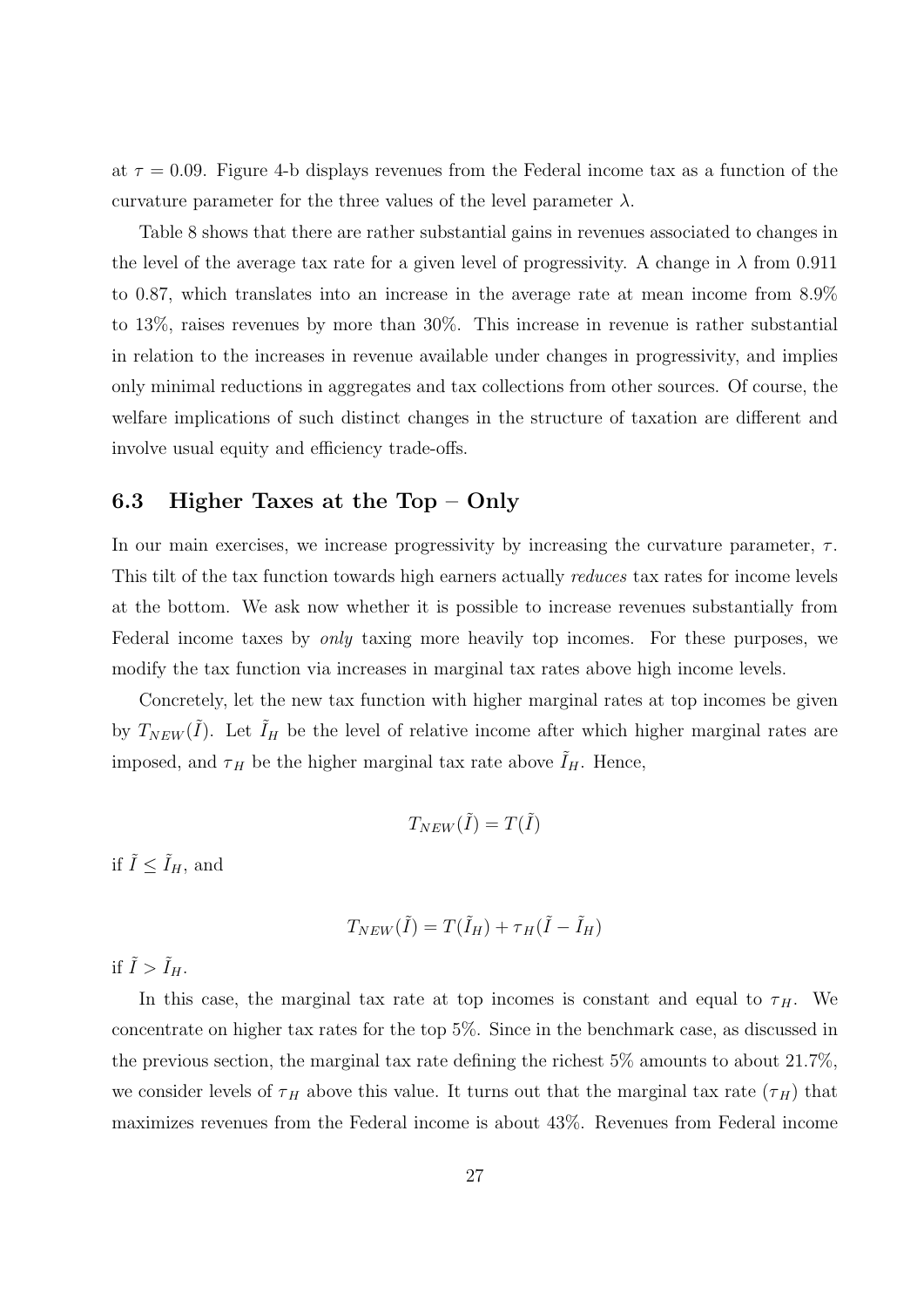taxes are effectively 8.9% higher than in the benchmark economy, while in our main exercises revenues increase by 8.4%.

We find that, as did above and not surprisingly, higher marginal tax rates reduce labor supply, capital and output in a significant way. Increasing the marginal tax rate for top incomes to 43% reduces labor supply, capital and output by 4.2%, 9.1 and 5.9%, respectively. Revenue maximization for all taxes takes place at a value of  $\tau$ <sub>H</sub> around 40%, with revenue increases up to 3.9%. We obtain similar findings when higher marginal tax rates are applied to the richest  $1\%$  – albeit with smaller revenue increases.

We conclude that the results from these exercises reinforce our main conclusions that there is not much revenue available from shifting the tax burden towards top earners.

## **7 Concluding Remarks**

The effectiveness of a more progressive tax scheme in raising tax revenues is rather limited. This occurs despite the substantial increases in tax rates for higher incomes that is needed to attain maximal revenues. Large changes in output, capital and labor supply take place across steady states in response to increases in progressivity that effectively result in secondorder increases in government revenues. This conclusion is robust to values of the parameter governing the labor supply elasticity on the low side of values for macro models and to whether tax rates are increased only at the top.

We find, nonetheless, that there are substantial revenues available from 'level' shifts of the tax function. These shifts correspond to changes in average and marginal tax rates for all in about the same magnitude, that distort household behavior less. In consequence, the resulting changes in macroeconomic aggregates are much smaller and the effects on tax revenues substantial. We also find that when the level of taxes are high, there is even lesser room for a government to raise revenue by making them more progressive. Altogether, our findings suggest that increasing progressivity is misguided if the aim is to exclusively raise government revenue.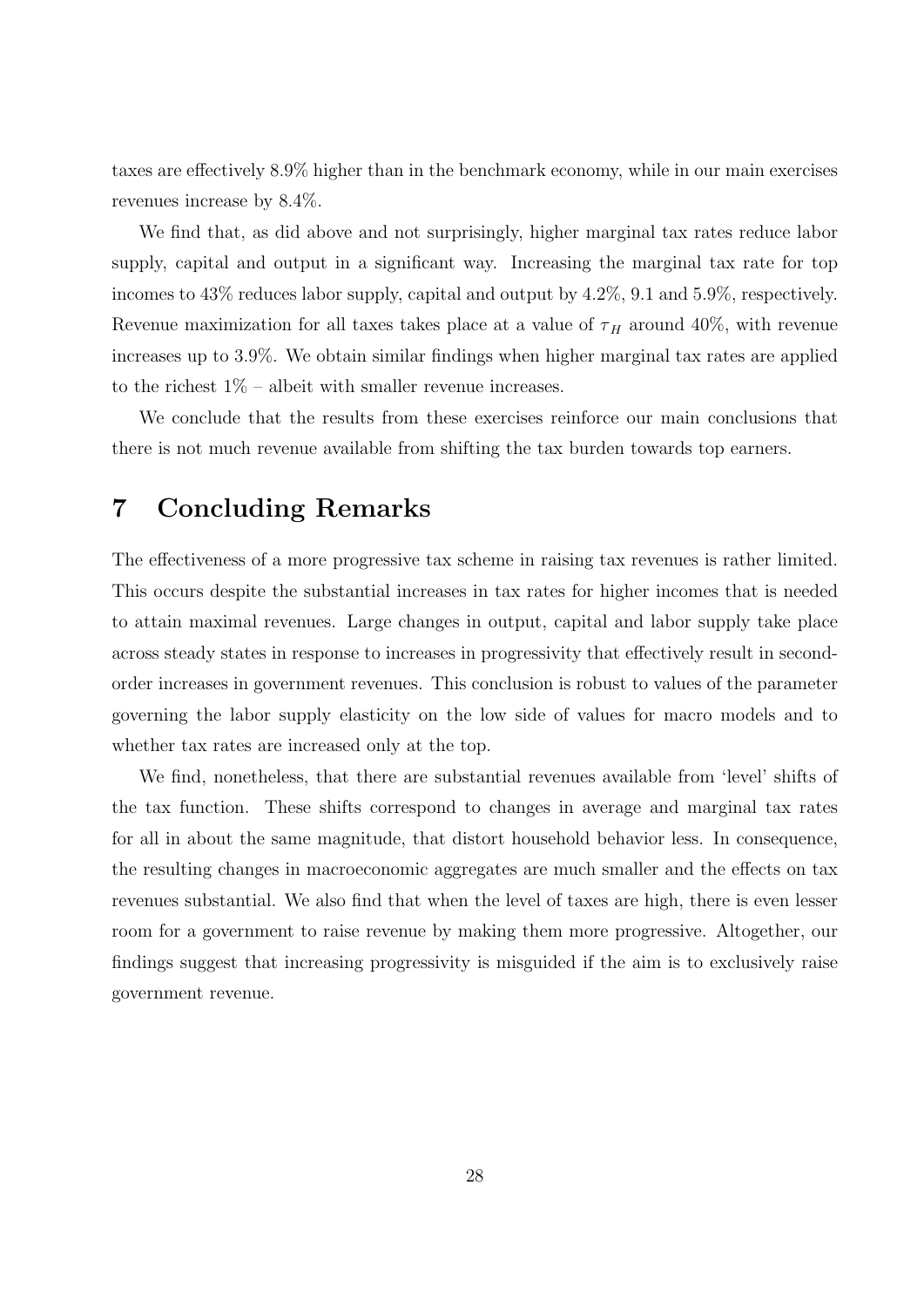### **8 Appendix: Equilibrium Definition**

We define formally a stationary recursive competitive equilibrium. For aggregation purposes, a probability measure  $\psi_j$ , all  $j = 1, N$ , defined on subsets of the individual state space will describe the heterogeneity in assets and productivity shocks within a particular cohort. Let  $(X, B(X), \psi_j)$  be a probability space where  $B(X)$  is the Borel  $\sigma$ -algebra on **X**. The probability measure  $\psi_j$  must be consistent with individual decision rules that determine the asset position of individual agents at a given age, given the asset history and the history of labor productivity shocks. Therefore, it is generated by the law of motion of the productivity shocks  $\Omega$  and the asset decision rule  $a(x, j)$ . The distribution of individual states across age 1 agents is determined by the exogenous initial distribution of labor productivity shocks *Q<sup>θ</sup>* and persistent and temporary innovations since agents are born with zero assets. For agents  $j > 1$  periods old, the probability measure is given by the recursion:

$$
\psi_{j+1}(B) = \int_X P(x,j,B)d\psi_j,\tag{21}
$$

*.*

where

$$
P(x, j, B) = \begin{cases} Q_z(z', z)Q_{\zeta'} & \text{if } (a(x, j), z', \zeta') \in B \\ 0 & \text{otherwise} \end{cases}
$$

It is possible now to state the definition of steady state equilibrium:

Definition: A steady state equilibrium is a collection of decision rules  $c(x, j)$ ,  $a(x, j)$ ,  $l(x, j)$ , factor prices  $\hat{w}$  and  $\hat{r}$ , taxes paid  $T(x, j)$ , per-capita accidental bequests  $\hat{B}$ , social security transfers  $\widehat{TR}_j$ , aggregate capital  $\hat{K}$ , aggregate labor  $\hat{L}$ , government consumption  $\hat{G}$ , a payroll tax  $\tau_p$ , and a tax regime  $\{T_f, \tau_l, \tau_k\}$  and distributions  $(\psi_1, \psi_2, ..., \psi_N)$  such that

- 1.  $c(x, j)$ ,  $a(x, j)$  and  $l(x, j)$  are optimal decision rules.
- 2. Factor Prices are determined competitively:  $\hat{w} = F_2(\hat{K}, \hat{L})$  and  $\hat{r} = F_1(\hat{K}, \hat{L}) \delta$
- 3. Markets Clear:

(a) 
$$
\sum_{j} \mu_{j} \int_{X} (c(x, j) + a(x, j)(1 + g)) d\psi_{j} + \hat{G} = F(\hat{K}, \hat{L}) + (1 - \delta)\hat{K}
$$
  
\n(b)  $\sum_{j} \mu_{j} \int_{X} a(x, j) d\psi_{j} = (1 + n)\hat{K}$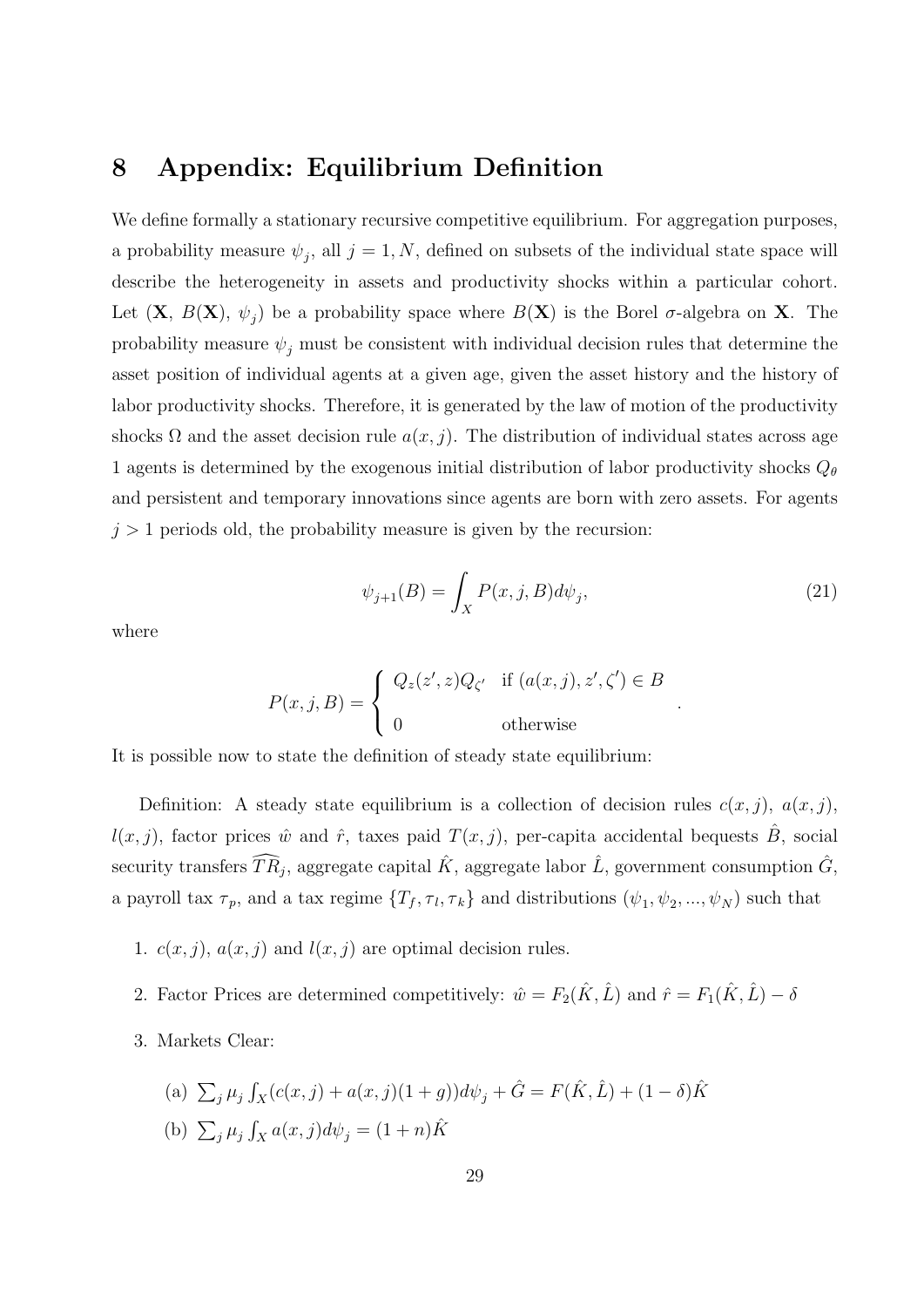- (c)  $\sum_j \mu_j \int_X l(x,j) e(z,j) d\psi_j = \hat{L}$
- 4. Distributions are Consistent with Individual Behavior:

$$
\psi_{j+1}(B) = \int_X P(x, j, B) d\psi_j
$$

for  $j = 1, ..., N - 1$  and for all  $B \in B(X)$ .

5. Government Budget Constraint is satisfied:

$$
\hat{G} = \sum_{j} \mu_j \int_X T(x, j) d\psi_j + \hat{B},
$$

where

$$
\widehat{B} = \left[\sum_{j} \mu_j (1 - s_{j+1}) \int_X (a(x, j)(1 + \widehat{r})) d\psi_j \right] / (1 + n)
$$

6. Social Security Benefits equal Taxes:

$$
\tau_p \hat{w}\hat{L} = \sum_{j=J_R+1}^N \mu_j \widehat{TR}_j.
$$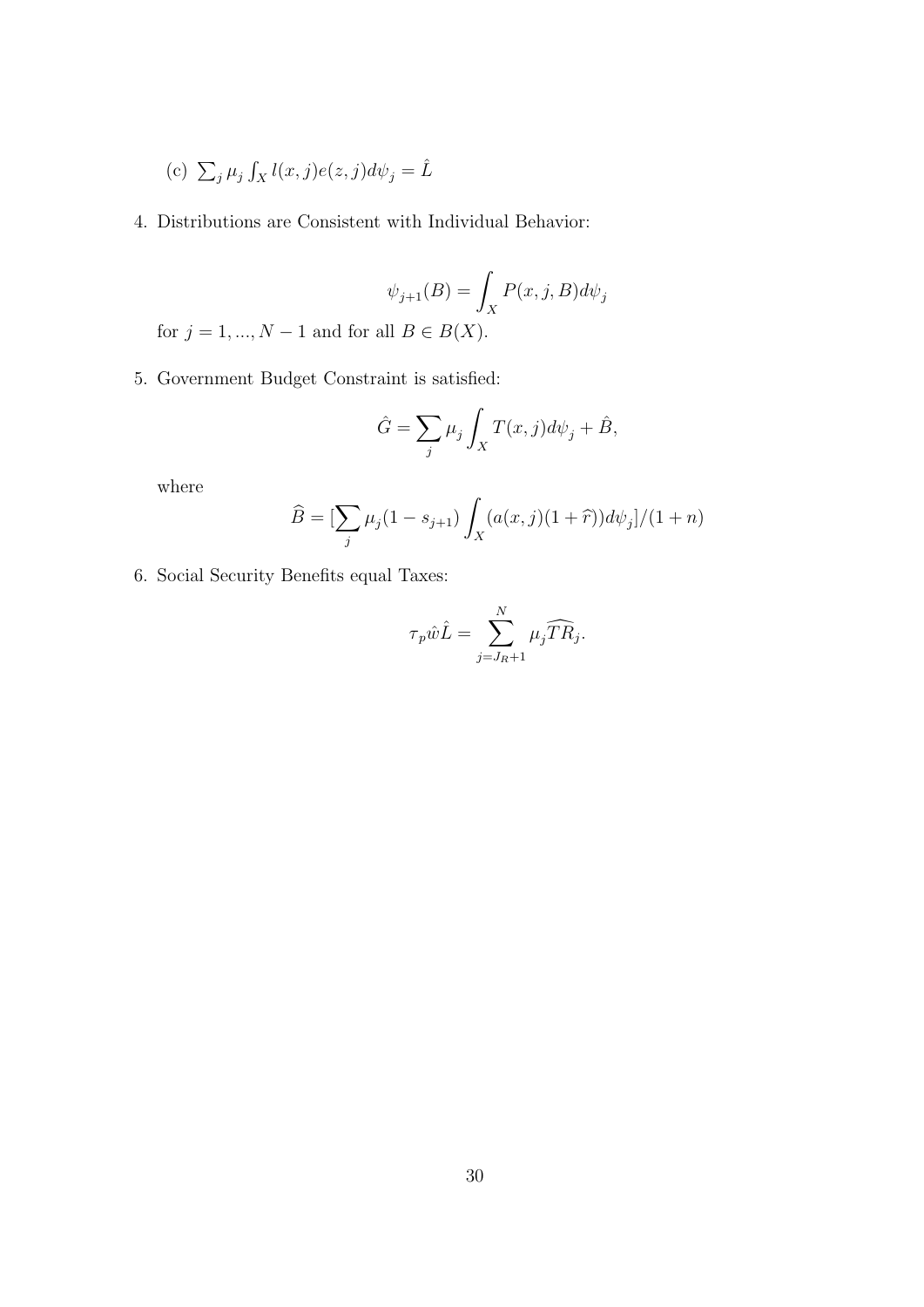### **References**

- [1] Altig, D., Auerbach, A., Kotlikoff, L., Smetters, K., and J. Walliser, "Simulating Fundamental Tax Reform in the United States." American Economic Review, 2001, 91(3), pp. 574-595.
- [2] Badel, A. and M. Huggett, "Taxing Top Earners: A Human Capital Perspective." Mimeo, 2014.
- [3] Barro, R. J. and C. J. Redlick, "The Macroeconomic Effects of Government Purchases and Taxes." Quarterly Journal of Economics, 2011, 126(1), pp. 51-102.
- [4] Bakis, O., Kaymak, B. and M. Poshke, "On the Optimality of Progressive Income Redistribution." 2012, CIREQ Working Paper 10-2012.
- [5] Benabou, Rolland, "Tax and Education Policy in a Heterogeneous-Agent Economy: What Levels of Redistribution Maximize Growth and Efficiency?" Econometrica, 2002, 70(2), pp. 481-517.
- [6] Bick, A. and N. Fuchs-Schundeln. "Taxation and Labor Supply of Married Women across Countries: A Macroeconomic Analysis." Mimeo, 2013.
- [7] Biggs, A. and G. Springstead, "Alternate Measures of Replacement Rates for Social Security Benefits and Retirement Income." Social Security Bulletin, 2008, 68(2).
- [8] Budria Rodriguez, S., Diaz-Gimenez, J., Quadrini, Vincenzo, and Jose-Victor Rios-Rull, "Updated Facts on the U.S. Distributions of Earnings, Income and Wealth," Federal Reserve Bank of Minneapolis Quarterly Review, 2002, Summer, 2-35.
- [9] Chetty, R., Guren, A., Manoli D. and A. Weber, "Are Micro and Macro Labor Supply Elasticities Consistent? A Review of Evidence on the Intensive and Extensive Margins," American Economic Review Papers and Proceedings. 2011, 101(2), pp. 471-475.
- [10] Chetty, R., Guren, A., Manoli D. and A. Weber, "Does Indivisible Labor Explain the Differences between Micro and Macro Elasticities: A Meta-Analysis of Extensive Margin Elasticities." 2012 NBER Macroeconomics Annual, vol. 27. 2013, pp. 1-56.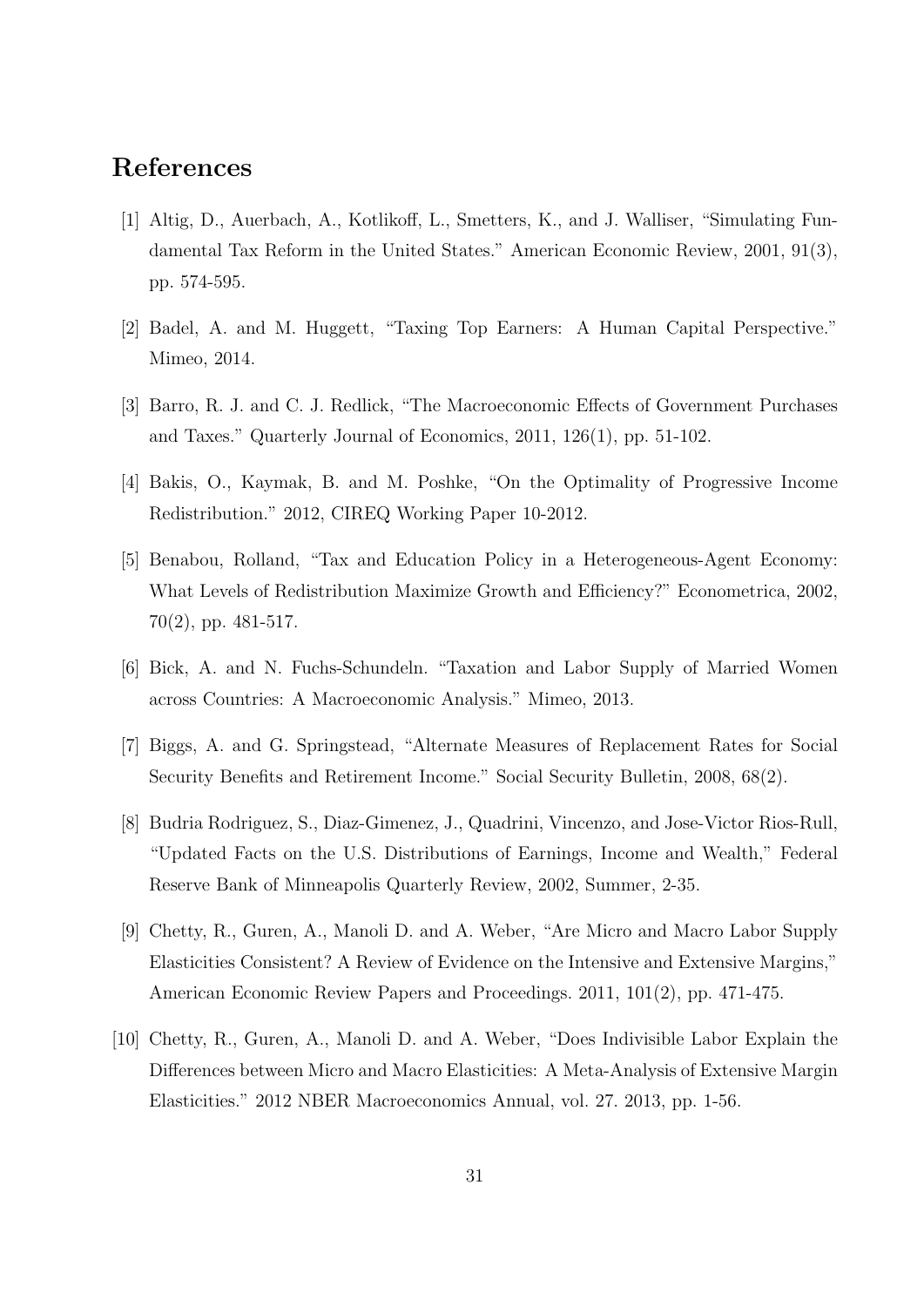- [11] Conesa, J. C. and D. Krueger, "On the Optimal Progressivity of the Income Tax Code," Journal of Monetary Economics. 2006, 53(7), pp. 1425-1450.
- [12] Conesa, J. C., Kitao, S. and D. Krueger. "Taxing Capital? Not a Bad Idea after All!," American Economic Review. 2009, 99(1), pp. 25-48.
- [13] Cooley, T. F. and E. Prescott, "Economic Growth and Business Cycles," in T. F. Cooley, ed., Frontiers of Business Cycle Research, Princeton University Press, 1995, pp. 1-38.
- [14] Diamond, P. and E. Saez. "The Case for a Progressive Tax: From Basic Research to Policy Recommendations." Journal of Economic Perspectives 2011, 25(4), pp. 165-90.
- [15] Erosa, A. and T. Koreshkova. "Progressive Taxation in a Dynastic Model of Human Capital," Journal of Monetary Economics 2007, 54(3), pp. 667-685.
- [16] Fève, P., Matheron, J. and J. Sahuc. "The Laffer Curve in an Incomplete-Market Economy." Mimeo, 2014.
- [17] Guner, N., Kaygusuz, R. and G. Ventura. "Taxation and Household Labor Supply." The Review of Economic Studies 2012, 79(3), pp. 1113-1149.
- [18] Guner, N., Kaygusuz, R. and G. Ventura. "Income taxation of U.S. households: Facts and parametric estimates", Review of Economic Dynamics. 2014, Forthcoming.
- [19] Guvenen, F., Kuruscu, B and S. Ozkan. "Taxation of Human Capital and Wage Inequality: A Cross-Country Analysis". Review of Economic Studies, 2014, 81, pp. 818-850.
- [20] Heathcote, J., F. Perri, and G. L. Violante, "Unequal We Stand: An Empirical Analysis of Economic Inequality in the United States, 1967-2006." Review of Economic Dynamics, 2010, 13(1), 15-51.
- [21] Heathcote, J., K. Storesletten, and G. L. Violante, "The Cross-Sectional Implications of Rising Wage Inequality in the United States," Journal of Political Economy, 2010, 118(4), 681-722.
- [22] Heathcote, J., Storesletten, J. and G. L. Violante. "Quantitative Macroeconomics with Heterogeneous Households," Annual Review of Economics, 2009, 1, pp. 319-354.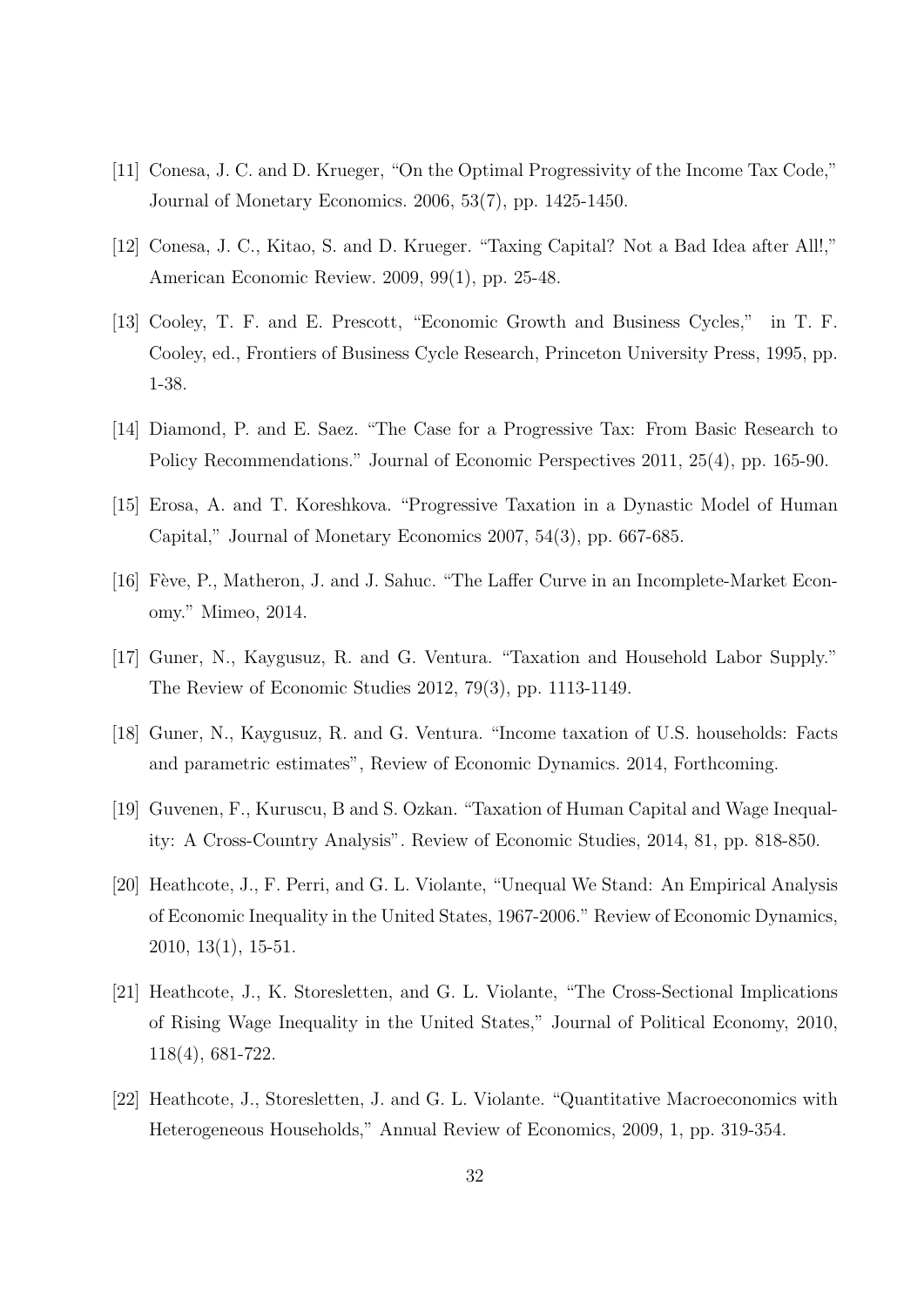- [23] Heathcote, J., Storesletten, J. and G. L. Violante. "Optimal Tax Progressivity: An Analytical Framework." Mimeo, 2014.
- [24] Holter, H. A., Krueger, D., and S. Stepanchuk. "How Does Tax-Progressivity Affect OECD Laffer Curves?" Mimeo, 2014.
- [25] Huggett, M. and G. Ventura, "On the Distributional Effects of Social Security Reform." Review of Economic Dynamics, 1999, 2(3), pp. 498-531.
- [26] Kaplan, G. "Inequality and the Lifecycle." Quantitative Economics, 2012, 3(3), pp. 471-525.
- [27] Keane, Michael P., "Labor Supply and Taxes: A Survey." Journal of Economic Literature, 2011, 49(4), pp. 961-1075.
- [28] Keane, M. and R. Rogerson, "Reconciling Micro and Macro Labor Supply Elasticities: A Structural Perspective." Mimeo, 2012.
- [29] Lemieux, T. "Increasing Residual Wage Inequality: Composition Effects, Noisy Data, or Rising Demand for Skill?" American Economic Review, 2006, 96(3), pp. 461-498.
- [30] Meh, C. "Entrepreneurship, Wealth Inequality, and Taxation", Review of Economic Dynamics 2005, 8(3), pp. 688-719.
- [31] Mertens, K. "Marginal Tax Rates and Income: New Time Series Evidence." Mimeo. 2013.
- [32] Mertens, K. and Morten R.. "The Dynamic Effects of Personal and Corporate Income Tax Changes in the United States." American Economic Review, 103(4), pp. 1212-47.
- [33] Nishiyama, S. and K. Smetters, "Does Social Security Privatization Produce Efficiency Gains?" The Quarterly Journal of Economics, 2007, 122 (4), pp. 1677-1719.
- [34] Saez, E., Slemrod J. and S.H. Giertz. "The Elasticity of Taxable Income with Respect to Marginal Tax Rates: A Critical Review." Journal of Economics Literature 50(1), pp. 3-50.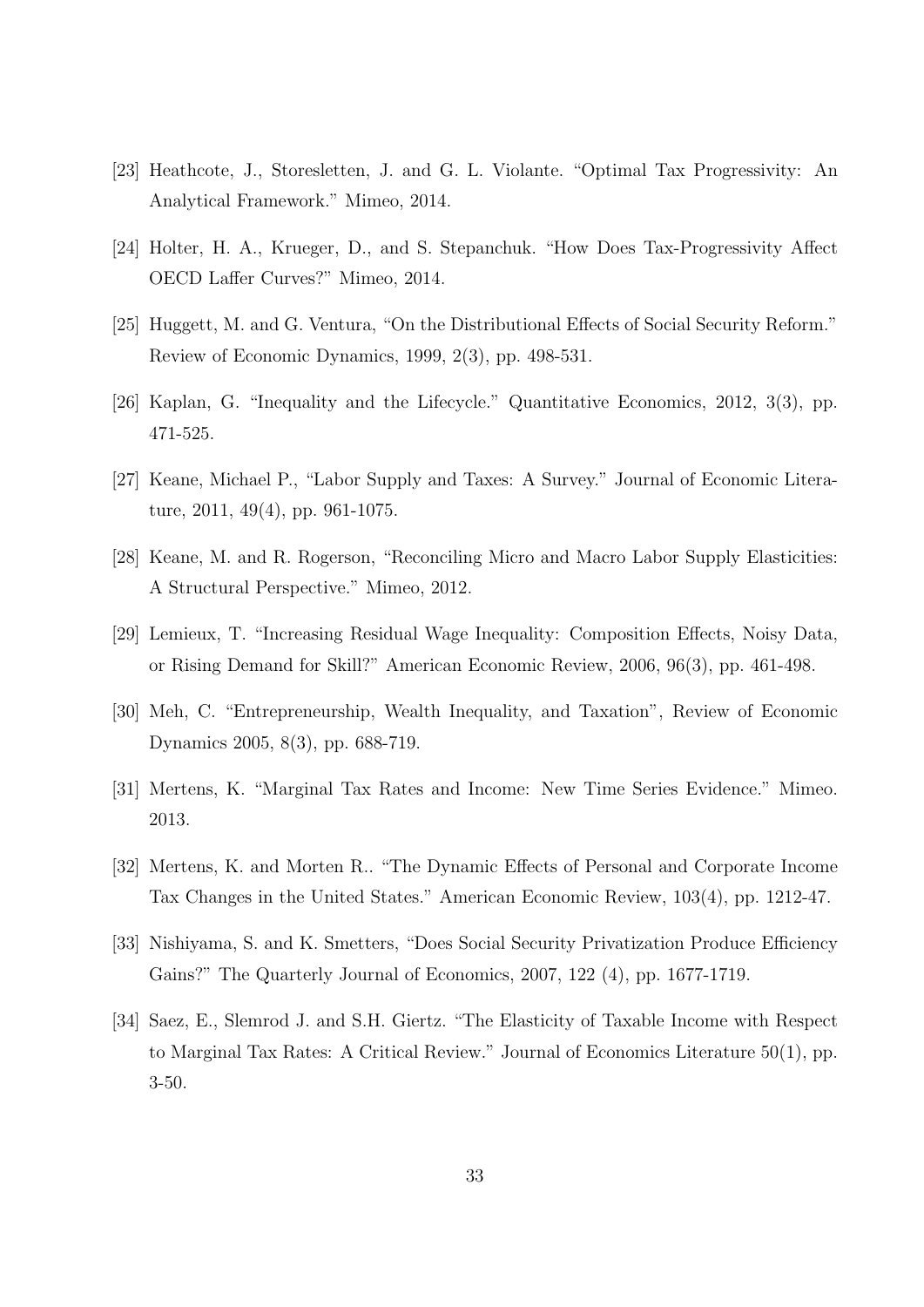- [35] Trabandt, M. and H. Uhlig, "The Laffer Curve Revisited." Journal of Monetary Economics, 2011, 58 (4), pp. 305-327.
- [36] Ventura, G., "Flat Tax Reform: A Quantitative Exploration." Journal of Economic Dynamics & Control, 1999, 23(9-10), pp. 1425-1458.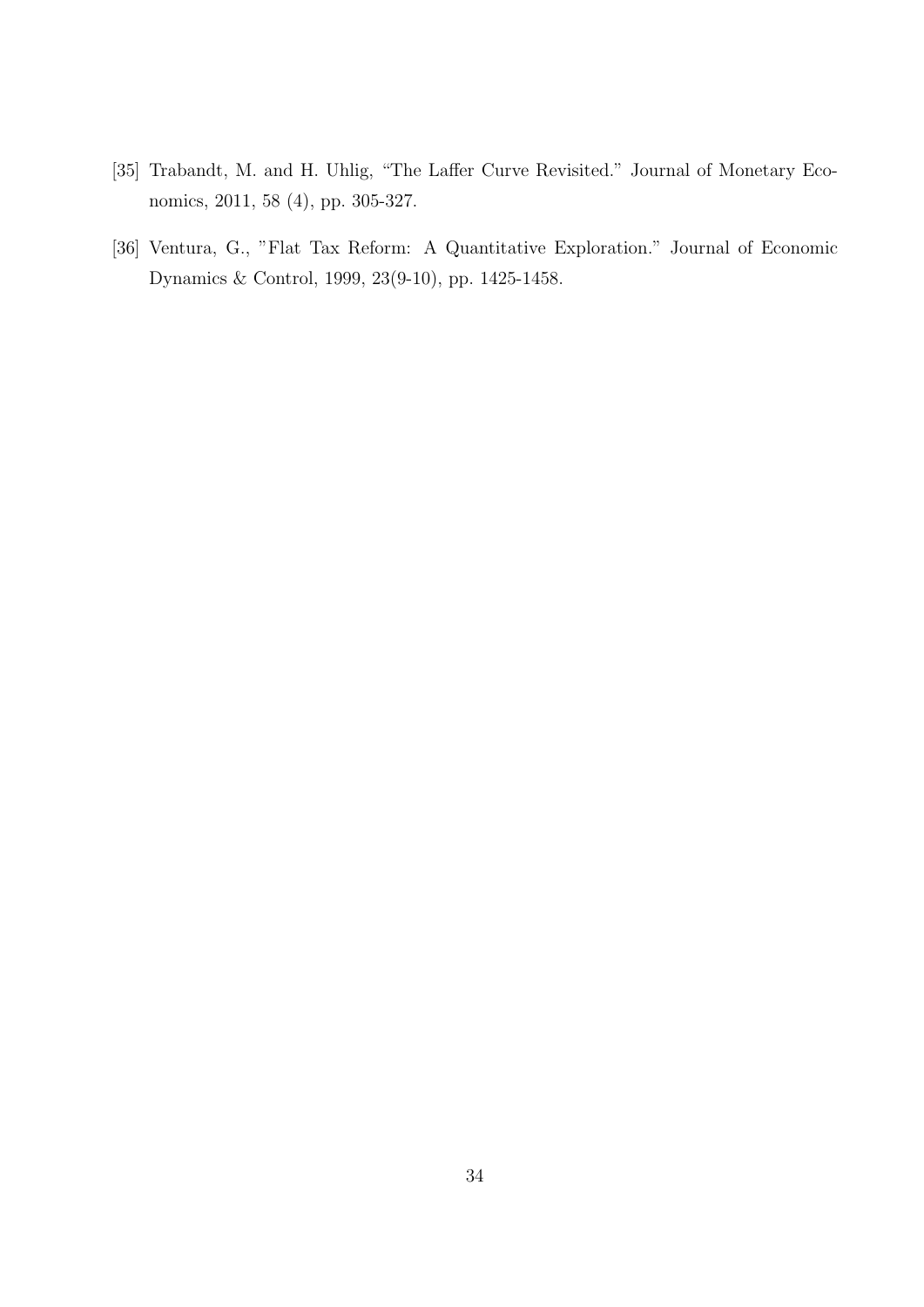Table 1: Parameter Values

 $\overline{1}$ 

 $\overline{\mathbf{r}}$ 

| Parameter                                          | Value | Comments                            |
|----------------------------------------------------|-------|-------------------------------------|
| Population Growth Rate $(n)$                       | 1.1   | U.S. Data                           |
| Labor Efficiency Growth Rate $(q)$                 | 2.2   | U.S. Data                           |
| Discount Factor $(\beta)$                          | 0.983 | Calibrated - matches $K/Y$          |
| Intertemporal Elasticity $(\gamma)$                | 1     | Literature                          |
| Disutility of Market Work $(\varphi)$              | 8.7   | Calibrated - matches hours          |
| Capital Share $(\alpha)$                           | 0.35  | Calibrated                          |
| Depreciation Rate $(\delta_k)$                     | 0.04  | Calibrated                          |
|                                                    |       |                                     |
| Autocorrelation Permanent Shocks $(\rho)$          | 0.958 | Kaplan $(2012)$                     |
| Variance Permanent Shocks $(\sigma_{\theta}^2)$    | 0.520 | Calibrated – matches Earnings Gini  |
| Variance Persistent Shocks $(\sigma_{\epsilon}^2)$ | 0.017 | Kaplan $(2012)$                     |
| Share of Superstars $(\pi)$                        | 0.01  |                                     |
| Value of Superstars Productivity $(\theta^*)$      | 2.9   | $Calibrated - matches labor income$ |
|                                                    |       | share of top $1\%$                  |
|                                                    |       |                                     |
| Payroll Tax Rate $(\tau_p)$                        | 0.122 | Calibrated                          |
| Capital Income Tax Rate $(\tau_k)$                 | 0.074 | Calibrated                          |
| Income Tax Rate $(\tau_l)$                         | 0.05  | Calibrated                          |
| Tax Function Level $(\lambda)$                     | 0.911 | Guner et al $(2013)$                |
| Tax Function Curvature $(\tau)$                    | 0.053 | Guner et al $(2013)$                |

Note: Entries show parameter values together with a brief explanation on how they are selected. See text for details.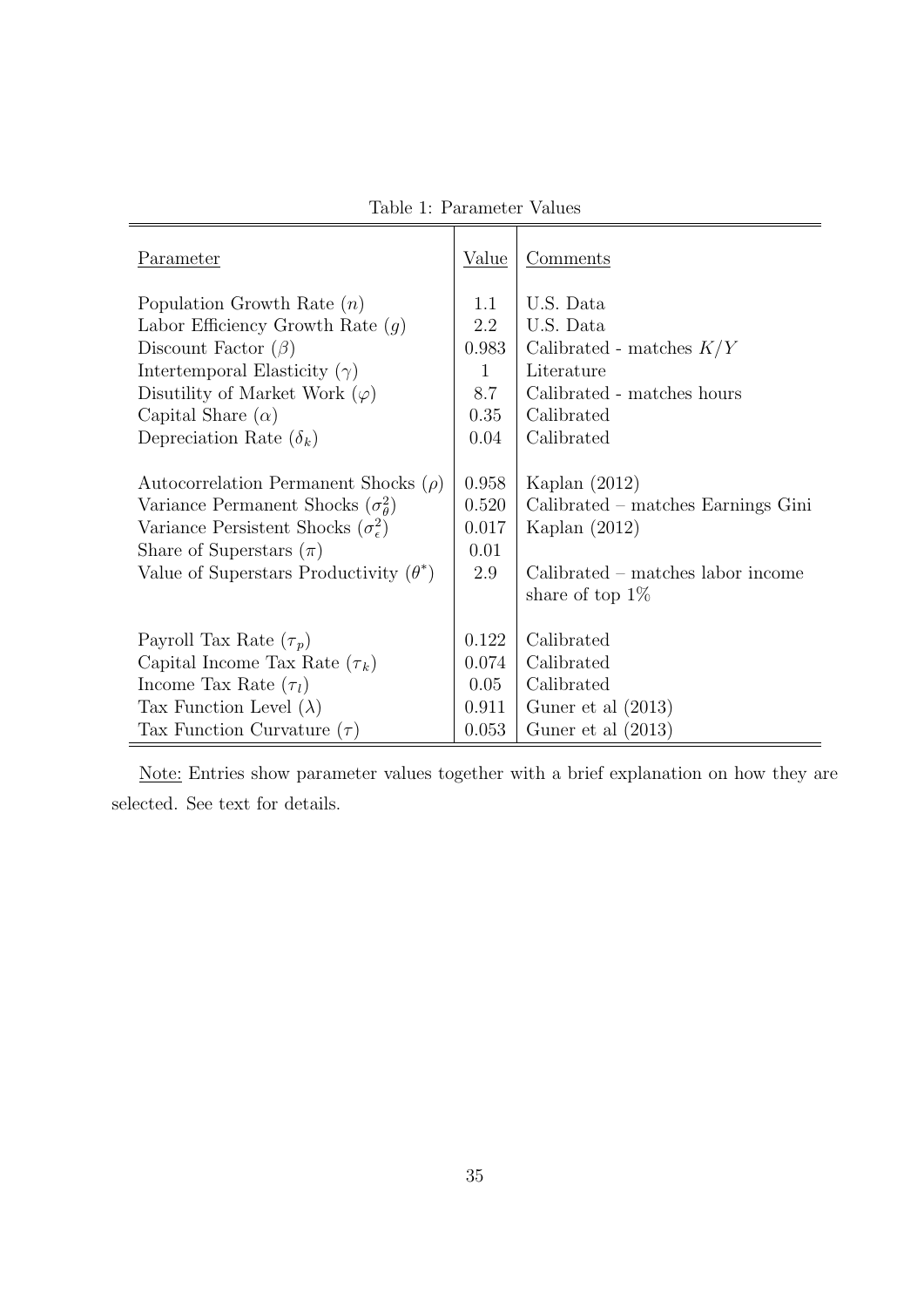| Percentiles          | Data | Model |
|----------------------|------|-------|
| Quantile             |      |       |
| 1st (bottom $20\%$ ) | 2.1  | 3.2   |
| 2nd $(20-40\%)$      | 6.7  | 6.8   |
| 3rd $(40-60\%)$      | 12.3 | 11.2  |
| 4th $(60-80\%)$      | 21.3 | 19.1  |
| 5th (80-100%)        | 57.6 | 59.8  |
| Top                  |      |       |
| 90-95%               | 11.7 | 12.2  |
| 5%                   | 29.1 | 31.5  |
| $1\%$                | 14.3 | 14.1  |
|                      |      |       |
| Gini Coefficient     | 0.55 | 0.55  |

Table 2: Shares of Labor Income  $(\%)$  – Model and Data

Note: Entries shows the distribution of labor income in the data and the the implied distribution from our model. The labor-income data is from the Internal Revenue Service for the year 2000 (Statistics of Income Public Use Tax File). See text for details.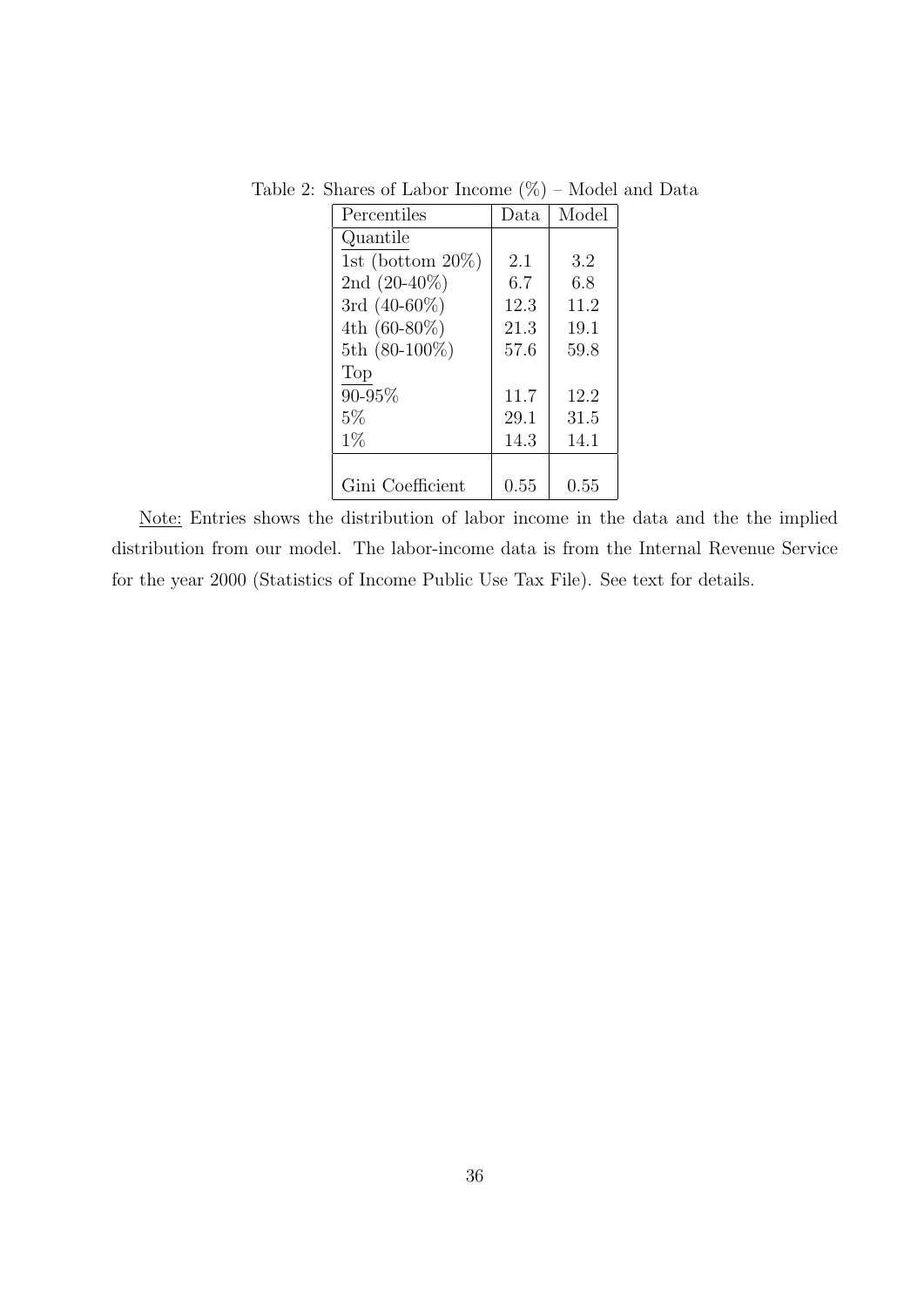Table 3: Shares of Tax Payments – Model and Data

| Percentiles of          | Data | Model |
|-------------------------|------|-------|
| Household Income        |      |       |
| Quantile                |      |       |
| 1st (bottom $20\%$ )    | 0.3  | 0.4   |
| 2nd $(20-40\%)$         | 2.2  | 2.5   |
| 3rd $(40-60\%)$         | 6.9  | 5.7   |
| 4th $(60-80\%)$         | 15.9 | 13.7  |
| 5th $(80-100\%)$        | 74.6 | 77.8  |
| Top                     |      |       |
| 10%                     | 59.0 | 62.6  |
| $1\%$                   | 22.7 | 25.2  |
|                         |      |       |
| Tax Revenue ( $\%$ GDP) | 10.1 | 11.2  |

Note: Entries shows the distribution of taxes paid (Federal Income taxes) in the data and the the implied distribution from our model. The tax data is from the Internal Revenue Service for the year 2000 (Statistics of Income Public Use Tax File). The last row displays Federal Income tax collections as a percentage of output (GDP). See text for details.

|                       | $\tau = 0$ | $\tau = 0.04$ | $\tau = 0.08$ | $\tau = 0.10$ | $\tau = 0.13$ | $\tau = 0.16$ |
|-----------------------|------------|---------------|---------------|---------------|---------------|---------------|
|                       |            |               |               |               |               |               |
| Output                | 108.7      | 102.1         | 95.8          | 92.8          | 88.4          | 84.2          |
| Hours                 | 104.2      | 101.1         | 97.7          | 95.9          | 93.0          | 90.1          |
| Labor Supply          | 104.6      | 101.2         | 97.5          | 95.6          | 92.8          | 89.8          |
| Capital               | 116.6      | 103.7         | 92.8          | 87.8          | 81.0          | 74.6          |
|                       |            |               |               |               |               |               |
| Revenues              |            |               |               |               |               |               |
| Federal Income Tax    | 82.1       | 96.7          | 104.9         | 107.0         | 108.4         | 107.7         |
| Corporate Income Tax  | 104.7      | 101.2         | 97.3          | 95.3          | 92.1          | 88.9          |
| State and Local Taxes | 107.7      | 101.9         | 96.2          | 93.4          | 89.3          | 85.3          |
| All Taxes             | 91.3       | 98.5          | 101.8         | 102.2         | 101.6         | 99.8          |

Table 4: Changes in Progressivity

Note: Entries shows the effects across steady states of changes in the curvature (progressivity) of the tax function on selected variables. Values of all variables are normalized to 100 in the benchmark economy. The 'All Taxes' row includes Federal income and corporate taxes plus state and local taxes. See text for details.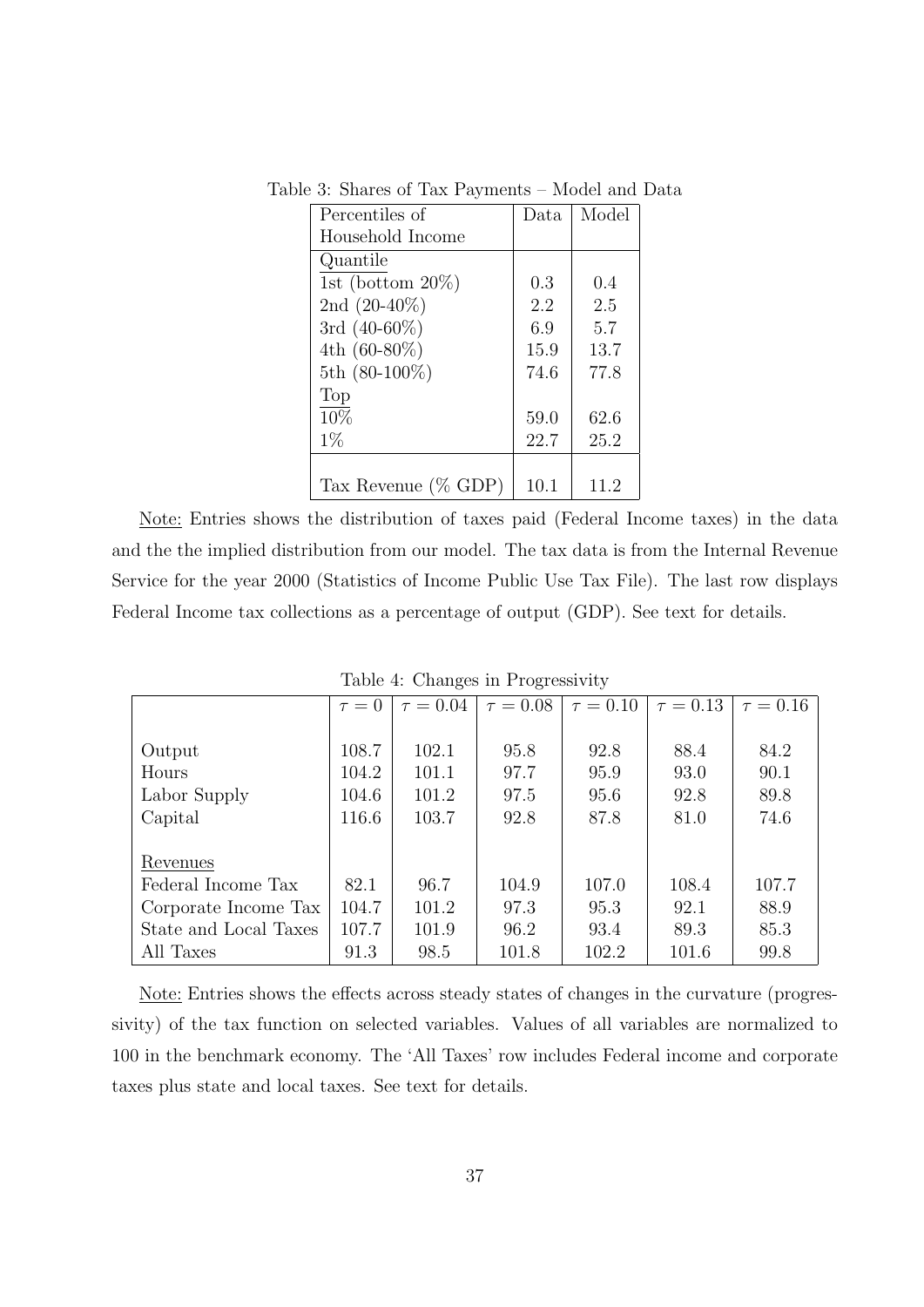| Percentiles of Income | $\tau = 0.053$        | $\tau = 0.13$     | $\tau = 0.10$ |  |  |  |
|-----------------------|-----------------------|-------------------|---------------|--|--|--|
|                       | (benchmark)           |                   |               |  |  |  |
|                       |                       | Average Tax Rate  |               |  |  |  |
|                       |                       |                   |               |  |  |  |
| top $10\%$            | 15.7                  | 24.1              | 21.1          |  |  |  |
| top $5\%$             | 17.4                  | 27.5              | 23.8          |  |  |  |
| top $1\%$             | 20.7                  | 34.4              | 29.5          |  |  |  |
|                       |                       | Marginal Tax Rate |               |  |  |  |
|                       |                       |                   |               |  |  |  |
| top $10\%$            | 20.2                  | 33.9              | 29.0          |  |  |  |
| top $5\%$             | 21.7                  | 36.9              | 31.4          |  |  |  |
| top $1\%$             | 24.9                  | 42.9              | 36.5          |  |  |  |
|                       | Share of Tax Payments |                   |               |  |  |  |
| Quantile              |                       |                   |               |  |  |  |
| 1st (bottom $20\%$ )  | 0.4                   | $-3.0$            | $-4.3$        |  |  |  |
| 2nd $(20-40\%)$       | 2.5                   | 3.0               | 4.6           |  |  |  |
| 3rd $(40-60\%)$       | 5.7                   | 2.4               | 3.3           |  |  |  |
| 4th $(60-80\%)$       | 13.7                  | 11.2              | 12.0          |  |  |  |
| 5th $(80-100\%)$      | 77.8                  | 86.4              | 84.3          |  |  |  |
| Top                   |                       |                   |               |  |  |  |
| 10%                   | 62.6                  | 71.4              | 69.2          |  |  |  |
| $1\%$                 | 25.2                  | 29.7              | 28.7          |  |  |  |

Table 5: Shares of Tax Payments and Tax Rates– Benchmark and Higher Progressivity

Note: Entries shows average tax rates, marginal tax rates and the distribution of taxes paid (Federal Income taxes) in the benchmark economy, and at higher progressivity around revenue-maximizing levels.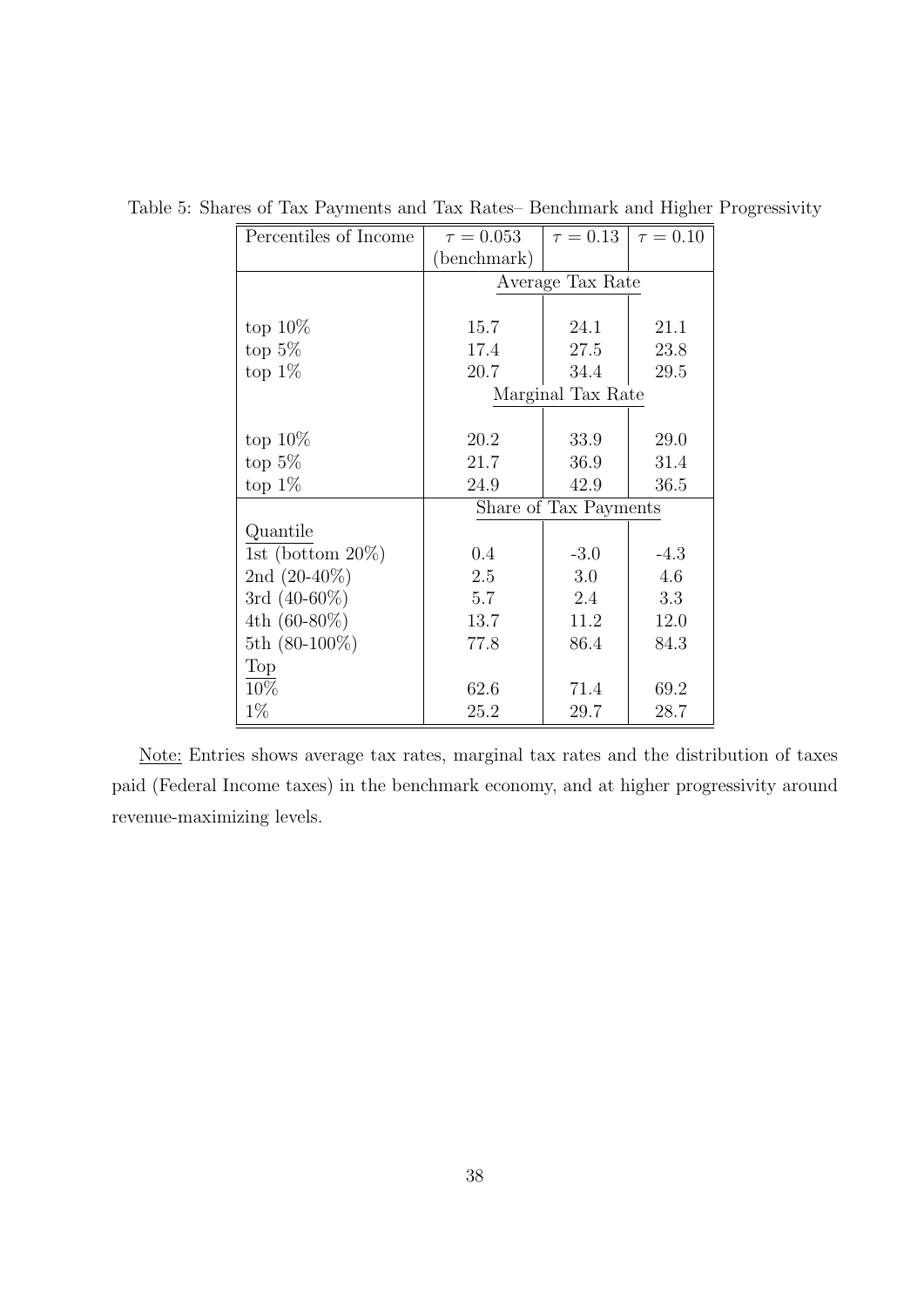|                      | $\tau = 0.053$ | $\tau = 0.13$              | $\tau = 0.10$ |
|----------------------|----------------|----------------------------|---------------|
|                      | (benchmark)    |                            |               |
|                      |                | Labor Supply               |               |
| Income Quantiles     |                |                            |               |
| 1st (bottom $20\%$ ) | 100            | 93.9                       | 96.7          |
| 2nd $(20-40\%)$      | 100            | 94.2                       | 97.4          |
| 3rd $(40-60\%)$      | 100            | 94.3                       | 96.8          |
| 4th $(60-80\%)$      | 100            | 93.4                       | 95.3          |
| 5th $(80-100\%)$     | 100            | 92.5                       | 95.1          |
| Top                  |                |                            |               |
| 10%                  | 100            | 91.5                       | 95.6          |
| $5\%$                | 100            | 91.8                       | 94.6          |
| $1\%$                | 100            | 91.6                       | 94.9          |
|                      |                |                            |               |
|                      |                | <b>Wealth Distribution</b> |               |
| Wealth Quintiles     |                |                            |               |
| 1st (bottom $20\%$ ) | 0.1            | 0.7                        | 0.5           |
| 2nd $(20-40\%)$      | 1.7            | 4.3                        | 3.2           |
| 3rd $(40-60\%)$      | 5.9            | 10.2                       | 8.5           |
| 4th $(60-80\%)$      | 16.5           | 20.9                       | 19.3          |
| 5th $(80-100\%)$     | 75.7           | 63.9                       | 68.5          |
| Top                  |                |                            |               |
| 10%                  | 57.3           | 45.1                       | 49.6          |
| $5\%$                | 41.4           | 30.5                       | 34.5          |
| $1\%$                | 18.1           | 11.6                       | 13.8          |

Table 6: Changes in Labor Supply and Wealth Distribution – Higher Progressivity

Note: Entries in the upper panel show the changes, relative to benchmark economy, in aggregate labor supply associated to higher progressivity. The lower panel shows changes in wealth distribution associated to higher progressivity.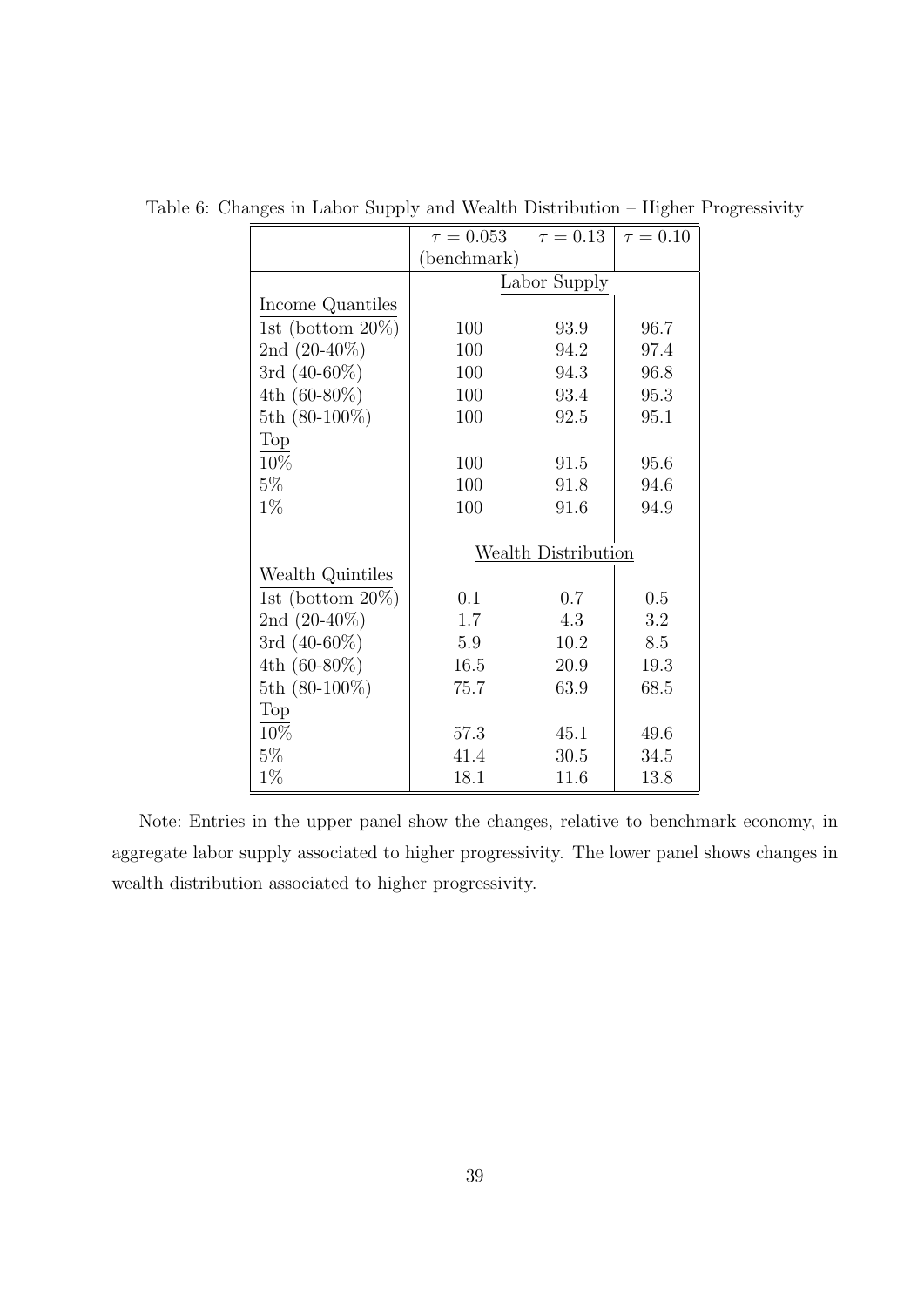|                                            | $\tau=0$ | $\tau = 0.04$ | $\tau = 0.08$ | $\tau=0.10$ | $\tau = 0.13$ | $\tau = 0.16$ |
|--------------------------------------------|----------|---------------|---------------|-------------|---------------|---------------|
|                                            |          |               |               |             |               |               |
| Low Elasticity ( $\gamma = 0.75$ )         |          |               |               |             |               |               |
| Output                                     | 107.9    | 101.9         | 96.2          | 93.4        | 89.4          | 85.5          |
| Labor Supply                               | 103.9    | 101.0         | 97.9          | 96.3        | 93.8          | 91.2          |
| Revenues                                   |          |               |               |             |               |               |
| Federal Income Tax                         | 81.6     | 96.5          | 105.3         | 107.8       | 109.7         | 109.7         |
| Corporate Income Tax                       | 104.1    | 101.1         | 97.7          | 95.9        | 93.2          | 90.3          |
| State and Local Taxes                      | 107.0    | 101.7         | 96.6          | 94.1        | $90.3$        | 86.7          |
| All Taxes                                  | 90.6     | 98.4          | 102.2         | 102.9       | 102.9         | 101.6         |
|                                            |          |               |               |             |               |               |
|                                            |          |               |               |             |               |               |
| <i>Benchmark</i> $(\gamma = 1)$            |          |               |               |             |               |               |
| Output                                     | 108.7    | 102.1         | 95.8          | 92.8        | 88.4          | 84.2          |
| Labor Supply                               | 104.6    | 101.2         | 97.5          | 95.6        | 92.8          | 89.8          |
| Revenues                                   |          |               |               |             |               |               |
| Federal Income Tax                         | 82.1     | 96.7          | 104.9         | 107.0       | 108.4         | 107.7         |
| Corporate Income Tax                       | 104.7    | 101.2         | 97.3          | 95.3        | 92.1          | 88.9          |
| State and Local Taxes                      | 107.7    | 101.9         | 96.2          | 93.4        | 89.3          | 85.3          |
| All Taxes                                  | 91.3     | 98.5          | 101.8         | 102.2       | 101.6         | 99.8          |
|                                            |          |               |               |             |               |               |
| <i>High Elasticity</i> ( $\gamma = 1.25$ ) |          |               |               |             |               |               |
| Output                                     | 109.2    | 102.2         | 95.6          | 92.4        | 87.7          | 83.1          |
| Labor Supply                               | 105.1    | 101.3         | 97.2          | 95.2        | 92.0          | 88.7          |
| Revenues                                   |          |               |               |             |               |               |
| Federal Income Tax                         | 82.7     | 96.9          | 104.5         | 106.4       | 107.2         | 106.1         |
| Corporate Income Tax                       | 105.3    | 101.4         | 97.1          | 94.8        | 91.4          | 87.8          |
| State and Local Taxes                      | 108.3    | 102.0         | 95.9          | 93.0        | 88.6          | 84.3          |
| All Taxes                                  | 91.8     | 98.7          | 101.5         | 101.6       | 100.6         | 98.4          |

Table 7: Role of Labor Supply Elasticities

Note: Entries show the effects across steady states of changes in the curvature (progressivity) of the tax function for different values of the Frisch elasticity (*γ*). Values of all variables are normalized to 100 in the benchmark economy. The 'All Taxes' row includes Federal income and corporate taxes plus state and local taxes. See text for details.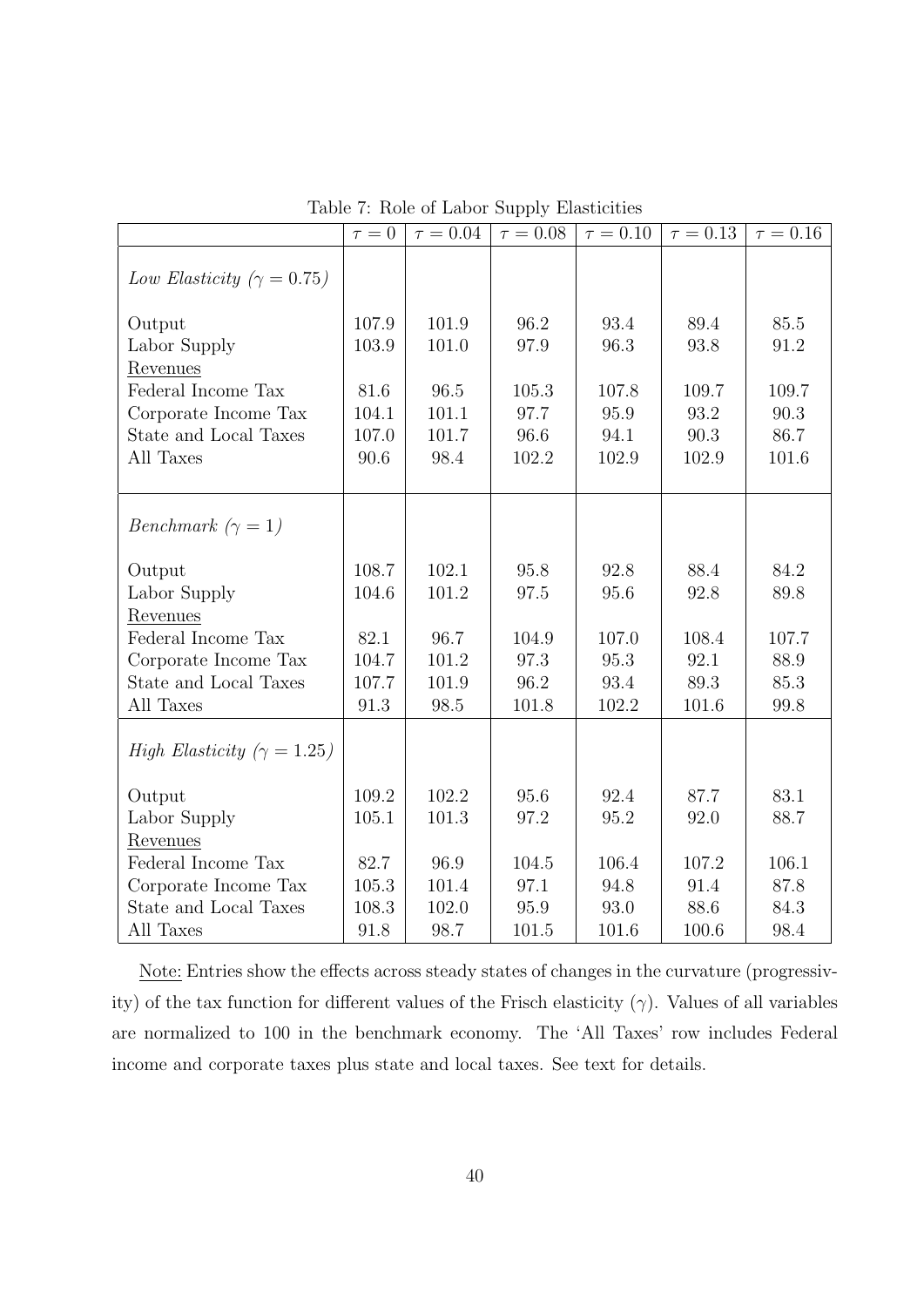|                                      | $\tau = 0$ | $\tau = 0.04$ | $\tau = 0.08$ | $\tau = 0.10$ | $\tau = 0.13$ | $\tau = 0.16$ |
|--------------------------------------|------------|---------------|---------------|---------------|---------------|---------------|
|                                      |            |               |               |               |               |               |
|                                      |            |               |               |               |               |               |
| <i>Benchmark</i> $(\lambda = 0.911)$ |            |               |               |               |               |               |
|                                      |            |               |               |               |               |               |
| Output                               | 108.7      | 102.1         | 95.8          | 92.8          | 88.4          | 84.2          |
| Labor Supply                         | 104.6      | 101.2         | 97.5          | 95.6          | 92.8          | 89.8          |
| Revenues                             |            |               |               |               |               |               |
| Federal Income Tax                   | 82.1       | 96.7          | 104.9         | 107.0         | 108.4         | 107.7         |
| Corporate Income Tax                 | 104.7      | 101.2         | 97.3          | 95.3          | 92.1          | 88.9          |
| State and Local Taxes                | 107.7      | 101.9         | 96.2          | 93.4          | 89.3          | 85.3          |
| All Taxes                            | 91.3       | 98.5          | 101.8         | 102.2         | 101.6         | 99.8          |
|                                      |            |               |               |               |               |               |
|                                      |            |               |               |               |               |               |
| Higher Revenue ( $\lambda = 0.87$ )  |            |               |               |               |               |               |
|                                      |            |               |               |               |               |               |
| Output                               | 106.3      | 99.7          | 93.5          | 90.6          | 86.2          | 81.9          |
| Labor Supply                         | 104.6      | 101.1         | 97.4          | 95.5          | 92.5          | 89.5          |
| Revenues                             |            |               |               |               |               |               |
| Federal Income Tax                   | 118.0      | 129.2         | 134.5         | 135.4         | 134.8         | 132.6         |
| Corporate Income Tax                 | 104.7      | 100.9         | 96.9          | 94.7          | 91.5          | 88.1          |
| State and Local Taxes                | 105.9      | 100.0         | 94.3          | 91.6          | 87.5          | 83.4          |
| All Taxes                            | 113.4      | 118.6         | 120.0         | 119.5         | 117.8         | 114.9         |
|                                      |            |               |               |               |               |               |
| Higher Revenue ( $\lambda = 0.85$ )  |            |               |               |               |               |               |
|                                      |            |               |               |               |               |               |
| Output                               | 105.1      | 98.6          | 92.4          | 89.4          | 85.1          | 80.8          |
| Labor Supply                         | 104.5      | 101.0         | 97.3          | 95.4          | 92.4          | 89.3          |
| Revenues                             |            |               |               |               |               |               |
| Federal Income Tax                   | 134.9      | 144.6         | 148.5         | 148.7         | 147.3         | 144.1         |
| Corporate Income Tax                 | 104.6      | 100.7         | 96.6          | 94.4          | 91.1          | 87.6          |
| State and Local Taxes                | 104.9      | 99.1          | 93.4          | 90.6          | 86.5          | 82.5          |
| All Taxes                            | 123.8      | 128.0         | 128.5         | 127.6         | 125.3         | 121.9         |

Table 8: Role of Revenue Requirements

Note: Entries show the effects across steady states of changes in the curvature (progressivity) of the tax function for different values of 'level' parameter  $(\lambda)$  in the tax function. Values of all variables are normalized to 100 in the benchmark economy. The 'All Taxes' row includes Federal income and corporate taxes plus state and local taxes. See text for details.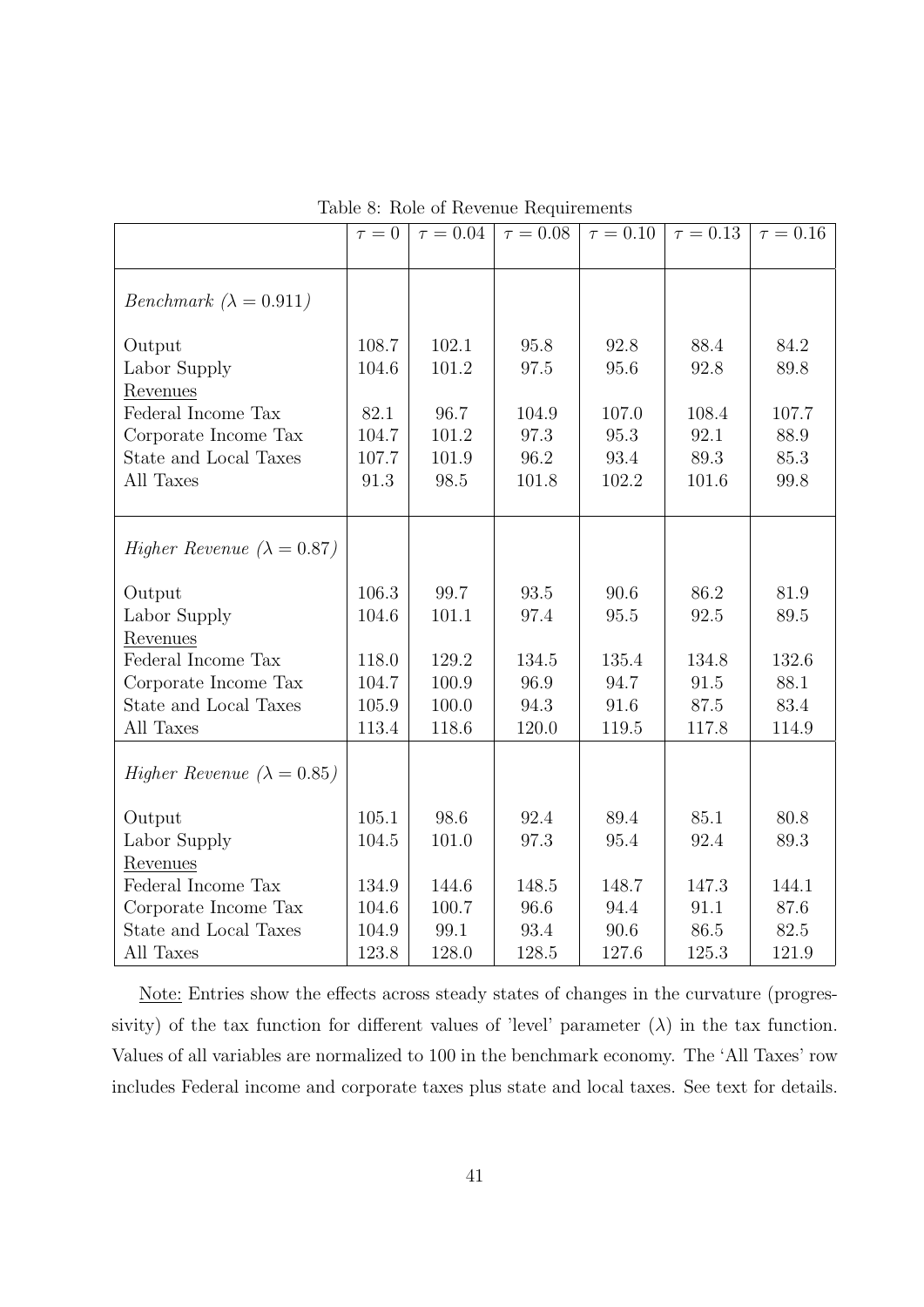Figure 1a: An Increase in Labor Supply Elasticity ( $\gamma$ )

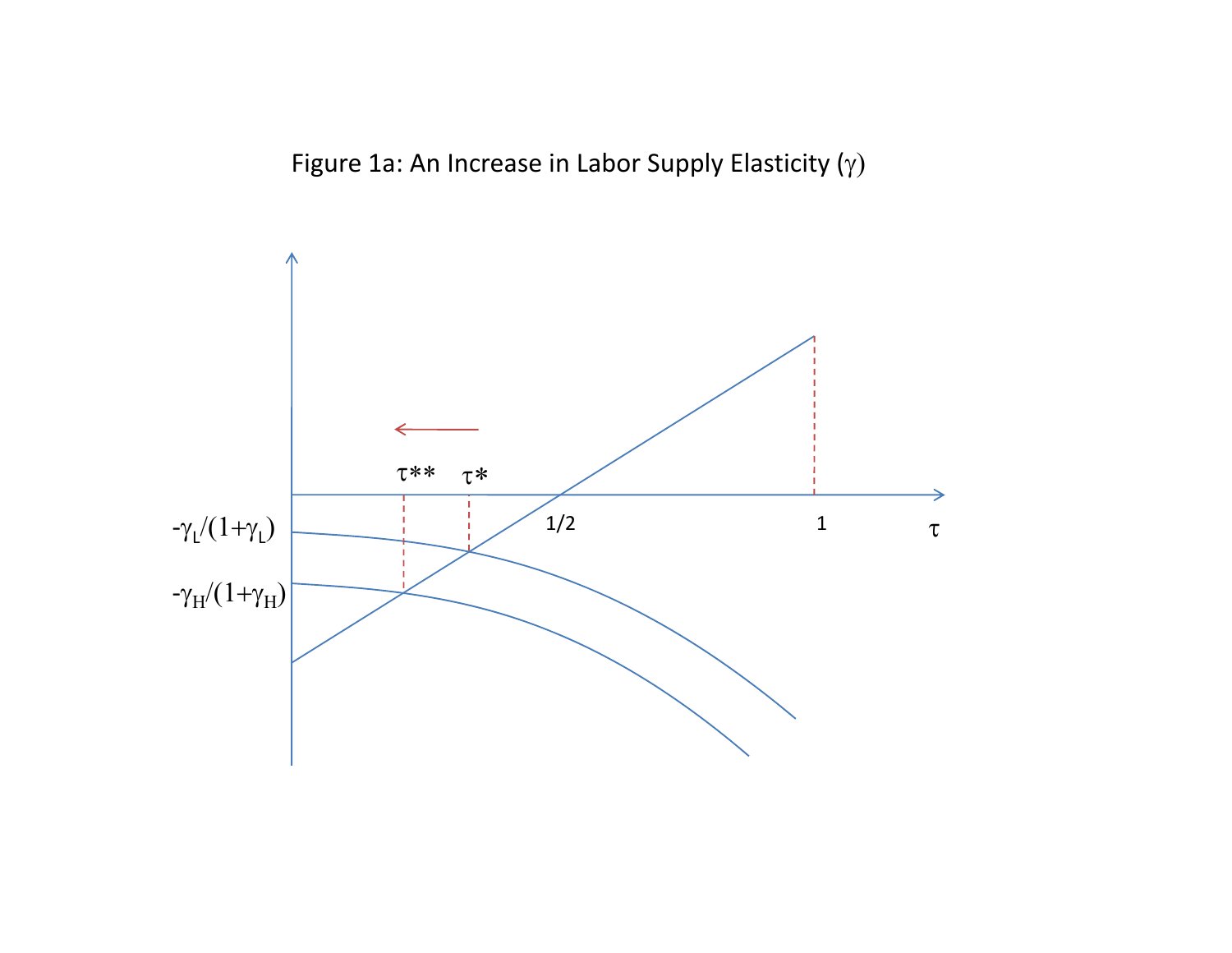Figure 1b: An Increase in Wage Dispersion ( $\sigma^2$ )

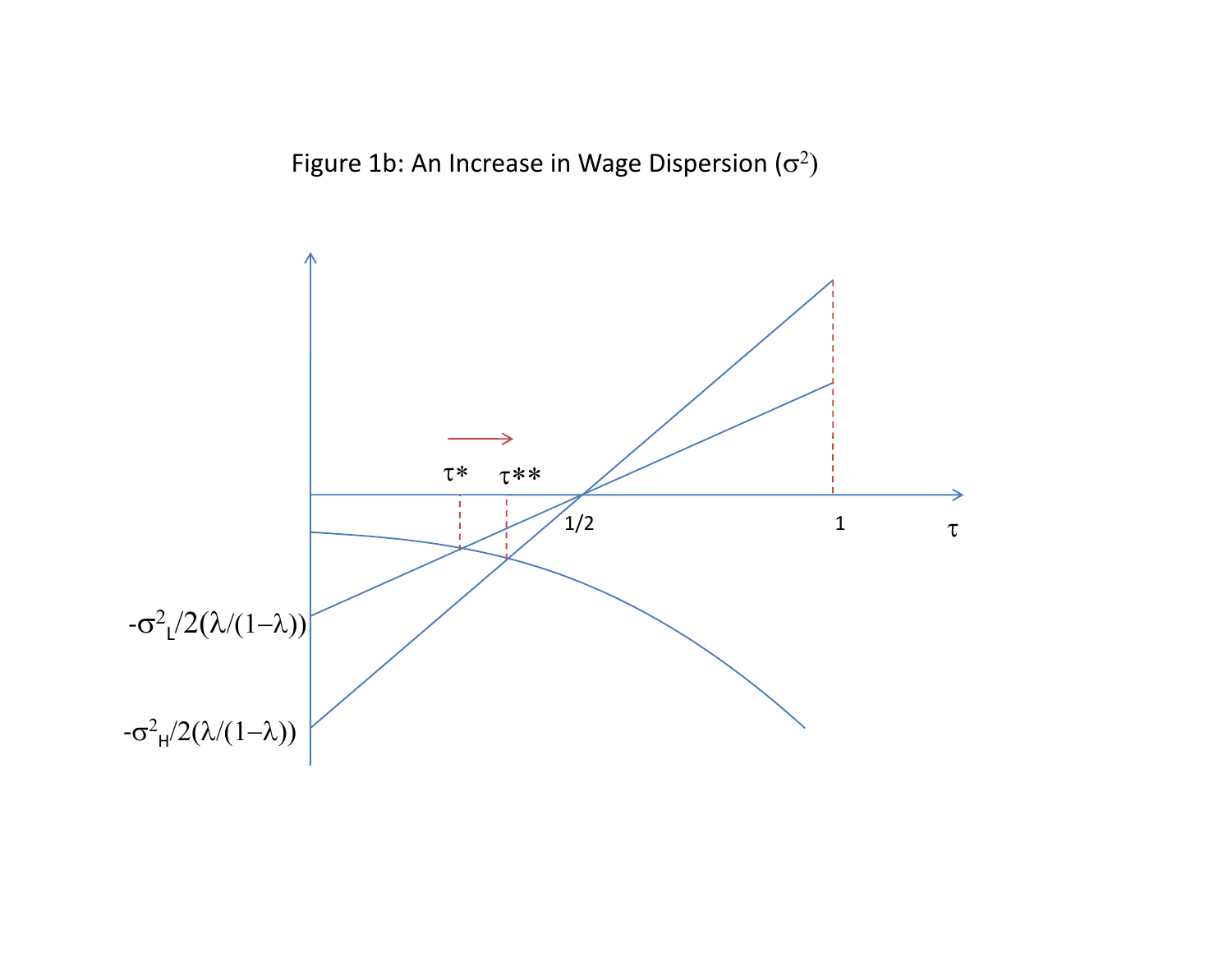Figure 1c: An Increase in Average Taxes ( $\lambda$ )

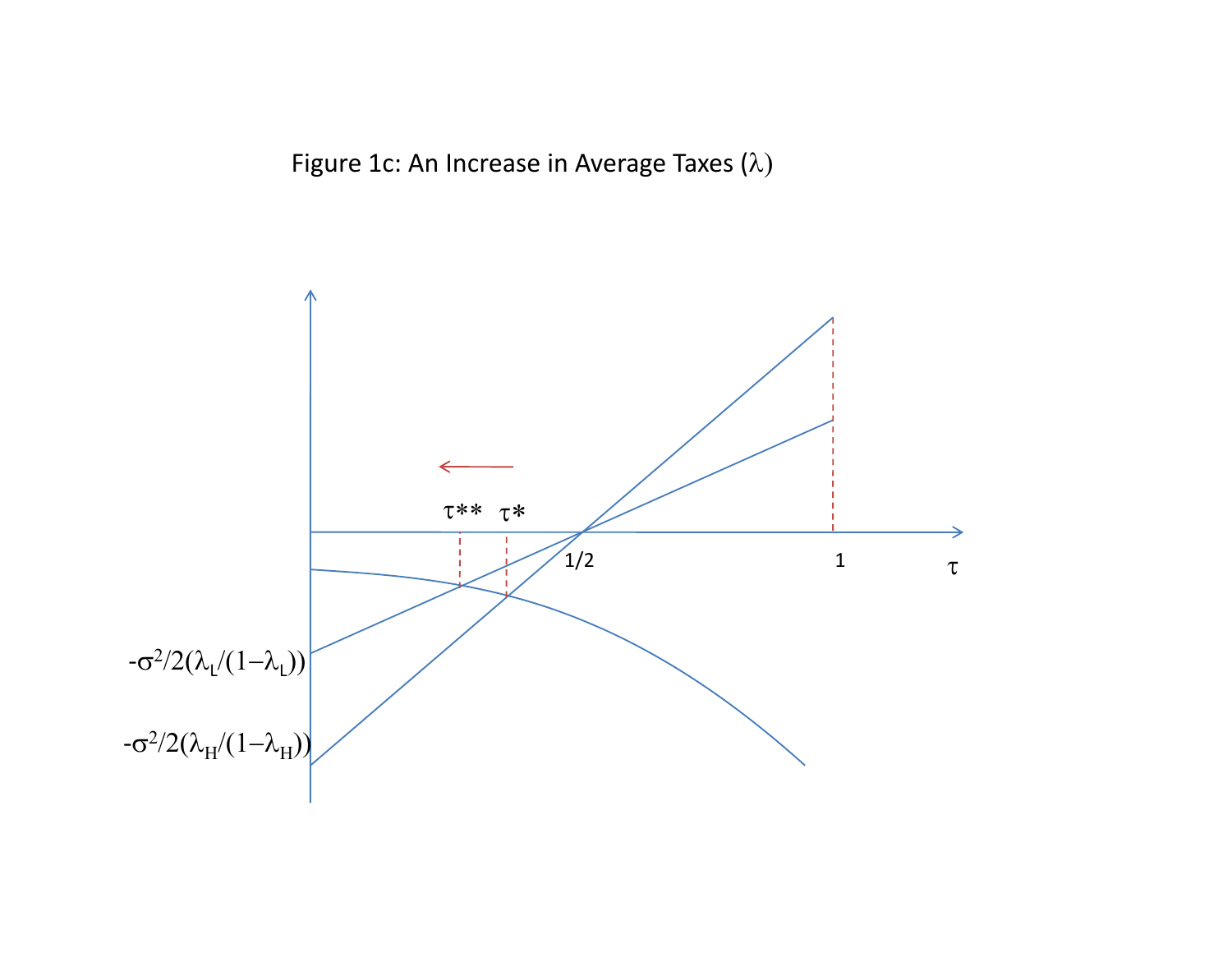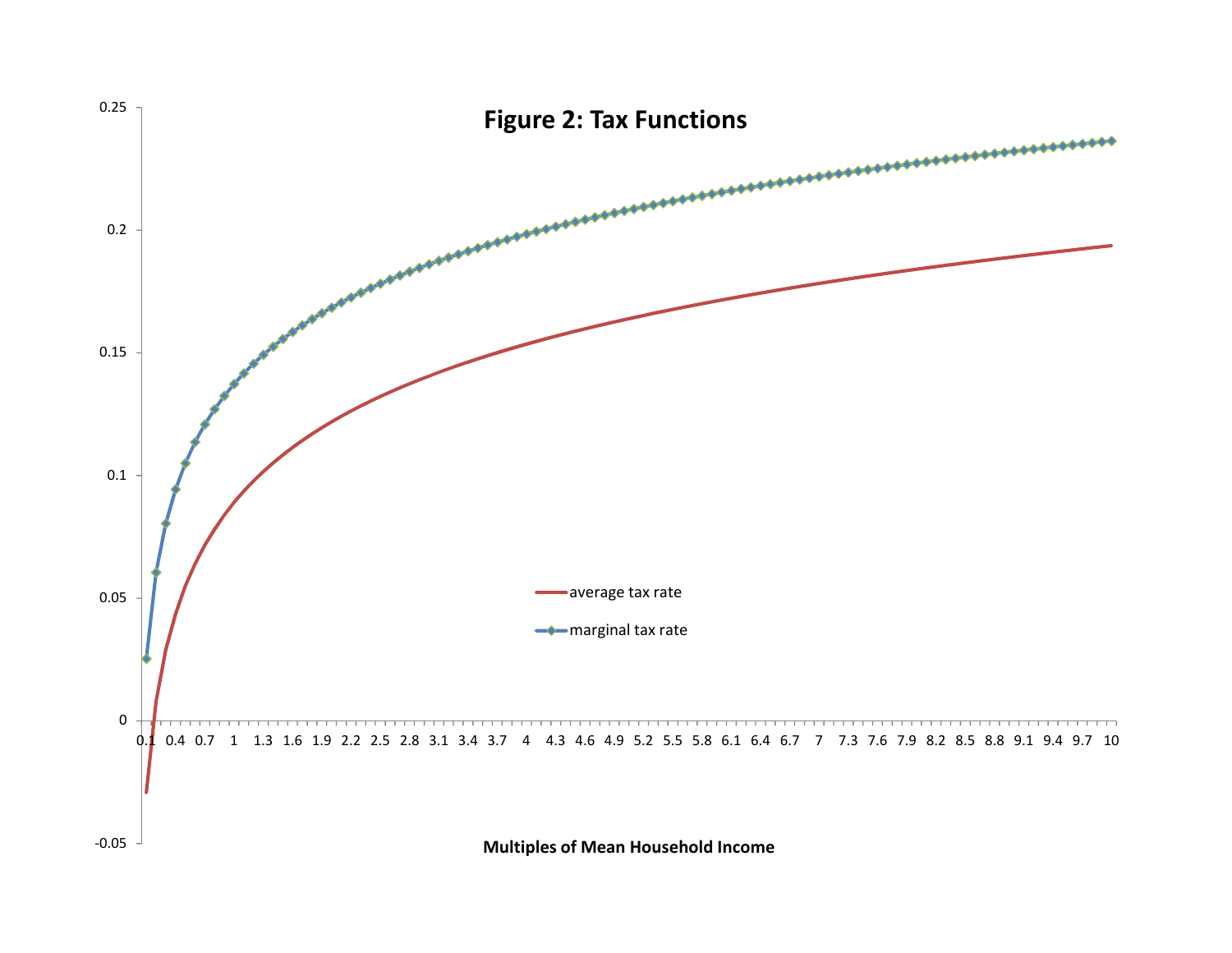

## **Figure 3‐a: Labor Supply, Capital and Output**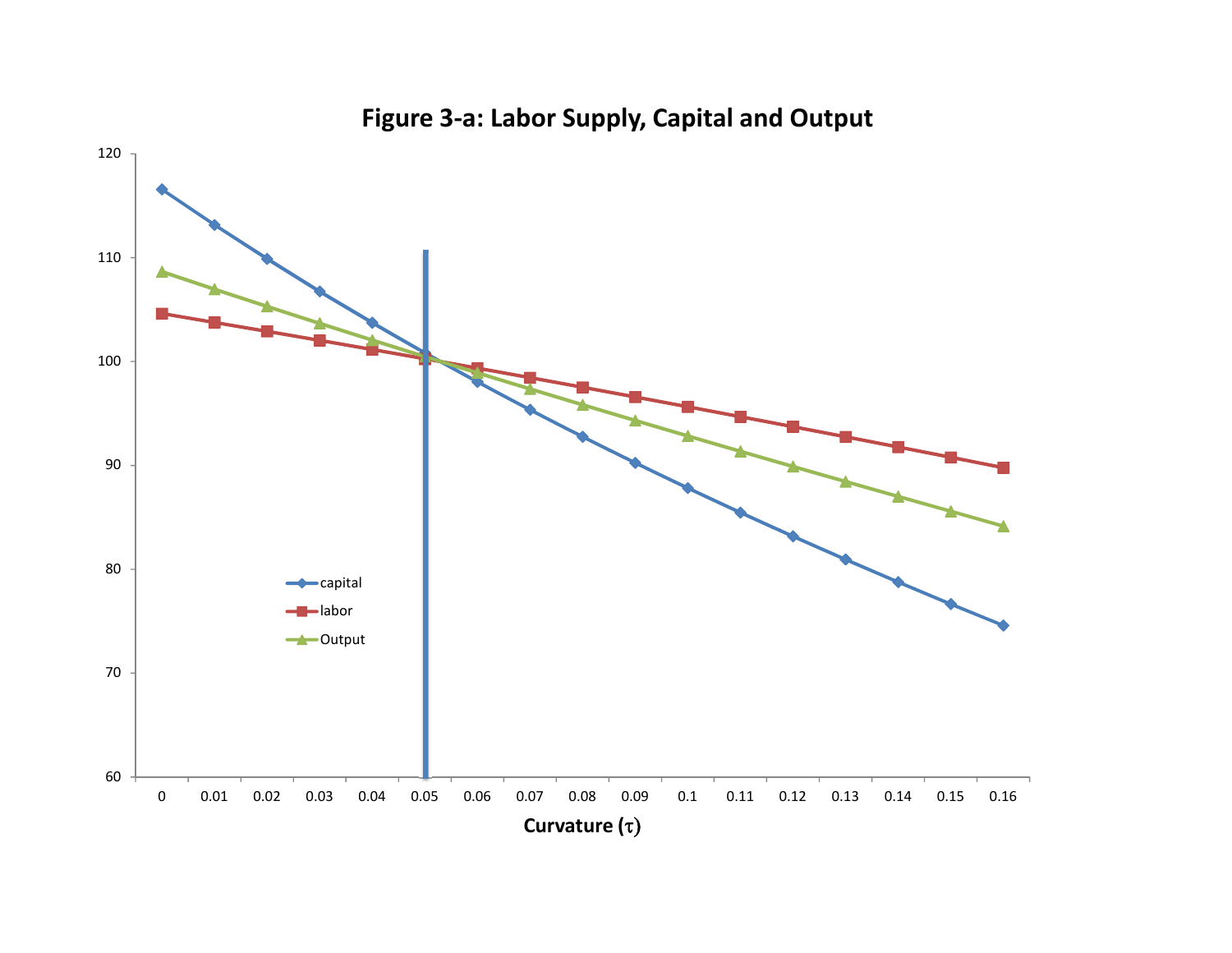

**Figure 3‐b: Federal Income Tax and Total Tax Revenue**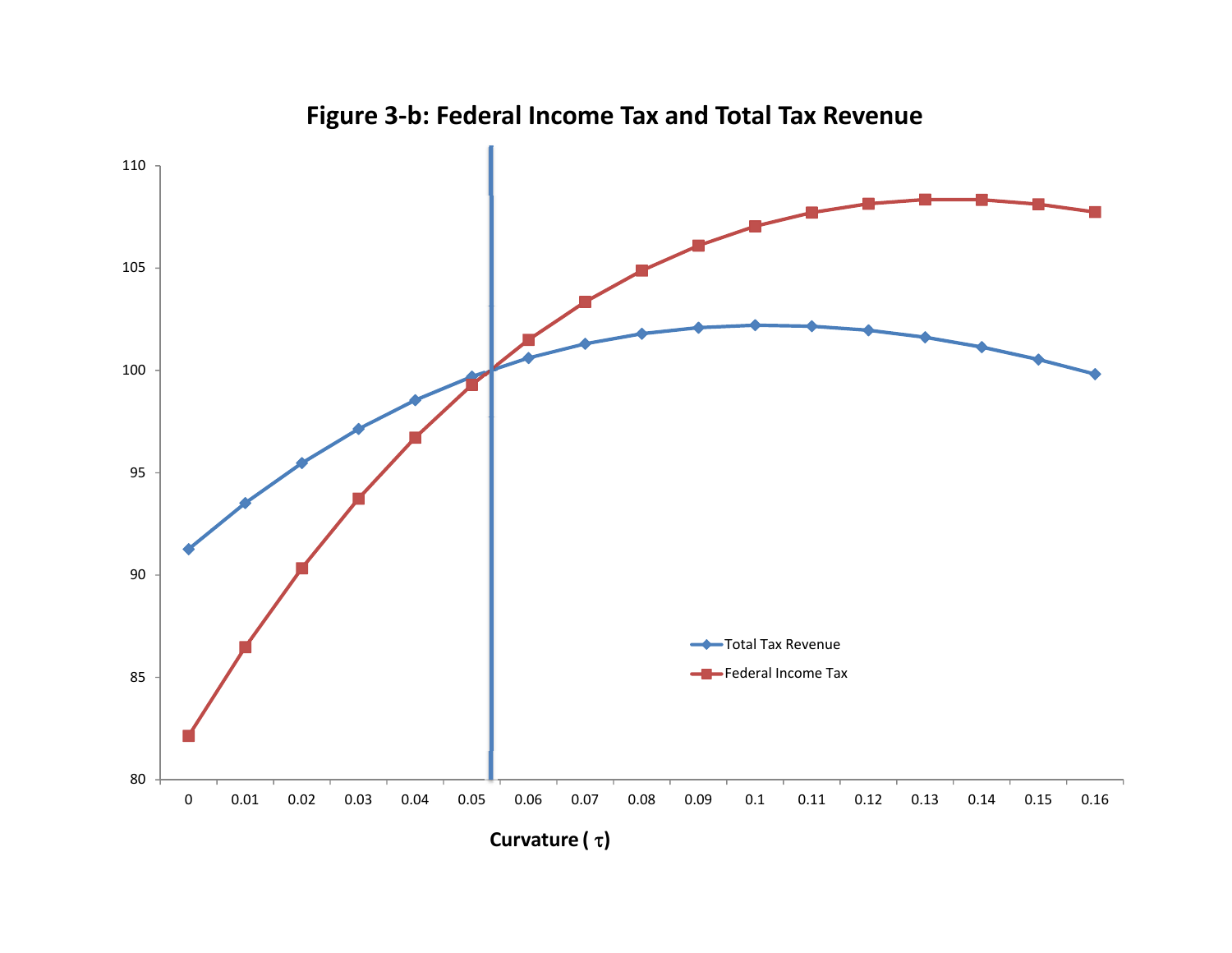

**Figure 4‐a: Effect of Labor Supply Elasticity Federal Income Tax Revenue**